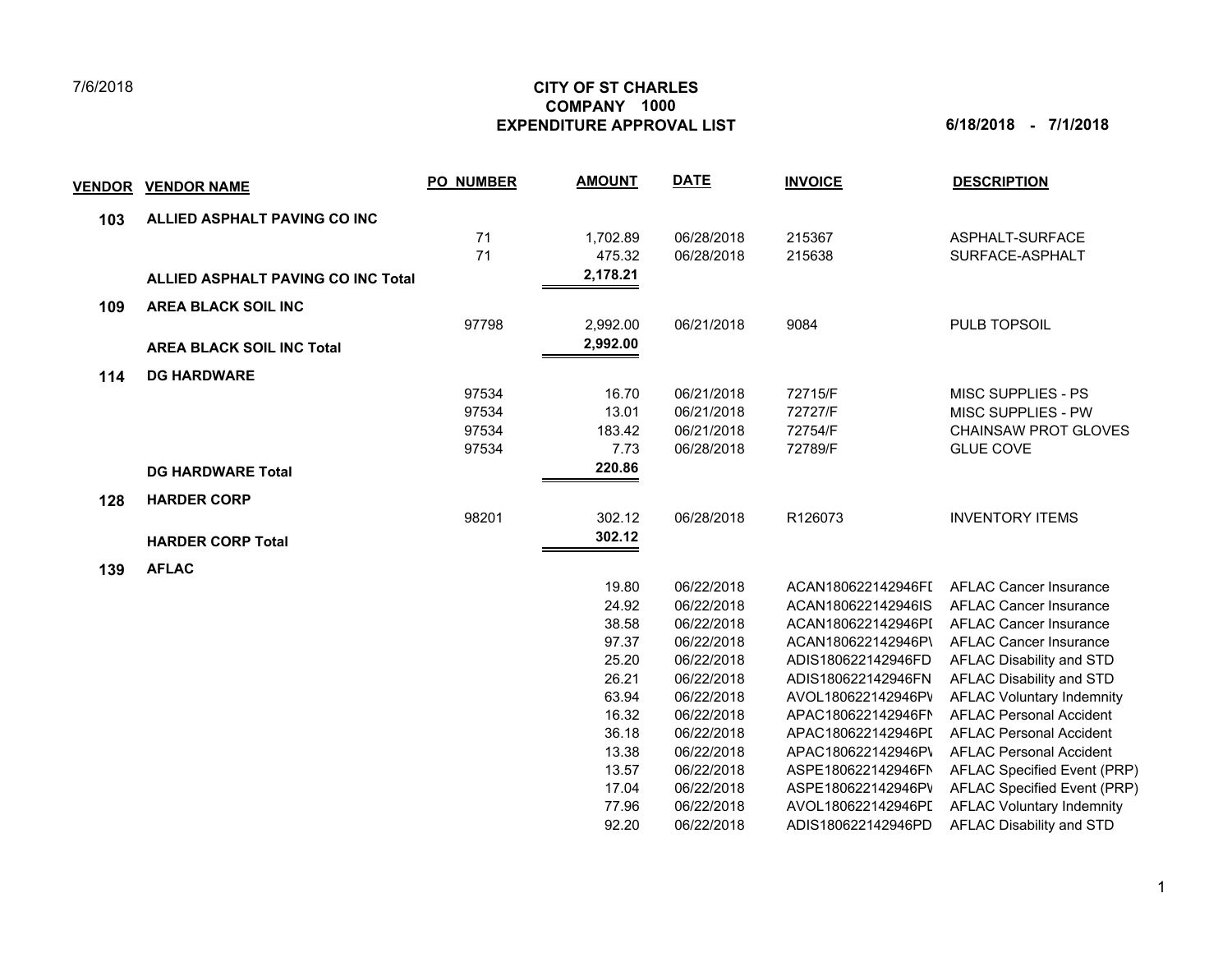|     | <b>VENDOR VENDOR NAME</b>                | <b>PO_NUMBER</b> | <b>AMOUNT</b> | <b>DATE</b> | <b>INVOICE</b>     | <b>DESCRIPTION</b>             |
|-----|------------------------------------------|------------------|---------------|-------------|--------------------|--------------------------------|
|     |                                          |                  | 20.08         | 06/22/2018  | ADIS180622142946PW | AFLAC Disability and STD       |
|     |                                          |                  | 8.10          | 06/22/2018  | AHIC180622142946FD | AFLAC Hospital Intensive Care  |
|     |                                          |                  | 8.10          | 06/22/2018  | AHIC180622142946PD | AFLAC Hospital Intensive Care  |
|     |                                          |                  | 33.84         | 06/22/2018  | AHIC180622142946PW | AFLAC Hospital Intensive Care  |
|     |                                          |                  | 57.23         | 06/22/2018  | APAC180622142946FI | <b>AFLAC Personal Accident</b> |
|     | <b>AFLAC Total</b>                       |                  | 690.02        |             |                    |                                |
| 145 | AIR ONE EQUIPMENT INC                    |                  |               |             |                    |                                |
|     |                                          | 98163            | 360.00        | 06/21/2018  | 133339             | HYDRO/CASCADE                  |
|     |                                          | 97286            | 6,960.00      | 06/28/2018  | 133422             | <b>TAILS/PANTS</b>             |
|     |                                          | 98161            | 579.22        | 06/28/2018  | 133499             | <b>CLYLINDER CLIP</b>          |
|     | AIR ONE EQUIPMENT INC Total              |                  | 7,899.22      |             |                    |                                |
| 149 | <b>ALARM DETECTION SYSTEMS INC</b>       |                  |               |             |                    |                                |
|     |                                          | 97987            | 297.21        | 06/21/2018  | 30434-1185         | <b>QRTRLY CHRG JUL-SEPT</b>    |
|     | <b>ALARM DETECTION SYSTEMS INC Total</b> |                  | 297.21        |             |                    |                                |
| 163 | <b>TGS DIGITAL SOLUTIONS INC</b>         |                  |               |             |                    |                                |
|     |                                          | 98067            | 332.62        | 06/28/2018  | 4406               | REPAIR FLAG POLE FS#2          |
|     | <b>TGS DIGITAL SOLUTIONS INC Total</b>   |                  | 332.62        |             |                    |                                |
| 177 | AL PIEMONTE CADILLAC INC                 |                  |               |             |                    |                                |
|     |                                          |                  | 90,194.36     | 06/28/2018  | 062718             | SALES TAX INCNTV 9-17~12-17    |
|     | AL PIEMONTE CADILLAC INC Total           |                  | 90,194.36     |             |                    |                                |
| 210 | <b>AMERICAN PUBLIC WORKS ASSOC</b>       |                  |               |             |                    |                                |
|     |                                          |                  | 550.00        | 06/28/2018  | 082618             | CONF $8-26-8-29-18 = AJ$       |
|     | <b>AMERICAN PUBLIC WORKS ASSOC Total</b> |                  | 550.00        |             |                    |                                |
| 221 | <b>ANDERSON PEST CONTROL</b>             |                  |               |             |                    |                                |
|     |                                          |                  | 588.81        | 07/01/2018  | 4805144            | SVCS JULY 2018                 |
|     | <b>ANDERSON PEST CONTROL Total</b>       |                  | 588.81        |             |                    |                                |
|     |                                          |                  |               |             |                    |                                |
| 245 | <b>AQUASCAPE INC</b>                     |                  |               |             |                    |                                |
|     |                                          | 97862            | 2,400.00      | 06/21/2018  | 118194             | SPRING CLEAN OUT               |
|     | <b>AQUASCAPE INC Total</b>               |                  | 2,400.00      |             |                    |                                |
| 254 | <b>ARISTA INFORMATION SYSTEMS INC</b>    |                  |               |             |                    |                                |
|     |                                          | 97640            | 5,184.63      | 06/21/2018  | 1330201806         | <b>POSTAGE - UB</b>            |
|     |                                          | 97640            | 1,908.15      | 06/21/2018  | 25589              | PRINTING - UB                  |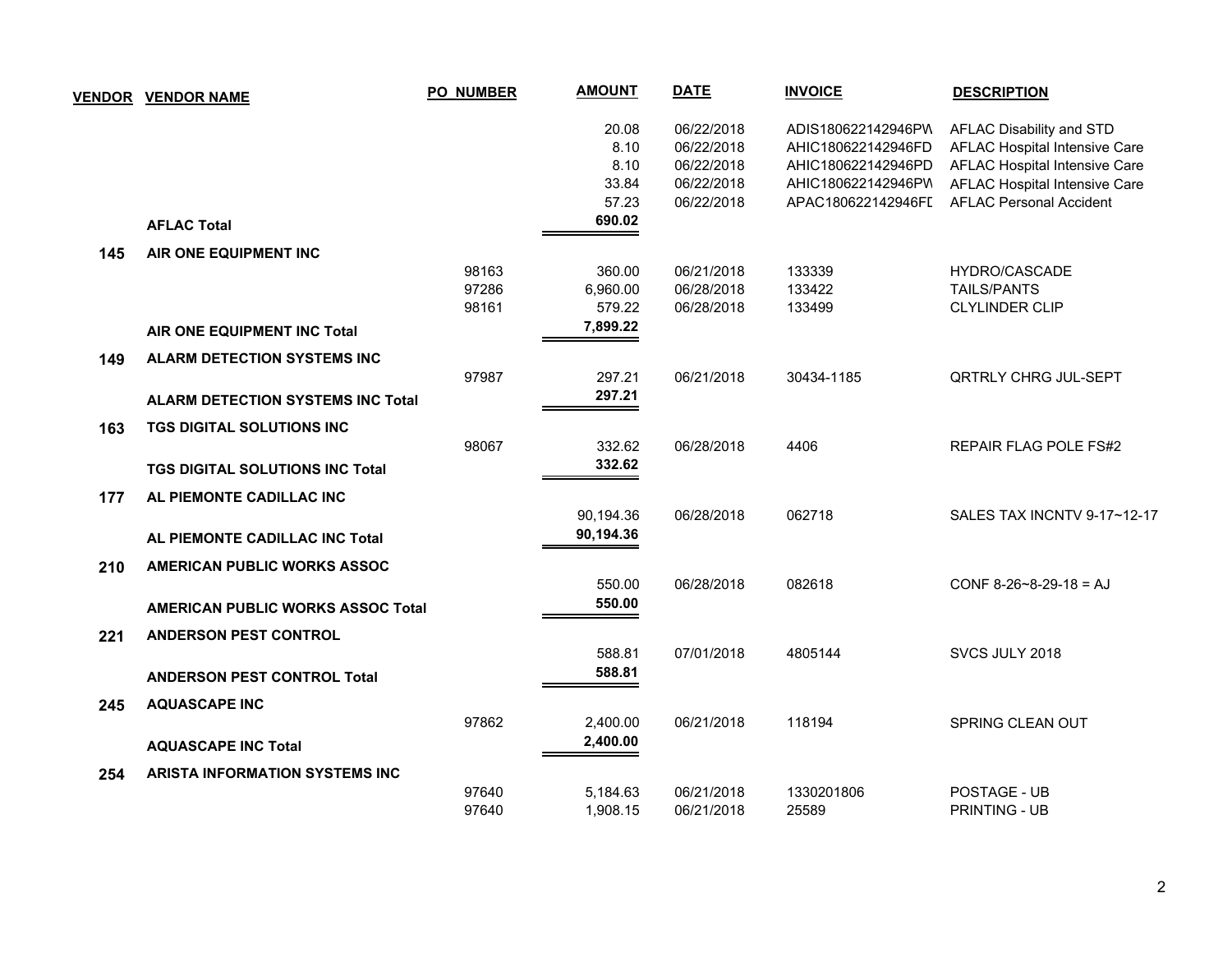| <b>VENDOR</b> | <b>VENDOR NAME</b>                             | <b>PO_NUMBER</b> | <b>AMOUNT</b> | <b>DATE</b> | <b>INVOICE</b> | <b>DESCRIPTION</b>          |
|---------------|------------------------------------------------|------------------|---------------|-------------|----------------|-----------------------------|
|               | <b>ARISTA INFORMATION SYSTEMS INC Total</b>    |                  | 7,092.78      |             |                |                             |
| 272           | ASK ENTERPRISES & SON INC                      |                  |               |             |                |                             |
|               |                                                | 97177            | 174.75        | 06/28/2018  | 23566          | <b>INVENTORY ITEMS</b>      |
|               |                                                | 97947            | 26.25         | 06/28/2018  | 23567          | <b>INVENTORY ITEMS</b>      |
|               |                                                | 97948            | 149.00        | 06/28/2018  | 23568          | <b>INVENTORY ITEMS</b>      |
|               |                                                | 97909            | 1,510.50      | 06/28/2018  | 23569          | <b>INVENTORY ITEMS</b>      |
|               |                                                | 98132            | 843.50        | 06/28/2018  | 23570          | <b>INVENTORY ITEMS</b>      |
|               | <b>ASK ENTERPRISES &amp; SON INC Total</b>     |                  | 2,704.00      |             |                |                             |
| 279           | ATLAS CORP & NOTARY SUPPLY CO                  |                  |               |             |                |                             |
|               |                                                |                  | 21.45         | 06/28/2018  | 871599-22      | C MURPHY                    |
|               | ATLAS CORP & NOTARY SUPPLY CO Total            |                  | 21.45         |             |                |                             |
| 284           | AT&T                                           |                  |               |             |                |                             |
|               |                                                |                  | 76.87         | 06/21/2018  | 060818-878     | JUNE + \$6.38 FROM MAY RATE |
|               |                                                |                  | 65.96         | 06/21/2018  | 060518-627     | JUNE = \$5.54 FROM MAY RATE |
|               | <b>AT&amp;T Total</b>                          |                  | 142.83        |             |                |                             |
| 285           | AT&T                                           |                  |               |             |                |                             |
|               |                                                |                  | 1,878.80      | 06/28/2018  | 3357212401     | <b>MONTHLY BILLING</b>      |
|               | <b>AT&amp;T Total</b>                          |                  | 1,878.80      |             |                |                             |
| 289           | <b>D&amp;A POWERTRAIN COMPONENTS INC</b>       |                  |               |             |                |                             |
|               |                                                | 98293            | 1,939.56      | 06/28/2018  | 222216         | V#1860 RO#60643             |
|               | <b>D&amp;A POWERTRAIN COMPONENTS INC Total</b> |                  | 1,939.56      |             |                |                             |
|               |                                                |                  |               |             |                |                             |
| 304           | <b>BACKGROUNDS ONLINE</b>                      |                  | 386.75        | 06/21/2018  | 060518         | <b>BACKGROUND CHECKS</b>    |
|               |                                                |                  | 386.75        |             |                |                             |
|               | <b>BACKGROUNDS ONLINE Total</b>                |                  |               |             |                |                             |
| 332           | <b>STEVEN M BEDELL</b>                         |                  |               |             |                |                             |
|               |                                                |                  | 12.00         | 06/21/2018  | 062718         | PER DIEM 6-27-18            |
|               | <b>STEVEN M BEDELL Total</b>                   |                  | 12.00         |             |                |                             |
| 342           | <b>BENTLEY SYSTEMS INC</b>                     |                  |               |             |                |                             |
|               |                                                | 98329            | 2,473.00      | 06/28/2018  | 47917923       | SVC 6-15 THRU 6-14-18       |
|               | <b>BENTLEY SYSTEMS INC Total</b>               |                  | 2,473.00      |             |                |                             |
| 364           | <b>STATE STREET COLLISION</b>                  |                  |               |             |                |                             |
|               |                                                | 98142            | 742.00        | 06/21/2018  | 7024           | REPAIR V#1785               |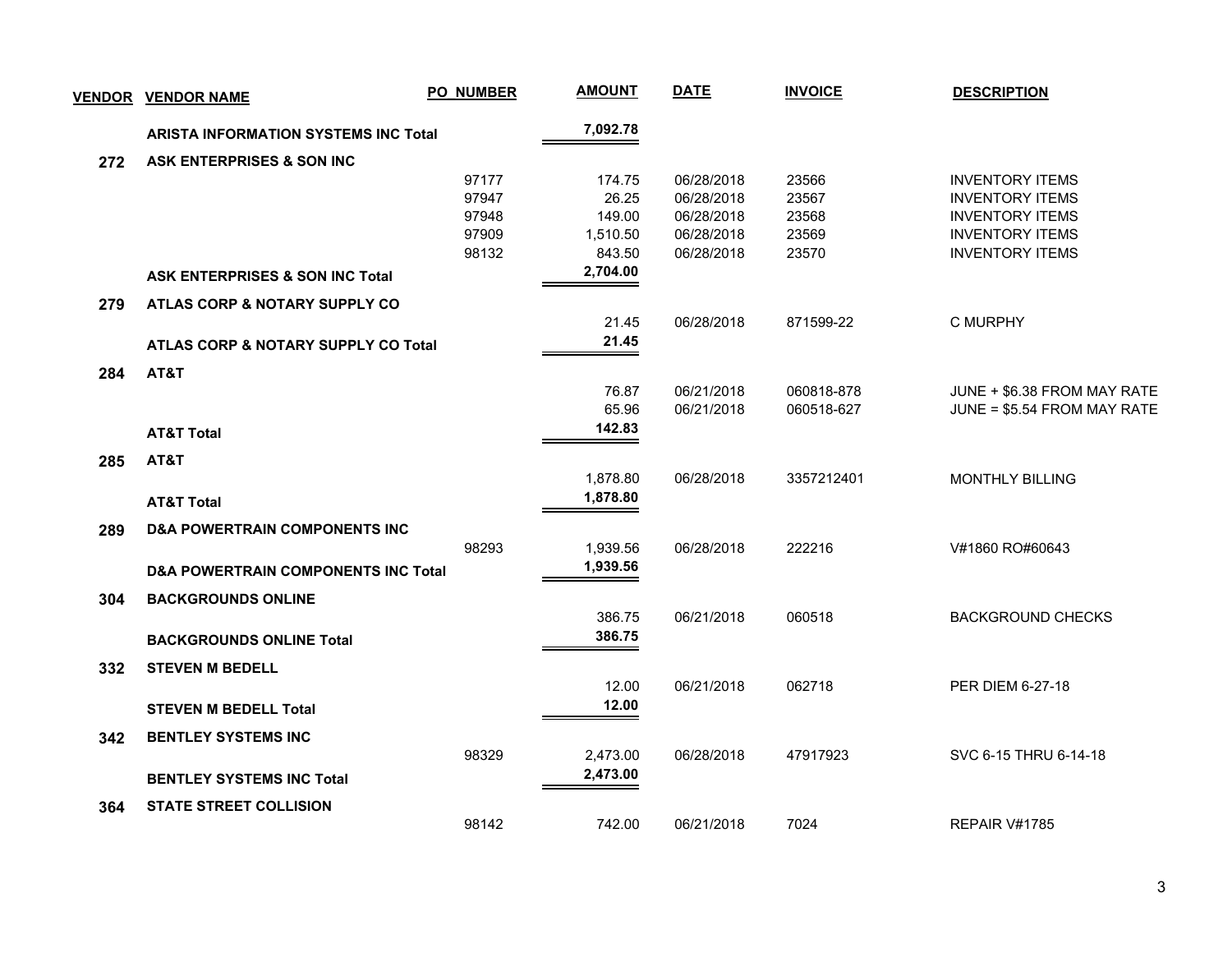|     | <b>VENDOR VENDOR NAME</b>                    | <b>PO_NUMBER</b> | <b>AMOUNT</b>             | <b>DATE</b>              | <b>INVOICE</b> | <b>DESCRIPTION</b>                        |
|-----|----------------------------------------------|------------------|---------------------------|--------------------------|----------------|-------------------------------------------|
|     | <b>STATE STREET COLLISION Total</b>          | 98204<br>98204   | 90.00<br>126.00<br>958.00 | 06/21/2018<br>06/21/2018 | 7072<br>7072A  | <b>SVC - ALIGNMENT</b><br>V#1744 RO#60619 |
|     |                                              |                  |                           |                          |                |                                           |
| 369 | <b>BLUE GOOSE SUPER MARKET INC</b>           | 97473            | 71.56                     | 06/21/2018               | 00317367       | <b>REFRESHMENTS - PD</b>                  |
|     |                                              | 97473            | 19.95                     | 06/28/2018               | 0070303400     | YOUTH ACADEMY                             |
|     |                                              | 97473            | 9.70                      | 06/28/2018               | 00703912       | APT MGR MTG - JUNE                        |
|     | <b>BLUE GOOSE SUPER MARKET INC Total</b>     |                  | 101.21                    |                          |                |                                           |
| 372 | <b>BLUFF CITY MATERIALS</b>                  |                  |                           |                          |                |                                           |
|     |                                              | 97586            | 266.00                    | 06/28/2018               | 200260         | <b>DUMPING CHARGES</b>                    |
|     |                                              | 97586            | 1,300.00                  | 06/28/2018               | 200342         | <b>DUMPING CHARGES</b>                    |
|     | <b>BLUFF CITY MATERIALS Total</b>            |                  | 1,566.00                  |                          |                |                                           |
| 396 | <b>BROWNELLS INC</b>                         |                  |                           |                          |                |                                           |
|     |                                              | 97835            | 105.93                    | 06/21/2018               | 15654558.00    | POLICE DEPT SUPPLIES                      |
|     |                                              | 98116            | 277.63                    | 06/21/2018               | 15891844.00    | MISC SUPPLIES - PD                        |
|     |                                              | 97002            | 34.97                     | 06/28/2018               | 15717941.00    | MISC SUPPLIES - PD                        |
|     | <b>BROWNELLS INC Total</b>                   |                  | 418.53                    |                          |                |                                           |
| 467 | <b>PAHCS II</b>                              |                  |                           |                          |                |                                           |
|     |                                              |                  | 1,104.72                  | 06/28/2018               | 221110-221105  | <b>BACKUP IN HR</b>                       |
|     | <b>PAHCS II Total</b>                        |                  | 1,104.72                  |                          |                |                                           |
| 480 | <b>CERTIFIED AUTO REPAIR INC</b>             |                  |                           |                          |                |                                           |
|     |                                              | 98316            | 108.50                    | 06/21/2018               | 160236         | <b>TOWING - FLEET</b>                     |
|     |                                              | 97488            | 145.00                    | 06/28/2018               | 160559         | TOWING - PD                               |
|     | <b>CERTIFIED AUTO REPAIR INC Total</b>       |                  | 253.50                    |                          |                |                                           |
| 491 | <b>CHADS TOWING &amp; RECOVERY INC</b>       |                  |                           |                          |                |                                           |
|     |                                              | 97489            | 285.00                    | 06/21/2018               | 60989          | TOWING - PD                               |
|     | <b>CHADS TOWING &amp; RECOVERY INC Total</b> |                  | 285.00                    |                          |                |                                           |
| 517 | <b>CINTAS CORPORATION</b>                    |                  |                           |                          |                |                                           |
|     |                                              | 97860            | 128.09                    | 06/21/2018               | 344753341      | UNIFORM SVC - FLEET                       |
|     |                                              | 97860            | 128.09                    | 06/28/2018               | 34456766       | <b>UNIFORM SVC - FLEET</b>                |
|     | <b>CINTAS CORPORATION Total</b>              |                  | 256.18                    |                          |                |                                           |
| 563 | <b>CDW GOVERNMENT INC</b>                    |                  |                           |                          |                |                                           |
|     |                                              | 98240            | 1,167.12                  | 06/28/2018               | MZF6142        | <b>SURFACE PRO</b>                        |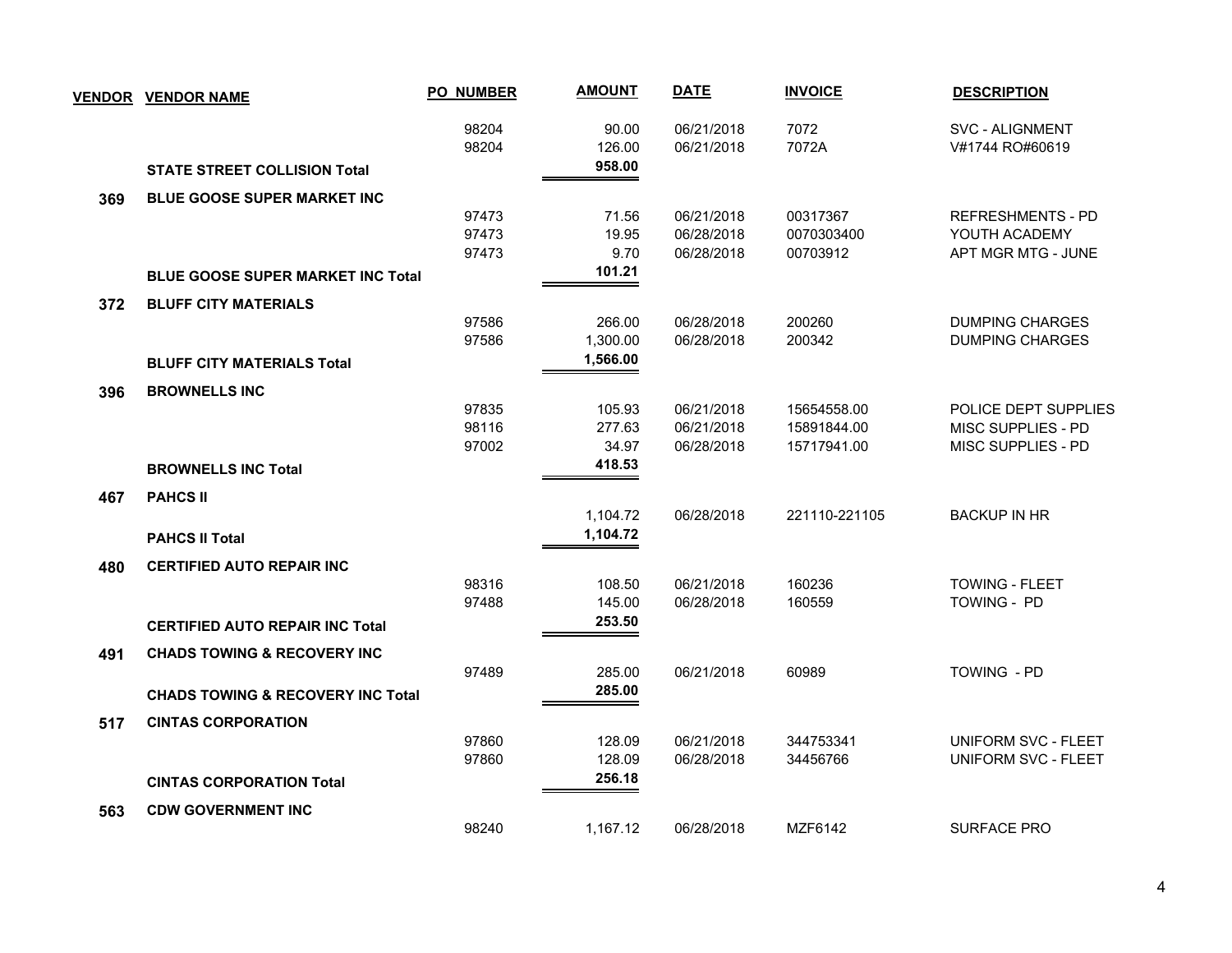| <b>VENDOR</b> | <b>VENDOR NAME</b>                        | <b>PO_NUMBER</b> | <b>AMOUNT</b>      | <b>DATE</b>              | <b>INVOICE</b>   | <b>DESCRIPTION</b>                 |
|---------------|-------------------------------------------|------------------|--------------------|--------------------------|------------------|------------------------------------|
|               | <b>CDW GOVERNMENT INC Total</b>           | 98288            | 298.69<br>1,465.81 | 06/28/2018               | <b>NBG5757</b>   | MS SLD VISIO PRO 2016              |
| 564           | <b>COMCAST OF CHICAGO INC</b>             |                  |                    |                          |                  |                                    |
|               |                                           |                  | 14.72              | 06/21/2018               | 061218PD         | SVCS 6-19 THRU 7-18-18             |
|               |                                           |                  | 159.85             | 06/28/2018               | 061518SUB2       | SVCS 6-19 THRU 7-18-18             |
|               |                                           |                  | 149.85             | 06/28/2018               | 062118OFC        |                                    |
|               | <b>COMCAST OF CHICAGO INC Total</b>       |                  | 324.42             |                          |                  |                                    |
| 603           | <b>COPS INC</b>                           |                  |                    |                          |                  |                                    |
|               |                                           | 98171            | 16.53              | 06/21/2018               | 5584             | <b>HANDCUFF STRAP</b>              |
|               | <b>COPS INC Total</b>                     |                  | 16.53              |                          |                  |                                    |
| 642           | <b>CUSTOM WELDING &amp; FAB INC</b>       |                  |                    |                          |                  |                                    |
|               |                                           | 98203            | 242.85             | 06/21/2018               | 180098           | SERVICE V#1798                     |
|               |                                           | 98150            | 821.80             | 06/28/2018               | 180101           | CONE HOLDERS                       |
|               | <b>CUSTOM WELDING &amp; FAB INC Total</b> |                  | 1,064.65           |                          |                  |                                    |
| 646           | <b>PADDOCK PUBLICATIONS INC</b>           |                  |                    |                          |                  |                                    |
|               |                                           |                  | 34.50              | 06/28/2018               | T4502331         | PREVAILING WAGE NOTICE             |
|               | <b>PADDOCK PUBLICATIONS INC Total</b>     |                  | 34.50              |                          |                  |                                    |
| 666           | DECKER SUPPLY CO INC                      |                  |                    |                          |                  |                                    |
|               |                                           | 97994            | 3,062.50           | 06/21/2018               | 901043           | <b>INVENTORY ITEMS</b>             |
|               | <b>DECKER SUPPLY CO INC Total</b>         |                  | 3,062.50           |                          |                  |                                    |
| 681           | <b>CDH DELNOR HEALTH SYSTEM</b>           |                  |                    |                          |                  |                                    |
|               |                                           |                  | 50.00              | 06/21/2018               | IL20180213262    | <b>CLASS = HELFINSTINE</b>         |
|               | <b>CDH DELNOR HEALTH SYSTEM Total</b>     |                  | 50.00              |                          |                  |                                    |
|               |                                           |                  |                    |                          |                  |                                    |
| 683           | DE MAR TREE & LANDSCAPE SVC               | 97702            | 12,281.00          | 06/28/2018               | 7830             | <b>TREE TRIMMING - ELEC</b>        |
|               | DE MAR TREE & LANDSCAPE SVC Total         |                  | 12,281.00          |                          |                  |                                    |
|               |                                           |                  |                    |                          |                  |                                    |
| 725           | <b>DON MCCUE CHEVROLET</b>                |                  |                    |                          |                  |                                    |
|               |                                           | 98229<br>98229   | 125.04<br>578.25   | 06/28/2018<br>06/28/2018 | 407002<br>407022 | V#1988 RO#60622<br>V#1988 RO#60622 |
|               |                                           | 98229            | 20.89              | 06/28/2018               | 407022-1         | V#1988 RO#60622                    |
|               |                                           | 98232            | 102.52             | 06/28/2018               | 407063           | V#1988 RO#60622                    |
|               | <b>DON MCCUE CHEVROLET Total</b>          |                  | 826.70             |                          |                  |                                    |
|               |                                           |                  |                    |                          |                  |                                    |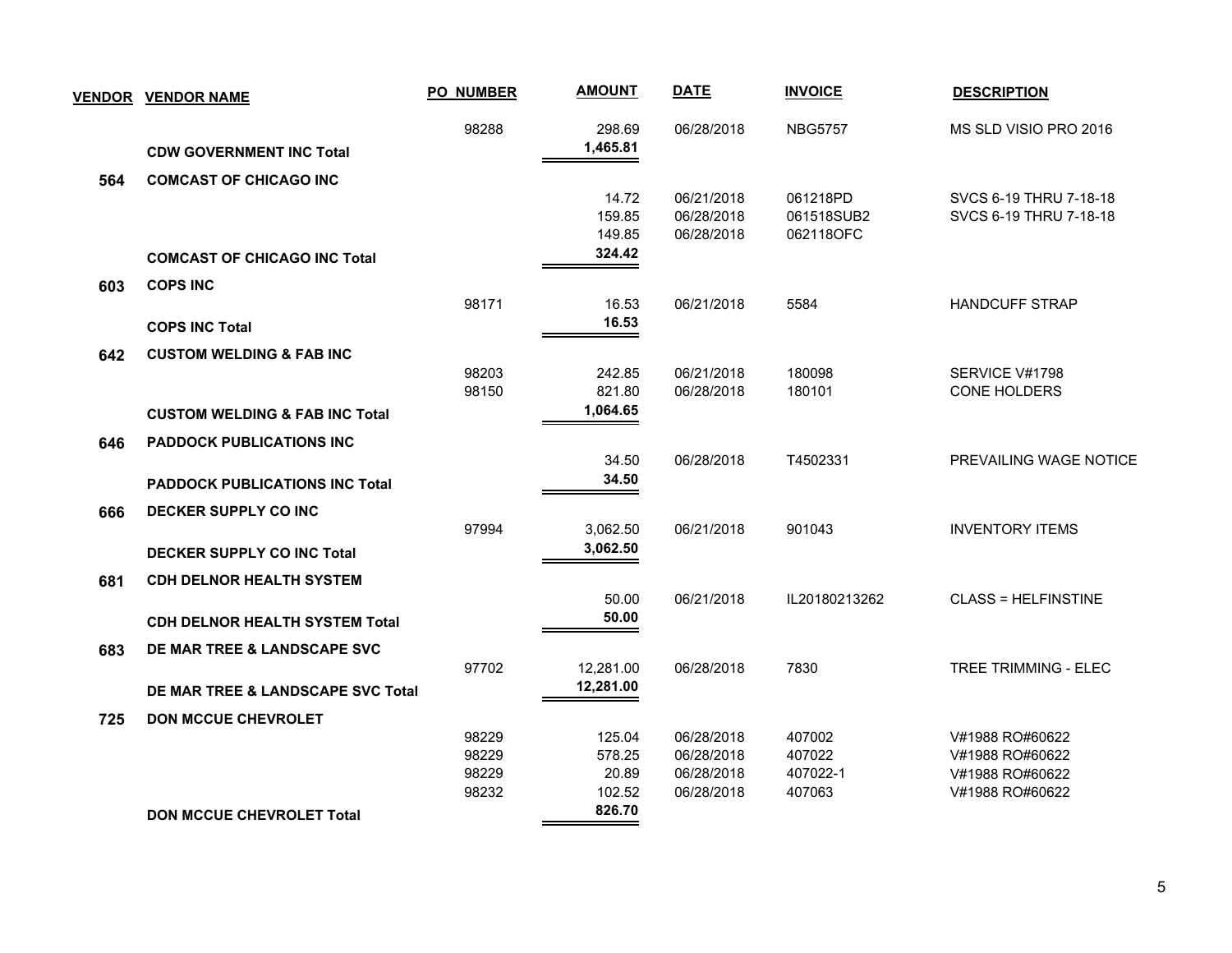| <b>VENDOR</b> | <b>VENDOR NAME</b>                       | <b>PO_NUMBER</b> | <b>AMOUNT</b> | <b>DATE</b> | <b>INVOICE</b> | <b>DESCRIPTION</b>               |
|---------------|------------------------------------------|------------------|---------------|-------------|----------------|----------------------------------|
| 750           | <b>DUKANE CONTRACT SERVICES</b>          |                  |               |             |                |                                  |
|               |                                          | 97497            | 1,838.50      | 06/21/2018  | 127081         | MONTHLY BILLING JUNE 2018        |
|               |                                          | 97497            | 4,707.25      | 06/21/2018  | 127082         | <b>MONTHLY BILLING JUNE 2018</b> |
|               |                                          | 97497            | 5,358.58      | 06/21/2018  | 127083         | MONTHLY BILLING JUNE 2018        |
|               |                                          | 97497            | 6,908.58      | 06/21/2018  | 127084         | <b>MONTHLY BILLING JUNE 2018</b> |
|               |                                          | 97497            | 6,908.58      | 06/21/2018  | 127084         | MONTHLY BILLING JUNE 2018        |
|               |                                          | 97497            | $-6,908.58$   | 06/21/2018  | 127084         | <b>MONTHLY BILLING JUNE 2018</b> |
|               |                                          | 97497            | $-6,908.58$   | 06/21/2018  | 127084         | MONTHLY BILLING JUNE 2018        |
|               |                                          | 97497            | 6,908.58      | 06/21/2018  | 127084A        | MONTHLY BILLING JUNE 2018        |
|               |                                          | 97497            | 1,697.42      | 06/21/2018  | 127092         | MONTHLY BILLING JUNE 2018        |
|               | <b>DUKANE CONTRACT SERVICES Total</b>    |                  | 20,510.33     |             |                |                                  |
| 766           | <b>DYNAMIC TECHNOLIGIES</b>              |                  |               |             |                |                                  |
|               |                                          | 98467            | 1,594.00      | 06/28/2018  | 118-18326      | PHONE SERVICE - PD               |
|               | <b>DYNAMIC TECHNOLIGIES Total</b>        |                  | 1,594.00      |             |                |                                  |
| 767           | <b>EAGLE ENGRAVING INC</b>               |                  |               |             |                |                                  |
|               |                                          | 97730            | 211.50        | 06/28/2018  | 2018-2695      | <b>UNIFORMS - FD</b>             |
|               | <b>EAGLE ENGRAVING INC Total</b>         |                  | 211.50        |             |                |                                  |
| 789           | <b>ANIXTER INC</b>                       |                  |               |             |                |                                  |
|               |                                          | 98372            | 2,175.58      | 06/27/2018  | 3930809-00     | <b>INVENTORY ITEMS</b>           |
|               |                                          | 98372            | 693.36        | 06/27/2018  | 3930862-00     | <b>INVENTORY ITEMS</b>           |
|               |                                          | 98009            | 145.75        | 06/29/2018  | 3901556-01     | <b>INVENTORY ITEMS</b>           |
|               |                                          | 98403            | 1,122.00      | 06/29/2018  | 3933786-00     | <b>INVENTORY ITEMS</b>           |
|               |                                          | 98403            | 1,782.45      | 06/29/2018  | 3933786-01     | <b>INVENTORY ITEMS</b>           |
|               | <b>ANIXTER INC Total</b>                 |                  | 5,919.14      |             |                |                                  |
| 790           | <b>ELGIN PAPER CO</b>                    |                  |               |             |                |                                  |
|               |                                          | 98120            | 383.60        | 06/21/2018  | 602950         | <b>INVENTORY ITEMS</b>           |
|               | <b>ELGIN PAPER CO Total</b>              |                  | 383.60        |             |                |                                  |
| 807           | <b>EMPHASYS</b>                          |                  |               |             |                |                                  |
|               |                                          | 98442            | 9,859.35      | 06/28/2018  | 10539          | <b>DESKTOP SUPPORT/UPGRADE</b>   |
|               | <b>EMPHASYS Total</b>                    |                  | 9,859.35      |             |                |                                  |
|               |                                          |                  |               |             |                |                                  |
| 815           | <b>ENGINEERING ENTERPRISES INC</b>       |                  |               |             |                |                                  |
|               |                                          |                  | 977.50        | 06/28/2018  | 64233          | RGWT CLOSE THRU 4-20-18          |
|               | <b>ENGINEERING ENTERPRISES INC Total</b> |                  | 977.50        |             |                |                                  |
| 826           | <b>BORDER STATES INDUSTRIES INC.</b>     |                  |               |             |                |                                  |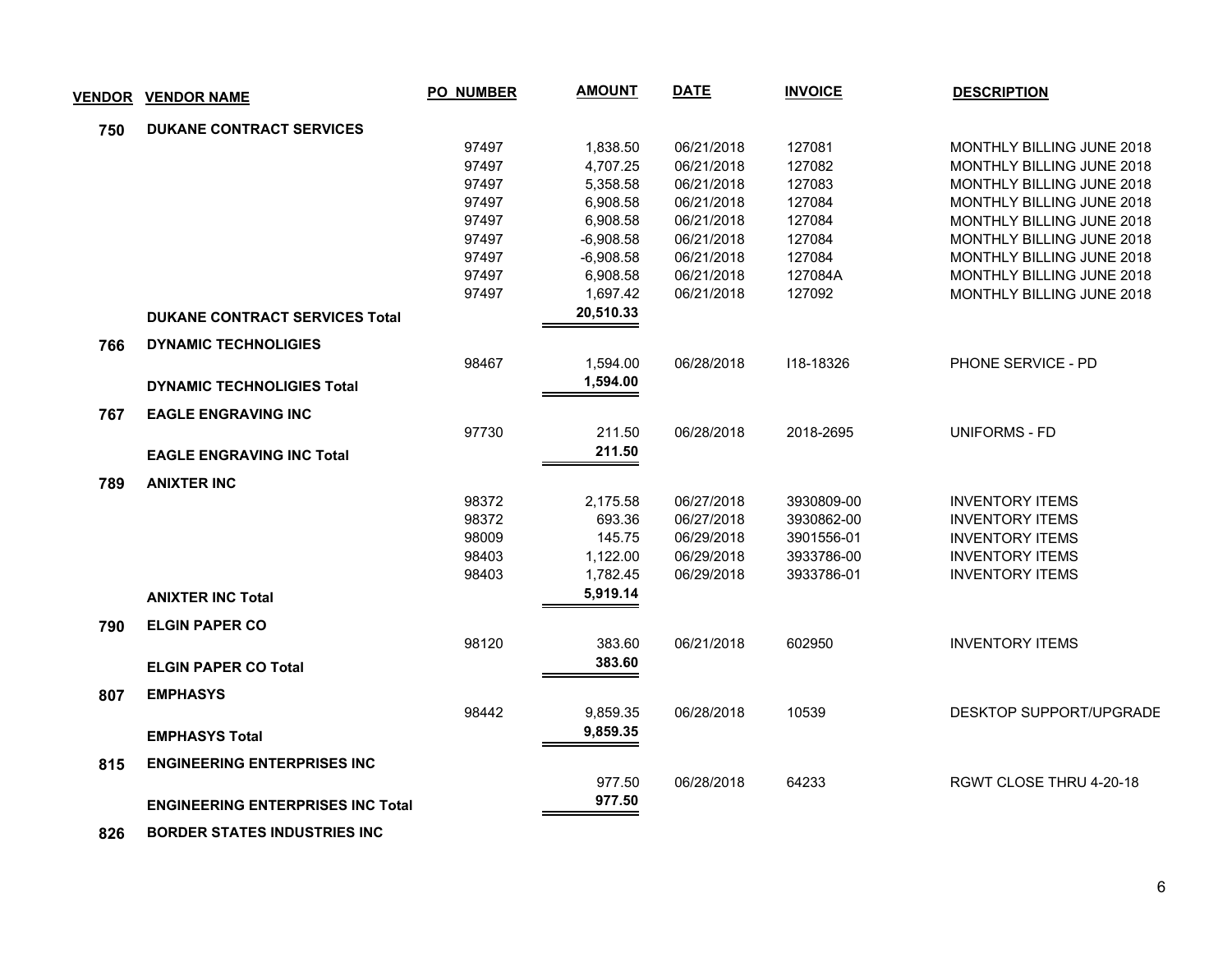| <b>VENDOR</b> | <b>VENDOR NAME</b>                            | <b>PO_NUMBER</b>        | <b>AMOUNT</b>              | <b>DATE</b>                            | <b>INVOICE</b>                           | <b>DESCRIPTION</b>                                                         |
|---------------|-----------------------------------------------|-------------------------|----------------------------|----------------------------------------|------------------------------------------|----------------------------------------------------------------------------|
|               |                                               | 97248<br>98000<br>98258 | 224.26<br>151.65<br>247.76 | 06/21/2018<br>06/21/2018<br>06/28/2018 | 915354730<br>915423150<br>915471267      | <b>INVENTORY ITEMS</b><br><b>INVENTORY ITEMS</b><br><b>INVENTORY ITEMS</b> |
|               | <b>BORDER STATES INDUSTRIES INC Total</b>     |                         | 623.67                     |                                        |                                          |                                                                            |
| 859           | <b>FEECE OIL CO</b>                           |                         |                            |                                        |                                          |                                                                            |
|               |                                               | 98157                   | 200.00                     | 06/21/2018                             | 1745515                                  | <b>INVENTORY ITEMS</b>                                                     |
|               | <b>FEECE OIL CO Total</b>                     |                         | 200.00                     |                                        |                                          |                                                                            |
| 870           | <b>FIRE PENSION FUND</b>                      |                         |                            |                                        |                                          |                                                                            |
|               |                                               |                         | 394.03<br>2,956.74         | 06/22/2018<br>06/22/2018               | FP1%180622142946FI<br>FRP2180622142946FD | Fire Pension 1% Fee<br>Fire Pension Tier 2                                 |
|               |                                               |                         | 14,692.30                  | 06/22/2018                             | FRPN180622142946FL                       | Fire Pension                                                               |
|               | <b>FIRE PENSION FUND Total</b>                |                         | 18,043.07                  |                                        |                                          |                                                                            |
| 888           | <b>J C SCHULTZ ENTERPRISES</b>                |                         |                            |                                        |                                          |                                                                            |
|               |                                               | 98123                   | 101.28                     | 06/21/2018                             | 0000417109                               | <b>INVENTORY ITEMS</b>                                                     |
|               | <b>J C SCHULTZ ENTERPRISES Total</b>          |                         | 101.28                     |                                        |                                          |                                                                            |
| 891           | <b>FLEET SAFETY SUPPLY</b>                    |                         |                            |                                        |                                          |                                                                            |
|               |                                               | 98373                   | 208.11                     | 06/28/2018                             | 70468                                    | <b>MISC FLEET SUPPLIES</b>                                                 |
|               | <b>FLEET SAFETY SUPPLY Total</b>              |                         | 208.11                     |                                        |                                          |                                                                            |
| 905           | <b>FORCE AMERICA DISTRIBUTING LLC</b>         |                         |                            |                                        |                                          |                                                                            |
|               |                                               | 98213                   | 462.53                     | 06/28/2018                             | IN001-1248472                            | <b>SOL VALVE CART</b>                                                      |
|               | <b>FORCE AMERICA DISTRIBUTING LLC Total</b>   |                         | 462.53                     |                                        |                                          |                                                                            |
| 906           | <b>FORESTRY SUPPLIERS INC</b>                 |                         |                            |                                        |                                          |                                                                            |
|               |                                               | 98226                   | 306.25                     | 06/28/2018                             | 367534-00                                | <b>INVENTORY SUPPLIES</b>                                                  |
|               | <b>FORESTRY SUPPLIERS INC Total</b>           |                         | 306.25                     |                                        |                                          |                                                                            |
| 916           | FOX VALLEY FIRE & SAFETY INC                  |                         |                            |                                        |                                          |                                                                            |
|               |                                               | 97986                   | 114.00                     | 06/28/2018                             | IN00180872                               | QTR SVC @ CITY HALL                                                        |
|               |                                               | 97986<br>97986          | 114.00<br>114.00           | 06/28/2018<br>06/28/2018               | IN00180873<br>IN00180874                 | QTR SVC @ WW<br>QTR SVC @ PW                                               |
|               | <b>FOX VALLEY FIRE &amp; SAFETY INC Total</b> |                         | 342.00                     |                                        |                                          |                                                                            |
|               |                                               |                         |                            |                                        |                                          |                                                                            |
| 989           | <b>GORDON FLESCH CO INC</b>                   |                         | 1,113.33                   | 06/21/2018                             | IN12280744                               | SVCS JUNE 2018                                                             |
|               |                                               |                         | 609.01                     | 06/21/2018                             | IN12282528                               | SVC 4-30 THRU 5-30-18                                                      |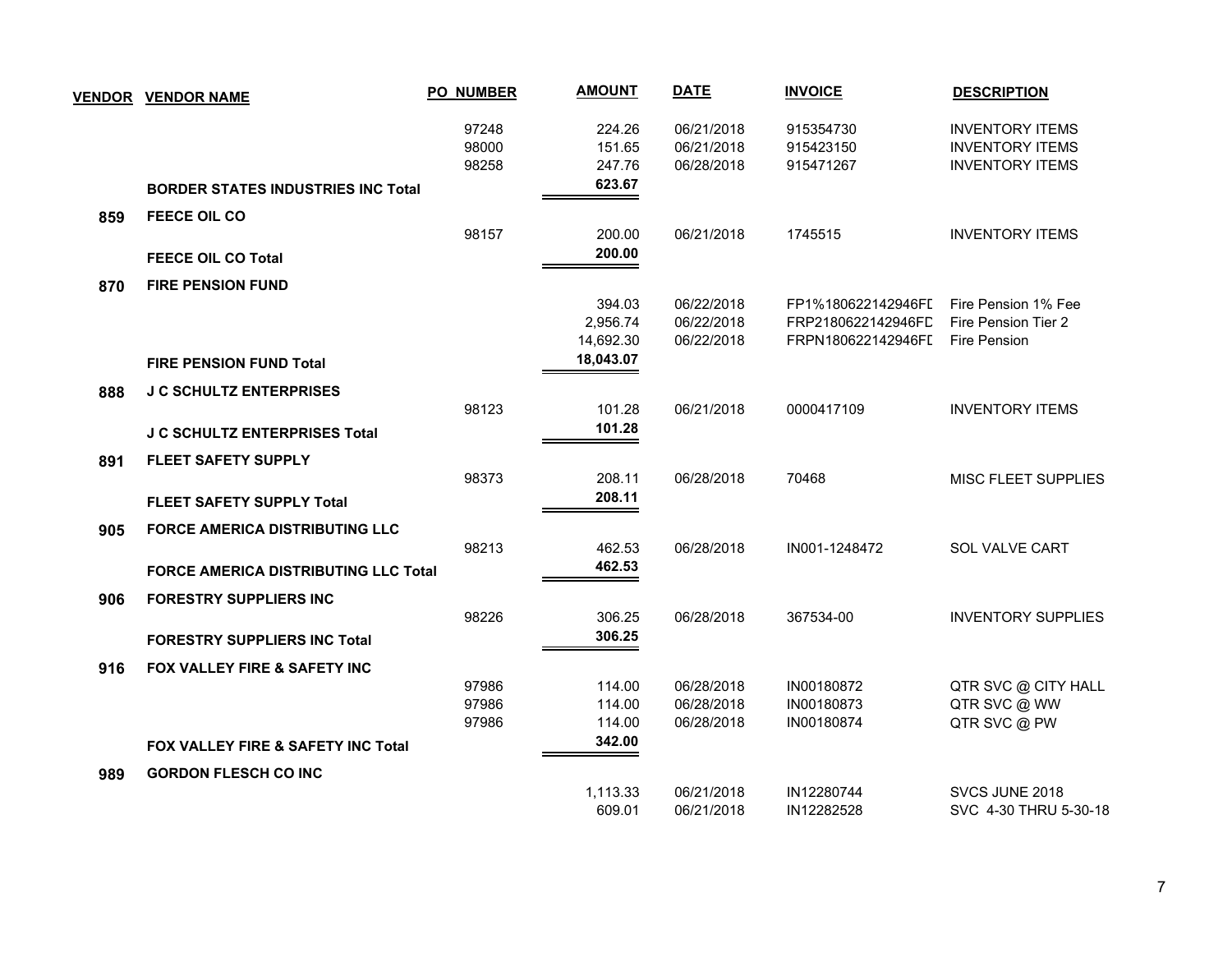| <b>VENDOR</b> | <b>VENDOR NAME</b>                             | <b>PO_NUMBER</b> | <b>AMOUNT</b>    | <b>DATE</b>              | <b>INVOICE</b>                          | <b>DESCRIPTION</b>                             |
|---------------|------------------------------------------------|------------------|------------------|--------------------------|-----------------------------------------|------------------------------------------------|
|               | <b>GORDON FLESCH CO INC Total</b>              |                  | 1,722.34         |                          |                                         |                                                |
| 996           | <b>GOVCONNECTION INC</b>                       |                  |                  |                          |                                         |                                                |
|               |                                                | 98242            | 103.59           | 06/28/2018               | 55874157                                | <b>UPS BATTERY BACKUP</b>                      |
|               |                                                | 98243            | 135.00           | 06/28/2018               | 55885648                                | REPLACEMENT BATTERY                            |
|               | <b>GOVCONNECTION INC Total</b>                 |                  | 238.59           |                          |                                         |                                                |
| 1002          | <b>TERI GRANDT</b>                             |                  |                  |                          |                                         |                                                |
|               |                                                |                  | 50.00            | 06/28/2018               | 060818                                  | <b>GIT FIT PRIZES</b>                          |
|               | <b>TERI GRANDT Total</b>                       |                  | 50.00            |                          |                                         |                                                |
| 1031          | <b>HAMPTON LENZINI &amp; RENWICK INC</b>       |                  |                  |                          |                                         |                                                |
|               |                                                | 97568            | 2,400.00         | 06/28/2018               | 0000201481108                           | <b>STC NATIVE MGMNT</b>                        |
|               | <b>HAMPTON LENZINI &amp; RENWICK INC Total</b> |                  | 2,400.00         |                          |                                         |                                                |
| 1036          | <b>HARRIS BANK NA</b>                          |                  |                  |                          |                                         |                                                |
|               |                                                |                  | 1,520.00         | 06/22/2018               | UNF 180622142946FD                      | Union Dues - IAFF                              |
|               | <b>HARRIS BANK NA Total</b>                    |                  | 1,520.00         |                          |                                         |                                                |
| 1042          | <b>HARRIS COMPUTER SYSTEMS</b>                 |                  |                  |                          |                                         |                                                |
|               |                                                | 98250            | 25,749.84        | 06/21/2018               | MN00108136                              | ANNUAL MAINTENANCE                             |
|               | <b>HARRIS COMPUTER SYSTEMS Total</b>           |                  | 25,749.84        |                          |                                         |                                                |
| 1055          | <b>HEINZ BROTHERS INC</b>                      |                  |                  |                          |                                         |                                                |
|               |                                                | 97421            | 14,705.70        | 06/21/2018               | 138376003                               | <b>SPRING PLANTING</b>                         |
|               | <b>HEINZ BROTHERS INC Total</b>                |                  | 14,705.70        |                          |                                         |                                                |
| 1089          | ARENDS HOGAN WALKER LLC                        |                  |                  |                          |                                         |                                                |
|               |                                                | 98168            | 266.69           | 06/28/2018               | 1702726                                 | V#3099 RO#60597                                |
|               |                                                | 98168            | 73.59            | 06/28/2018               | 1702728                                 | V#3099 RO#60597                                |
|               |                                                | 98175            | 157.30<br>497.58 | 06/28/2018               | 1702733                                 | V#3099 RO#60597                                |
|               | <b>ARENDS HOGAN WALKER LLC Total</b>           |                  |                  |                          |                                         |                                                |
| 1124          | <b>IACE</b>                                    |                  |                  |                          |                                         |                                                |
|               |                                                |                  | 80.00            | 06/21/2018               | 071118                                  | <b>IACE QTR TRAINING</b>                       |
|               | <b>IACE Total</b>                              |                  | 80.00            |                          |                                         |                                                |
| 1133          | <b>IBEW LOCAL 196</b>                          |                  |                  |                          |                                         |                                                |
|               |                                                |                  | 18.50            | 06/22/2018               | UNE 180618111111PW                      | Union Due - IBEW                               |
|               |                                                |                  | 141.50<br>104.55 | 06/22/2018<br>06/22/2018 | UNE 180622142946PW<br>UNEW180618111111P | Union Due - IBEW<br>Union Due - IBEW - percent |
|               |                                                |                  |                  |                          |                                         |                                                |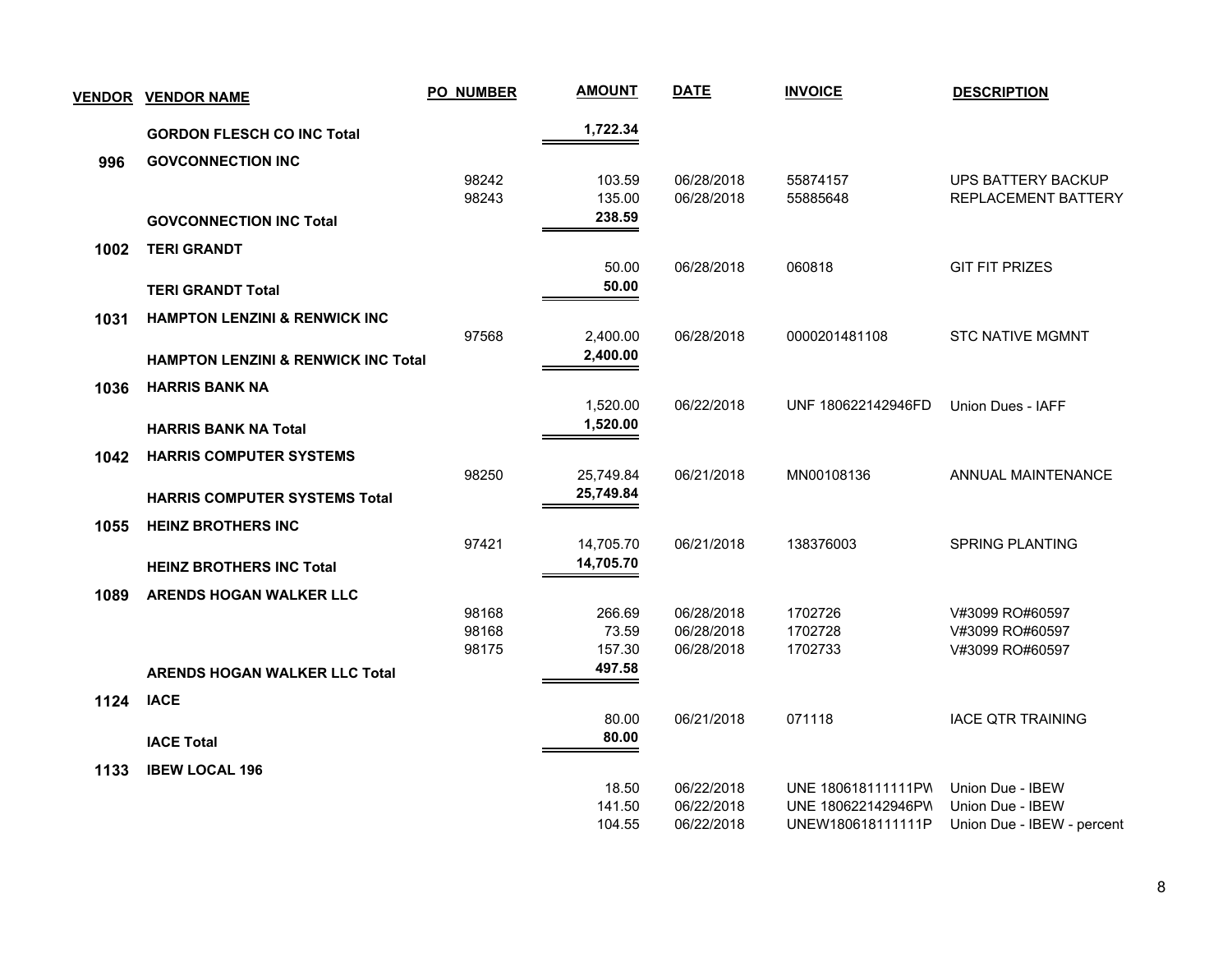|      | <b>VENDOR VENDOR NAME</b>   | PO_NUMBER | <b>AMOUNT</b> | <b>DATE</b> | <b>INVOICE</b>     | <b>DESCRIPTION</b>           |
|------|-----------------------------|-----------|---------------|-------------|--------------------|------------------------------|
|      |                             |           | 633.71        | 06/22/2018  | UNEW180622142946P  | Union Due - IBEW - percent   |
|      | <b>IBEW LOCAL 196 Total</b> |           | 898.26        |             |                    |                              |
| 1136 | <b>ICMA RETIREMENT CORP</b> |           |               |             |                    |                              |
|      |                             |           | 846.53        | 06/22/2018  | RTHA180622142946P\ | Roth 457 - Dollar Amount     |
|      |                             |           | 206.03        | 06/22/2018  | RTHP180622142946FI | Roth 457 - Percent           |
|      |                             |           | 42.25         | 06/22/2018  | RTHP180622142946IS | Roth 457 - Percent           |
|      |                             |           | 197.51        | 06/22/2018  | RTHP180622142946PI | Roth 457 - Percent           |
|      |                             |           | 1,363.03      | 06/22/2018  | ROTH180622142946PI | Roth IRA Deduction           |
|      |                             |           | 290.00        | 06/22/2018  | ROTH180622142946P\ | Roth IRA Deduction           |
|      |                             |           | 10.00         | 06/22/2018  | RTHA180622142946CI | Roth 457 - Dollar Amount     |
|      |                             |           | 50.00         | 06/22/2018  | RTHA180622142946FL | Roth 457 - Dollar Amount     |
|      |                             |           | 35.00         | 06/22/2018  | RTHA180622142946HI | Roth 457 - Dollar Amount     |
|      |                             |           | 200.00        | 06/22/2018  | RTHA180622142946PI | Roth 457 - Dollar Amount     |
|      |                             |           | 1,240.38      | 06/22/2018  | ICMP180622142946PV | ICMA Deductions - Percent    |
|      |                             |           | 175.00        | 06/22/2018  | ROTH180622142946Cl | Roth IRA Deduction           |
|      |                             |           | 25.00         | 06/22/2018  | ROTH180622142946FI | Roth IRA Deduction           |
|      |                             |           | 100.00        | 06/22/2018  | ROTH180622142946FI | Roth IRA Deduction           |
|      |                             |           | 311.50        | 06/22/2018  | ROTH180622142946HI | Roth IRA Deduction           |
|      |                             |           | 266.50        | 06/22/2018  | ROTH180622142946IS | Roth IRA Deduction           |
|      |                             |           | 54.78         | 06/22/2018  | ICMP180622142946CA | ICMA Deductions - Percent    |
|      |                             |           | 66.04         | 06/22/2018  | ICMP180622142946CL | ICMA Deductions - Percent    |
|      |                             |           | 2,301.46      | 06/22/2018  | ICMP180622142946FD | ICMA Deductions - Percent    |
|      |                             |           | 736.38        | 06/22/2018  | ICMP180622142946FN | ICMA Deductions - Percent    |
|      |                             |           | 1,199.88      | 06/22/2018  | ICMP180622142946IS | ICMA Deductions - Percent    |
|      |                             |           | 1,159.70      | 06/22/2018  | ICMP180622142946PD | ICMA Deductions - Percent    |
|      |                             |           | 2,311.53      | 06/22/2018  | ICMA180622142946FD | ICMA Deductions - Dollar Amt |
|      |                             |           | 80.00         | 06/22/2018  | ICMA180622142946FN | ICMA Deductions - Dollar Amt |
|      |                             |           | 1,191.53      | 06/22/2018  | ICMA180622142946HF | ICMA Deductions - Dollar Amt |
|      |                             |           | 850.00        | 06/22/2018  | ICMA180622142946IS | ICMA Deductions - Dollar Amt |
|      |                             |           | 8,099.34      | 06/22/2018  | ICMA180622142946PD | ICMA Deductions - Dollar Amt |
|      |                             |           | 5,513.00      | 06/22/2018  | ICMA180622142946PV | ICMA Deductions - Dollar Amt |
|      |                             |           | 243.40        | 06/22/2018  | E401180622142946HR | 401A Savings Plan Employee   |
|      |                             |           | 341.67        | 06/22/2018  | E401180622142946IS | 401A Savings Plan Employee   |
|      |                             |           | 714.56        | 06/22/2018  | E401180622142946PD | 401A Savings Plan Employee   |
|      |                             |           | 998.13        | 06/22/2018  | E401180622142946PW | 401A Savings Plan Employee   |
|      |                             |           | 942.31        | 06/22/2018  | ICMA180622142946CA | ICMA Deductions - Dollar Amt |
|      |                             |           | 2,987.00      | 06/22/2018  | ICMA180622142946CE | ICMA Deductions - Dollar Amt |
|      |                             |           | 714.56        | 06/22/2018  | C401180622142946PD | 401A Savings Plan Company    |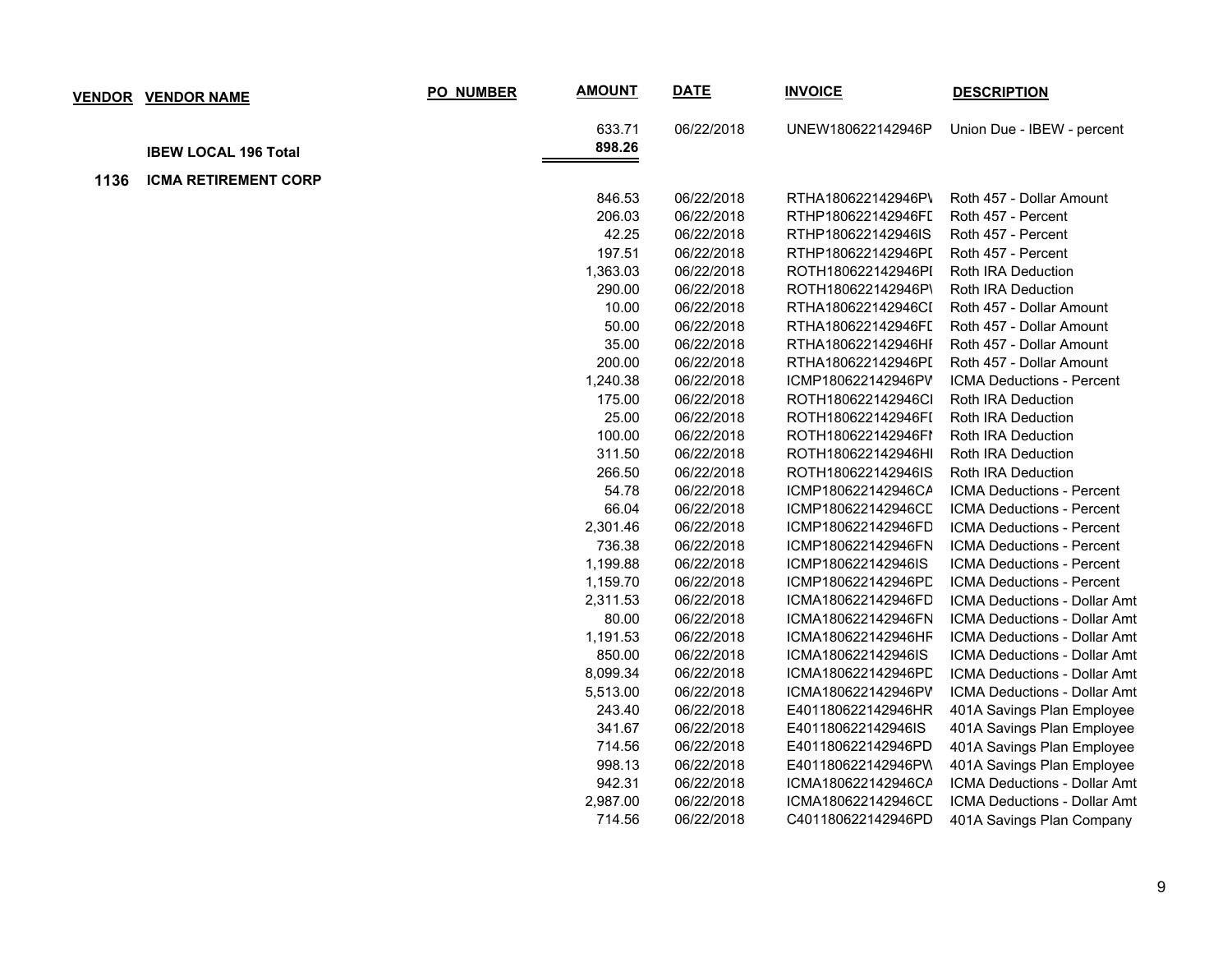| <b>VENDOR</b> | <b>VENDOR NAME</b>                          | <b>PO_NUMBER</b> | <b>AMOUNT</b> | <b>DATE</b> | <b>INVOICE</b>     | <b>DESCRIPTION</b>                   |
|---------------|---------------------------------------------|------------------|---------------|-------------|--------------------|--------------------------------------|
|               |                                             |                  | 998.13        | 06/22/2018  | C401180622142946PW | 401A Savings Plan Company            |
|               |                                             |                  | 210.93        | 06/22/2018  | E401180622142946CA | 401A Savings Plan Employee           |
|               |                                             |                  | 482.17        | 06/22/2018  | E401180622142946CD | 401A Savings Plan Employee           |
|               |                                             |                  | 384.01        | 06/22/2018  | E401180622142946FD | 401A Savings Plan Employee           |
|               |                                             |                  | 460.90        | 06/22/2018  | E401180622142946FN | 401A Savings Plan Employee           |
|               |                                             |                  | 231.49        | 06/22/2018  | C401180622142946CA | 401A Savings Plan Company            |
|               |                                             |                  | 461.60        | 06/22/2018  | C401180622142946CD | 401A Savings Plan Company            |
|               |                                             |                  | 384.01        | 06/22/2018  | C401180622142946FD | 401A Savings Plan Company            |
|               |                                             |                  | 460.91        | 06/22/2018  | C401180622142946FN | 401A Savings Plan Company            |
|               |                                             |                  | 243.40        | 06/22/2018  | C401180622142946HR | 401A Savings Plan Company            |
|               |                                             |                  | 341.67        | 06/22/2018  | C401180622142946IS | 401A Savings Plan Company            |
|               |                                             |                  | 425.47        | 06/22/2018  | 062218             | <b>PLAN 109830 ICMA</b>              |
|               | <b>ICMA RETIREMENT CORP Total</b>           |                  | 40,948.69     |             |                    |                                      |
| 1171          | <b>ILLINOIS STATE POLICE</b>                |                  |               |             |                    |                                      |
|               |                                             |                  | 135.00        | 06/28/2018  | 06328-053118       | LIQ LICENSING FINGER PRINT           |
|               | <b>ILLINOIS STATE POLICE Total</b>          |                  | 135.00        |             |                    |                                      |
| 1202          | <b>ILLINOIS EPA</b>                         |                  |               |             |                    |                                      |
|               |                                             | 89555            | 10,179.64     | 06/28/2018  | 250858             | RE: 1ST ST-AREA 4 REDVLPMN           |
|               | <b>ILLINOIS EPA Total</b>                   |                  | 10,179.64     |             |                    |                                      |
| 1223          | <b>INITIAL IMPRESSIONS EMBROIDERY</b>       |                  |               |             |                    |                                      |
|               |                                             | 97744            | 1,273.54      | 06/28/2018  | 13479              | <b>INVENTORY ITEMS</b>               |
|               |                                             | 98018            | 216.22        | 06/28/2018  | 13667              | <b>INVENTORY ITEMS</b>               |
|               |                                             | 98103            | 70.10         | 06/28/2018  | 13745              | OXFORD - LG                          |
|               | <b>INITIAL IMPRESSIONS EMBROIDERY Total</b> |                  | 1,559.86      |             |                    |                                      |
| 1225          | <b>INSIGHT PUBLIC SECTOR</b>                |                  |               |             |                    |                                      |
|               |                                             | 98241            | 772.82        | 06/28/2018  | 1100602009         | <b>BACK-UP TAPES</b>                 |
|               | <b>INSIGHT PUBLIC SECTOR Total</b>          |                  | 772.82        |             |                    |                                      |
| 1240          | <b>INTERSTATE BATTERY SYSTEM OF</b>         |                  |               |             |                    |                                      |
|               |                                             | 98185            | 127.60        | 06/28/2018  | 1915201021240      | <b>INVENTORY ITEMS</b>               |
|               |                                             | 98081            | 343.35        | 06/28/2018  | 1915201021241      | DUAL-LITE/LIGHTGUARD                 |
|               |                                             | 98252            | 117.95        | 06/28/2018  | 60347011           | <b>INVENTORY ITEMS</b>               |
|               | <b>INTERSTATE BATTERY SYSTEM OF Total</b>   |                  | 588.90        |             |                    |                                      |
| 1326          | <b>KANE COUNTY WATER ASSOC</b>              |                  |               |             |                    |                                      |
|               |                                             |                  | 175.00        | 06/28/2018  | 062118             | <b>MBRSHP - WATER &amp; T WILSON</b> |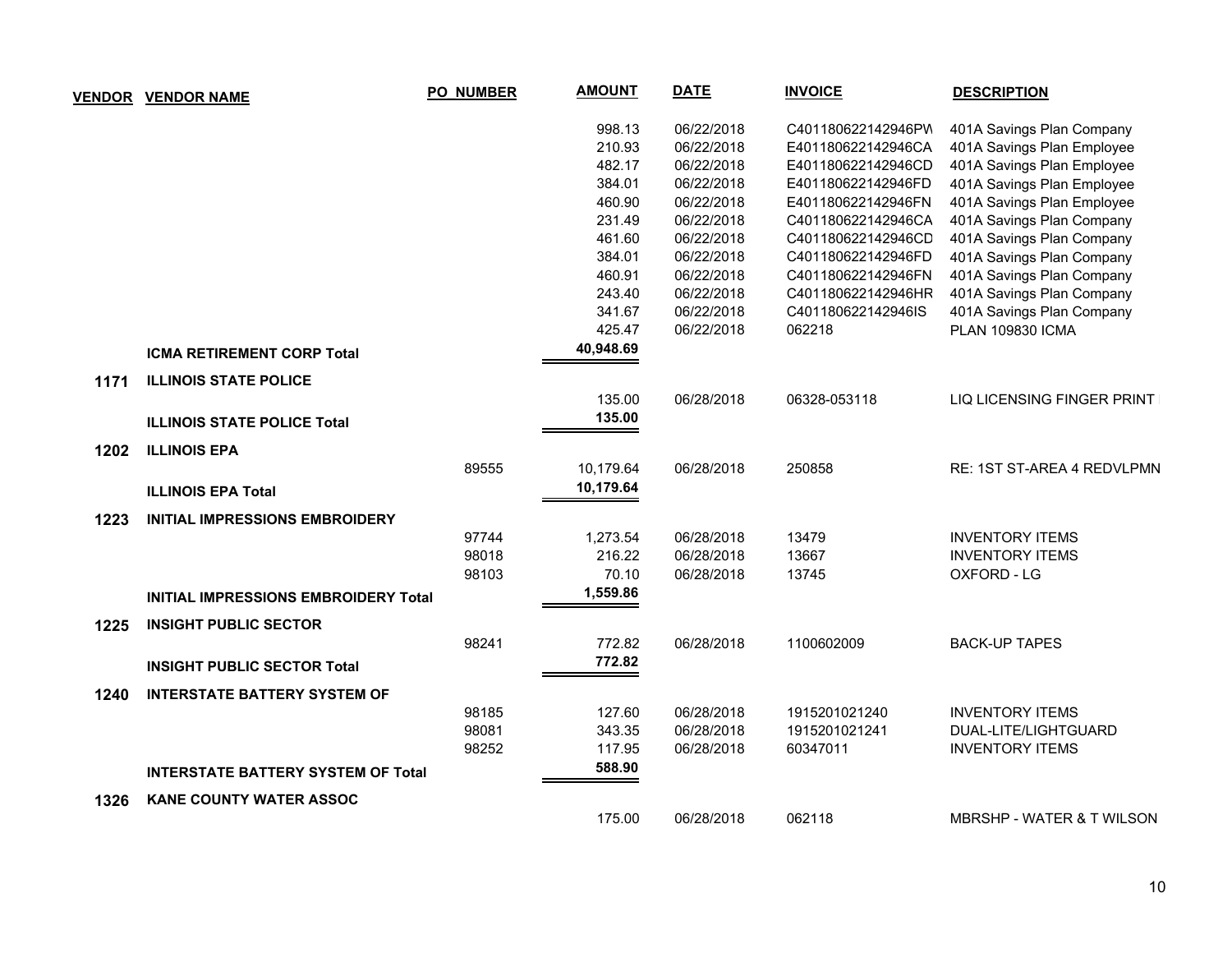| 175.00<br><b>KANE COUNTY WATER ASSOC Total</b><br><b>KANE COUNTY FAIR</b><br>1327<br>06/21/2018<br>FY 2019<br>MANION PROPERTY DEBT PAY<br>382.13<br>382.13<br>06/21/2018<br>FY 2019<br>MANION PROPERTY DEBT PAY<br>382.13<br>06/21/2018<br>FY 2019<br><b>MANION PROPERTY DEBT PAY</b><br>1,146.39<br><b>KANE COUNTY FAIR Total</b><br>1353<br><b>SUSAN KEMPH</b><br>06/21/2018<br>061418<br>PETTY CASH<br>290.96<br>290.96<br><b>SUSAN KEMPH Total</b><br>KIESLER POLICE SUPPLY INC<br>1363<br>98159<br>06/21/2018<br>0865894<br>MISC SUPPLIES - PD<br>10,552.80<br>10,552.80<br><b>KIESLER POLICE SUPPLY INC Total</b><br>1380<br><b>KNOX ASSOCIATES</b><br>97590<br>592.00<br>06/28/2018<br>INV01355765<br>PADLOCK EXTERIOR<br>592.00<br><b>KNOX ASSOCIATES Total</b><br><b>MARK KOENEN</b><br>1381<br>061318<br><b>REIMB = ILCMA CONF</b><br>341.30<br>06/21/2018<br>341.30<br><b>MARK KOENEN Total</b><br><b>WEST VALLEY GRAPHICS &amp; PRINT</b><br>1403<br>98202<br>16922<br>64.00<br>06/28/2018<br><b>INVENTORY ITEMS</b><br>98215<br>30.00<br>06/28/2018<br>16954<br><b>CFA FORMS</b><br>94.00<br><b>WEST VALLEY GRAPHICS &amp; PRINT Total</b><br><b>LAW ENFORCEMENT TRAINING LLC</b><br>1439<br>98172<br>2,600.00<br>06/21/2018<br><b>INV-0033</b><br><b>COURT SMART</b><br>2,600.00<br><b>LAW ENFORCEMENT TRAINING LLC Total</b><br><b>LINA</b><br>1463 | <b>VENDOR VENDOR NAME</b> | <b>PO_NUMBER</b> | <b>AMOUNT</b> | <b>DATE</b> | <b>INVOICE</b> | <b>DESCRIPTION</b>      |
|--------------------------------------------------------------------------------------------------------------------------------------------------------------------------------------------------------------------------------------------------------------------------------------------------------------------------------------------------------------------------------------------------------------------------------------------------------------------------------------------------------------------------------------------------------------------------------------------------------------------------------------------------------------------------------------------------------------------------------------------------------------------------------------------------------------------------------------------------------------------------------------------------------------------------------------------------------------------------------------------------------------------------------------------------------------------------------------------------------------------------------------------------------------------------------------------------------------------------------------------------------------------------------------------------------------------------------------------------------------------|---------------------------|------------------|---------------|-------------|----------------|-------------------------|
|                                                                                                                                                                                                                                                                                                                                                                                                                                                                                                                                                                                                                                                                                                                                                                                                                                                                                                                                                                                                                                                                                                                                                                                                                                                                                                                                                                    |                           |                  |               |             |                |                         |
|                                                                                                                                                                                                                                                                                                                                                                                                                                                                                                                                                                                                                                                                                                                                                                                                                                                                                                                                                                                                                                                                                                                                                                                                                                                                                                                                                                    |                           |                  |               |             |                |                         |
|                                                                                                                                                                                                                                                                                                                                                                                                                                                                                                                                                                                                                                                                                                                                                                                                                                                                                                                                                                                                                                                                                                                                                                                                                                                                                                                                                                    |                           |                  |               |             |                |                         |
|                                                                                                                                                                                                                                                                                                                                                                                                                                                                                                                                                                                                                                                                                                                                                                                                                                                                                                                                                                                                                                                                                                                                                                                                                                                                                                                                                                    |                           |                  |               |             |                |                         |
|                                                                                                                                                                                                                                                                                                                                                                                                                                                                                                                                                                                                                                                                                                                                                                                                                                                                                                                                                                                                                                                                                                                                                                                                                                                                                                                                                                    |                           |                  |               |             |                |                         |
|                                                                                                                                                                                                                                                                                                                                                                                                                                                                                                                                                                                                                                                                                                                                                                                                                                                                                                                                                                                                                                                                                                                                                                                                                                                                                                                                                                    |                           |                  |               |             |                |                         |
|                                                                                                                                                                                                                                                                                                                                                                                                                                                                                                                                                                                                                                                                                                                                                                                                                                                                                                                                                                                                                                                                                                                                                                                                                                                                                                                                                                    |                           |                  |               |             |                |                         |
|                                                                                                                                                                                                                                                                                                                                                                                                                                                                                                                                                                                                                                                                                                                                                                                                                                                                                                                                                                                                                                                                                                                                                                                                                                                                                                                                                                    |                           |                  |               |             |                |                         |
|                                                                                                                                                                                                                                                                                                                                                                                                                                                                                                                                                                                                                                                                                                                                                                                                                                                                                                                                                                                                                                                                                                                                                                                                                                                                                                                                                                    |                           |                  |               |             |                |                         |
|                                                                                                                                                                                                                                                                                                                                                                                                                                                                                                                                                                                                                                                                                                                                                                                                                                                                                                                                                                                                                                                                                                                                                                                                                                                                                                                                                                    |                           |                  |               |             |                |                         |
|                                                                                                                                                                                                                                                                                                                                                                                                                                                                                                                                                                                                                                                                                                                                                                                                                                                                                                                                                                                                                                                                                                                                                                                                                                                                                                                                                                    |                           |                  |               |             |                |                         |
|                                                                                                                                                                                                                                                                                                                                                                                                                                                                                                                                                                                                                                                                                                                                                                                                                                                                                                                                                                                                                                                                                                                                                                                                                                                                                                                                                                    |                           |                  |               |             |                |                         |
|                                                                                                                                                                                                                                                                                                                                                                                                                                                                                                                                                                                                                                                                                                                                                                                                                                                                                                                                                                                                                                                                                                                                                                                                                                                                                                                                                                    |                           |                  |               |             |                |                         |
|                                                                                                                                                                                                                                                                                                                                                                                                                                                                                                                                                                                                                                                                                                                                                                                                                                                                                                                                                                                                                                                                                                                                                                                                                                                                                                                                                                    |                           |                  |               |             |                |                         |
|                                                                                                                                                                                                                                                                                                                                                                                                                                                                                                                                                                                                                                                                                                                                                                                                                                                                                                                                                                                                                                                                                                                                                                                                                                                                                                                                                                    |                           |                  |               |             |                |                         |
|                                                                                                                                                                                                                                                                                                                                                                                                                                                                                                                                                                                                                                                                                                                                                                                                                                                                                                                                                                                                                                                                                                                                                                                                                                                                                                                                                                    |                           |                  |               |             |                |                         |
|                                                                                                                                                                                                                                                                                                                                                                                                                                                                                                                                                                                                                                                                                                                                                                                                                                                                                                                                                                                                                                                                                                                                                                                                                                                                                                                                                                    |                           |                  |               |             |                |                         |
|                                                                                                                                                                                                                                                                                                                                                                                                                                                                                                                                                                                                                                                                                                                                                                                                                                                                                                                                                                                                                                                                                                                                                                                                                                                                                                                                                                    |                           |                  |               |             |                |                         |
|                                                                                                                                                                                                                                                                                                                                                                                                                                                                                                                                                                                                                                                                                                                                                                                                                                                                                                                                                                                                                                                                                                                                                                                                                                                                                                                                                                    |                           |                  |               |             |                |                         |
|                                                                                                                                                                                                                                                                                                                                                                                                                                                                                                                                                                                                                                                                                                                                                                                                                                                                                                                                                                                                                                                                                                                                                                                                                                                                                                                                                                    |                           |                  |               |             |                |                         |
|                                                                                                                                                                                                                                                                                                                                                                                                                                                                                                                                                                                                                                                                                                                                                                                                                                                                                                                                                                                                                                                                                                                                                                                                                                                                                                                                                                    |                           |                  |               |             |                |                         |
|                                                                                                                                                                                                                                                                                                                                                                                                                                                                                                                                                                                                                                                                                                                                                                                                                                                                                                                                                                                                                                                                                                                                                                                                                                                                                                                                                                    |                           |                  |               |             |                |                         |
|                                                                                                                                                                                                                                                                                                                                                                                                                                                                                                                                                                                                                                                                                                                                                                                                                                                                                                                                                                                                                                                                                                                                                                                                                                                                                                                                                                    |                           |                  |               |             |                |                         |
|                                                                                                                                                                                                                                                                                                                                                                                                                                                                                                                                                                                                                                                                                                                                                                                                                                                                                                                                                                                                                                                                                                                                                                                                                                                                                                                                                                    |                           |                  |               |             |                |                         |
|                                                                                                                                                                                                                                                                                                                                                                                                                                                                                                                                                                                                                                                                                                                                                                                                                                                                                                                                                                                                                                                                                                                                                                                                                                                                                                                                                                    |                           |                  |               |             |                |                         |
|                                                                                                                                                                                                                                                                                                                                                                                                                                                                                                                                                                                                                                                                                                                                                                                                                                                                                                                                                                                                                                                                                                                                                                                                                                                                                                                                                                    |                           |                  |               |             |                |                         |
|                                                                                                                                                                                                                                                                                                                                                                                                                                                                                                                                                                                                                                                                                                                                                                                                                                                                                                                                                                                                                                                                                                                                                                                                                                                                                                                                                                    |                           | 97619            | 9,756.83      | 06/28/2018  | 063018         | <b>SVCS = JUNE 2018</b> |
| 9,756.83<br><b>LINA Total</b>                                                                                                                                                                                                                                                                                                                                                                                                                                                                                                                                                                                                                                                                                                                                                                                                                                                                                                                                                                                                                                                                                                                                                                                                                                                                                                                                      |                           |                  |               |             |                |                         |
|                                                                                                                                                                                                                                                                                                                                                                                                                                                                                                                                                                                                                                                                                                                                                                                                                                                                                                                                                                                                                                                                                                                                                                                                                                                                                                                                                                    |                           |                  |               |             |                |                         |
| <b>LOWES</b><br>1489                                                                                                                                                                                                                                                                                                                                                                                                                                                                                                                                                                                                                                                                                                                                                                                                                                                                                                                                                                                                                                                                                                                                                                                                                                                                                                                                               |                           |                  |               |             |                |                         |
| 97532<br>19.06<br>06/21/2018<br>02481/06-05-18<br>MISC SUPPLIES - HIST MUSEUI<br>97941<br>28.72<br>06/21/2018<br>02569<br>MISC SUPPLIES - FD                                                                                                                                                                                                                                                                                                                                                                                                                                                                                                                                                                                                                                                                                                                                                                                                                                                                                                                                                                                                                                                                                                                                                                                                                       |                           |                  |               |             |                |                         |
| 97532<br>95.39<br>06/21/2018<br>02632/05-31-18<br>W SIDE DECK                                                                                                                                                                                                                                                                                                                                                                                                                                                                                                                                                                                                                                                                                                                                                                                                                                                                                                                                                                                                                                                                                                                                                                                                                                                                                                      |                           |                  |               |             |                |                         |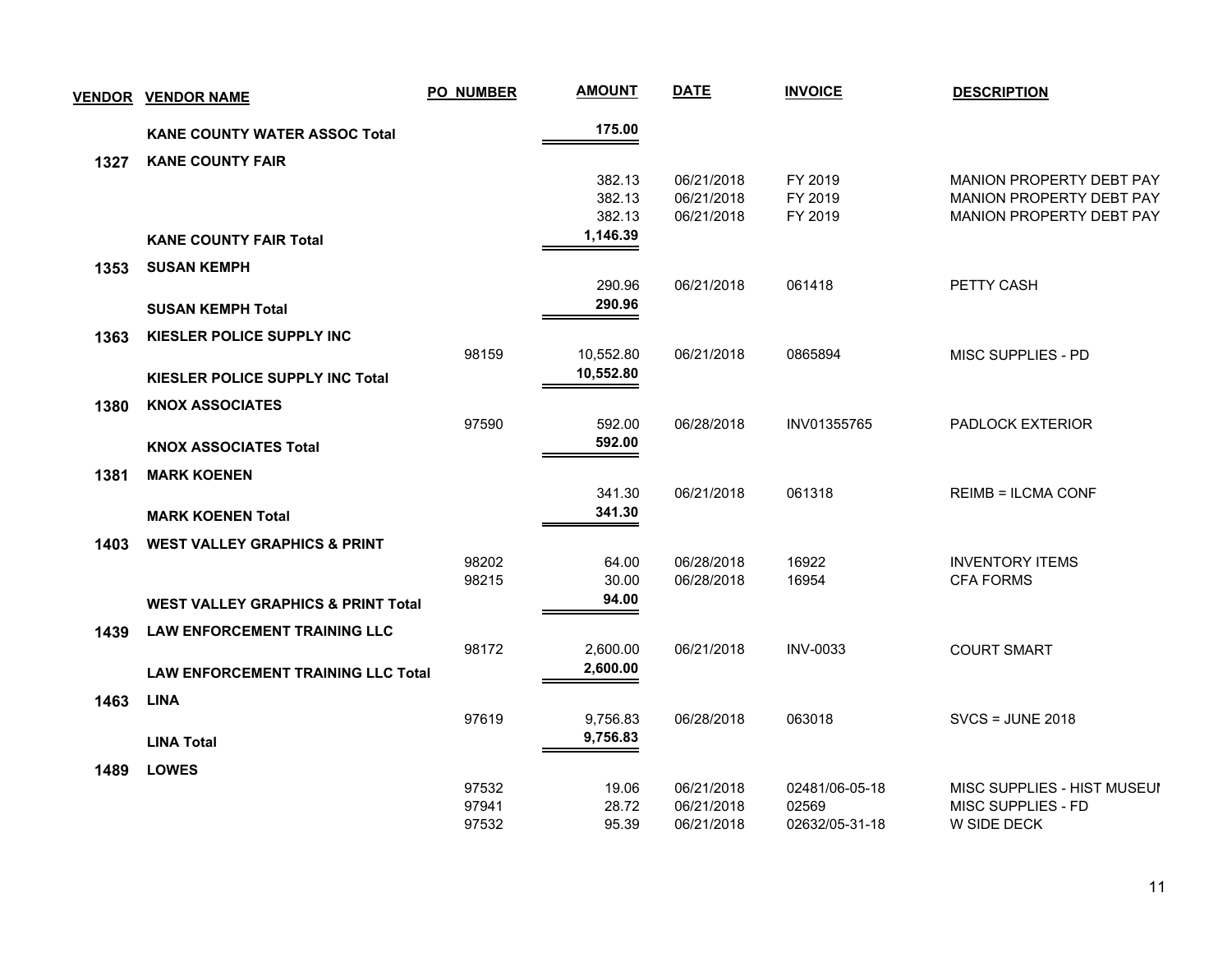| <b>VENDOR</b> | <b>VENDOR NAME</b>                           | <b>PO NUMBER</b> | <b>AMOUNT</b> | <b>DATE</b> | <b>INVOICE</b> | <b>DESCRIPTION</b>                |
|---------------|----------------------------------------------|------------------|---------------|-------------|----------------|-----------------------------------|
|               |                                              | 97532            | 90.30         | 06/21/2018  | 02829          | <b>PED BRIDGE</b>                 |
|               |                                              | 97533            | 175.74        | 06/21/2018  | 02837/06-01-18 | MISC SUPPLIES - WW                |
|               |                                              | 97941            | 17.67         | 06/21/2018  | 10913          | SUPPLIES - FS#3                   |
|               |                                              |                  | $-71.13$      | 06/28/2018  | 14176          | RETURN ON INV02699/06-06-18       |
|               |                                              | 98264            | 188.10        | 06/28/2018  | 82664          | DW 20V MAX COMPACT                |
|               |                                              | 97533            | 96.86         | 06/28/2018  | 02700/06-06-18 | MISC SUPPLIES - WW                |
|               |                                              | 98122            | 126.74        | 06/28/2018  | 02709/06-06-18 | <b>INVENTORY ITEMS</b>            |
|               |                                              | 98193            | 133.86        | 06/28/2018  | 02710          | <b>INVENTORY ITEMS</b>            |
|               |                                              | 97478            | 16.61         | 06/28/2018  | 02730/06-06-18 | <b>MISC SUPPLIES</b>              |
|               |                                              | 97532            | 238.58        | 06/28/2018  | 02892/06-07-18 | <b>MISC SUPPLIES - PS</b>         |
|               |                                              | 98170            | 116.24        | 06/28/2018  | 10896          | <b>LAB SUPPLIES</b>               |
|               |                                              | 97533            | 153.04        | 06/21/2018  | 19802          | MISC SUPPLIES - WW                |
|               |                                              | 97596            | 56.90         | 06/28/2018  | 01132          | MISC SUPPLIES - ELEC              |
|               |                                              | 97532            | 141.99        | 06/28/2018  | 02020/06-06-18 | MISC SUPPLIES - PS                |
|               |                                              | 97533            | 408.63        | 06/28/2018  | 02630/06-12-18 | MISC SUPPLIES - PLUMBING          |
|               |                                              | 97727            | 121.59        | 06/28/2018  | 02671/06-06-18 | MISC SUPPLIES - WATER             |
|               |                                              |                  | 71.13         | 06/28/2018  | 02699/06-06-18 | <b>INCORRECT ITEM</b>             |
|               | <b>LOWES Total</b>                           |                  | 2,226.02      |             |                |                                   |
| 1532          | <b>MARSHALLS TOWING &amp; RECOVERY</b>       |                  |               |             |                |                                   |
|               |                                              | 97490            | 245.00        | 06/21/2018  | 22208          | <b>TOWING - PD</b>                |
|               |                                              | 97490            | 145.00        | 06/21/2018  | 22252          | <b>TOWING - PD</b>                |
|               |                                              | 97490            | 145.00        | 06/21/2018  | 22258          | <b>TOWING - PD</b>                |
|               | <b>MARSHALLS TOWING &amp; RECOVERY Total</b> |                  | 535.00        |             |                |                                   |
| 1564          | <b>MICHAEL MCCOWAN</b>                       |                  |               |             |                |                                   |
|               |                                              |                  | 64.50         | 06/28/2018  | 052218         | <b>REIMB FUEL - SWAT TRAINING</b> |
|               | <b>MICHAEL MCCOWAN Total</b>                 |                  | 64.50         |             |                |                                   |
| 1582          | <b>MCMASTER CARR SUPPLY CO</b>               |                  |               |             |                |                                   |
|               |                                              | 98378            | 66.04         | 06/28/2018  | 65816559       | <b>INVENTORY ITEMS</b>            |
|               |                                              | 98417            | 20.51         | 06/28/2018  | 66095606       | U BOLT                            |
|               | <b>MCMASTER CARR SUPPLY CO Total</b>         |                  | 86.55         |             |                |                                   |
| 1585          | <b>MEADE ELECTRIC COMPANY INC</b>            |                  |               |             |                |                                   |
|               |                                              | 97470            | 1,368.63      | 06/28/2018  | 686775         | SVCS MAY 2018                     |
|               | <b>MEADE ELECTRIC COMPANY INC Total</b>      |                  | 1,368.63      |             |                |                                   |
| 1590          | <b>MEDICAL SCREENING SERVICES INC</b>        |                  |               |             |                |                                   |
|               |                                              |                  | 99.00         | 06/28/2018  | 0342919-IN     | SVCS 6-15 THRU 7-14-18            |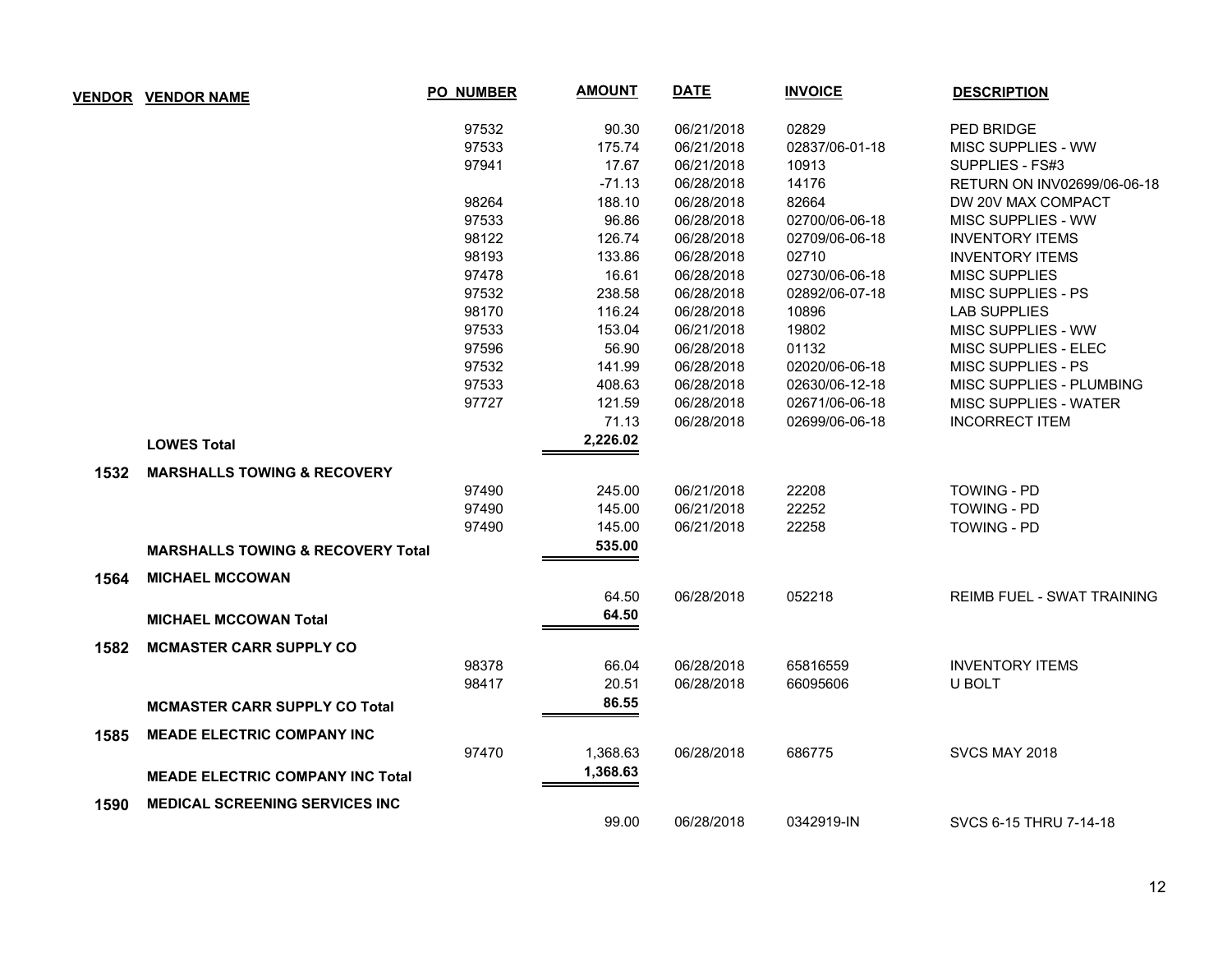| <b>VENDOR</b> | <b>VENDOR NAME</b>                          | <b>PO_NUMBER</b> | <b>AMOUNT</b> | <b>DATE</b> | <b>INVOICE</b>     | <b>DESCRIPTION</b>                 |
|---------------|---------------------------------------------|------------------|---------------|-------------|--------------------|------------------------------------|
|               | <b>MEDICAL SCREENING SERVICES INC Total</b> |                  | 99.00         |             |                    |                                    |
| 1603          | <b>METRO WEST COG</b>                       |                  |               |             |                    |                                    |
|               |                                             | 98453            | 11,620.00     | 06/28/2018  | 3370               | <b>RENEWAL DUES</b>                |
|               |                                             |                  | 120.00        | 06/28/2018  | 3539               | 2018 SESSION REVIEW 6-28-18        |
|               | <b>METRO WEST COG Total</b>                 |                  | 11,740.00     |             |                    |                                    |
| 1613          | <b>METROPOLITAN ALLIANCE OF POL</b>         |                  |               |             |                    |                                    |
|               |                                             |                  | 940.00        | 06/22/2018  | UNP 180622142946PD | <b>Union Dues - IMAP</b>           |
|               |                                             |                  | 126.00        | 06/22/2018  | UNPS180622142946PI | <b>Union Dues-Police Sergeants</b> |
|               | <b>METROPOLITAN ALLIANCE OF POL Total</b>   |                  | 1,066.00      |             |                    |                                    |
| 1629          | <b>MIDWEST DRIVESHAFT INC</b>               |                  |               |             |                    |                                    |
|               |                                             | 98152            | 135.00        | 06/21/2018  | 84522              | V#1731 RO#60579                    |
|               |                                             | 98165            | 197.90        | 06/21/2018  | 84531              | V#1744 RO#60596                    |
|               | <b>MIDWEST DRIVESHAFT INC Total</b>         |                  | 332.90        |             |                    |                                    |
| 1637          | <b>FLEETPRIDE INC</b>                       |                  |               |             |                    |                                    |
|               |                                             | 98143            | 24.95         | 06/21/2018  | 94616647           | MISC SUPPLIES - FLEET              |
|               |                                             | 98166            | 79.14         | 06/21/2018  | 94672886           | MISC SUPPLIES - FLEET              |
|               |                                             |                  | $-67.00$      | 06/21/2018  | 94947403           | CREDIT PO#98271                    |
|               |                                             |                  | 67.00         | 06/28/2018  | 94782503           | ITEM RETURNED CRED#949474          |
|               |                                             | 98271            | 71.00         | 06/28/2018  | 94873365           | <b>SILICONE HEATER</b>             |
|               | <b>FLEETPRIDE INC Total</b>                 |                  | 175.09        |             |                    |                                    |
| 1638          | <b>MIDWEST GROUNDCOVERS</b>                 |                  |               |             |                    |                                    |
|               |                                             | 97567            | 2,757.90      | 06/28/2018  | 1560682            | PLANT MATERIAL                     |
|               | <b>MIDWEST GROUNDCOVERS Total</b>           |                  | 2,757.90      |             |                    |                                    |
| 1643          | <b>MILSOFT UTILITY SOLUTIONS INC</b>        |                  |               |             |                    |                                    |
|               |                                             | 97457            | 55.00         | 06/21/2018  | 20182614           | <b>APRIL SVCS</b>                  |
|               | <b>MILSOFT UTILITY SOLUTIONS INC Total</b>  |                  | 55.00         |             |                    |                                    |
| 1650          | <b>MITCHELL1</b>                            |                  |               |             |                    |                                    |
|               |                                             | 98303            | 1,728.00      | 06/21/2018  | 21620442           | PRODEMAND ONLY GOV SUB             |
|               | <b>MITCHELL1 Total</b>                      |                  | 1,728.00      |             |                    |                                    |
| 1651          | <b>MNJ TECHNOLOGIES DIRECT INC</b>          |                  |               |             |                    |                                    |
|               |                                             | 98173            | 3,875.00      | 06/21/2018  | 0003606704         | <b>DESKTOP REPLACE</b>             |
|               |                                             | 98225            | 1,772.87      | 06/28/2018  | 0003607328         | <b>LAPTOPS</b>                     |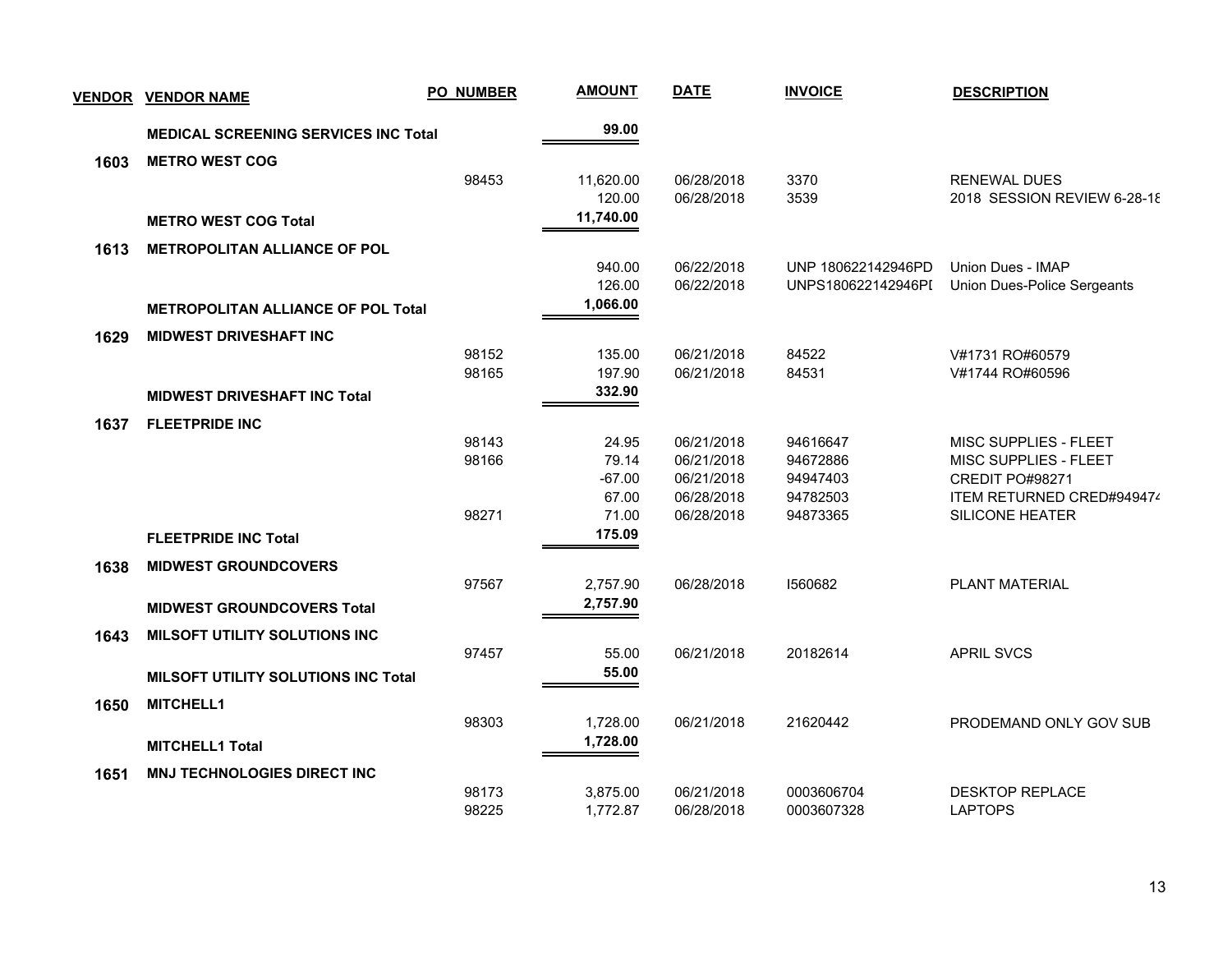| <b>VENDOR</b> | <b>VENDOR NAME</b>                        | <b>PO_NUMBER</b> | <b>AMOUNT</b> | <b>DATE</b> | <b>INVOICE</b>     | <b>DESCRIPTION</b>         |
|---------------|-------------------------------------------|------------------|---------------|-------------|--------------------|----------------------------|
|               | <b>MNJ TECHNOLOGIES DIRECT INC Total</b>  |                  | 5,647.87      |             |                    |                            |
| 1655          | <b>MONROE TRUCK EQUIPMENT</b>             |                  |               |             |                    |                            |
|               |                                           | 98146            | 4,136.58      | 06/21/2018  | 5377542            | PTO HOSSHIFT/PUMP KIT      |
|               |                                           | 98230            | 25.99         | 06/28/2018  | 5377927            | MPS CABLE POWER/GROUND     |
|               | <b>MONROE TRUCK EQUIPMENT Total</b>       |                  | 4,162.57      |             |                    |                            |
| 1668          | <b>FERGUSON ENTERPRISES INC</b>           |                  |               |             |                    |                            |
|               |                                           | 98133            | 43.70         | 06/21/2018  | 4504990            | <b>INVENTORY ITEMS</b>     |
|               |                                           | 98346            | 531.57        | 06/28/2018  | 4536109            | <b>INVENTORY ITEMS</b>     |
|               |                                           |                  | $-100.20$     | 06/28/2018  | CM499996           | SHIPPED INCORRECT ITEM     |
|               | <b>FERGUSON ENTERPRISES INC Total</b>     |                  | 475.07        |             |                    |                            |
| 1704          | <b>NCPERS IL IMRF</b>                     |                  |               |             |                    |                            |
|               |                                           |                  | 16.00         | 06/22/2018  | NCP2180622142946PV | <b>NCPERS 2</b>            |
|               | <b>NCPERS IL IMRF Total</b>               |                  | 16.00         |             |                    |                            |
| 1711          | <b>NESTLE WATERS NORTH AMERICA</b>        |                  |               |             |                    |                            |
|               |                                           | 98041            | 693.55        | 06/28/2018  | 08F0122067317      | <b>WATER DELIVERIES</b>    |
|               | <b>NESTLE WATERS NORTH AMERICA Total</b>  |                  | 693.55        |             |                    |                            |
| 1728          | <b>NIPSTA</b>                             |                  |               |             |                    |                            |
|               |                                           |                  | 450.00        | 06/28/2018  | 16861              | CLASS 4-26-17              |
|               |                                           |                  | 800.00        | 06/28/2018  | 17644              | <b>CLASS 3-9-18</b>        |
|               | <b>NIPSTA Total</b>                       |                  | 1,250.00      |             |                    |                            |
| 1745          | <b>NICOR</b>                              |                  |               |             |                    |                            |
|               |                                           |                  | 31.67         | 06/28/2018  | 1000 2 JUN 22 2018 | SVC 5-21 THRU 6-20-18      |
|               | <b>NICOR Total</b>                        |                  | 31.67         |             |                    |                            |
| 1747          | <b>COMPASS MINERALS AMERICA INC</b>       |                  |               |             |                    |                            |
|               |                                           | 98282            | 3,020.41      | 06/28/2018  | 263188             | <b>BULK COARSE LA ROCK</b> |
|               |                                           | 98282            | 2,999.30      | 06/28/2018  | 269155             | <b>BULK COARSE LA ROCK</b> |
|               |                                           | 98282            | 3,047.05      | 06/28/2018  | 368720             | <b>COARSE ROCK SALT</b>    |
|               | <b>COMPASS MINERALS AMERICA INC Total</b> |                  | 9,066.76      |             |                    |                            |
| 1756          | <b>NORTH CENTRAL LABORATORIES</b>         |                  |               |             |                    |                            |
|               |                                           | 97496            | 482.11        | 06/21/2018  | 407436             | AUTOCLAVE DATALOGGER       |
|               |                                           | 98137            | 424.78        | 06/21/2018  | 407502             | <b>INVENTORY ITEMS</b>     |
|               |                                           | 97496            | 250.28        | 06/28/2018  | 407965             | <b>LAB SUPPLIES</b>        |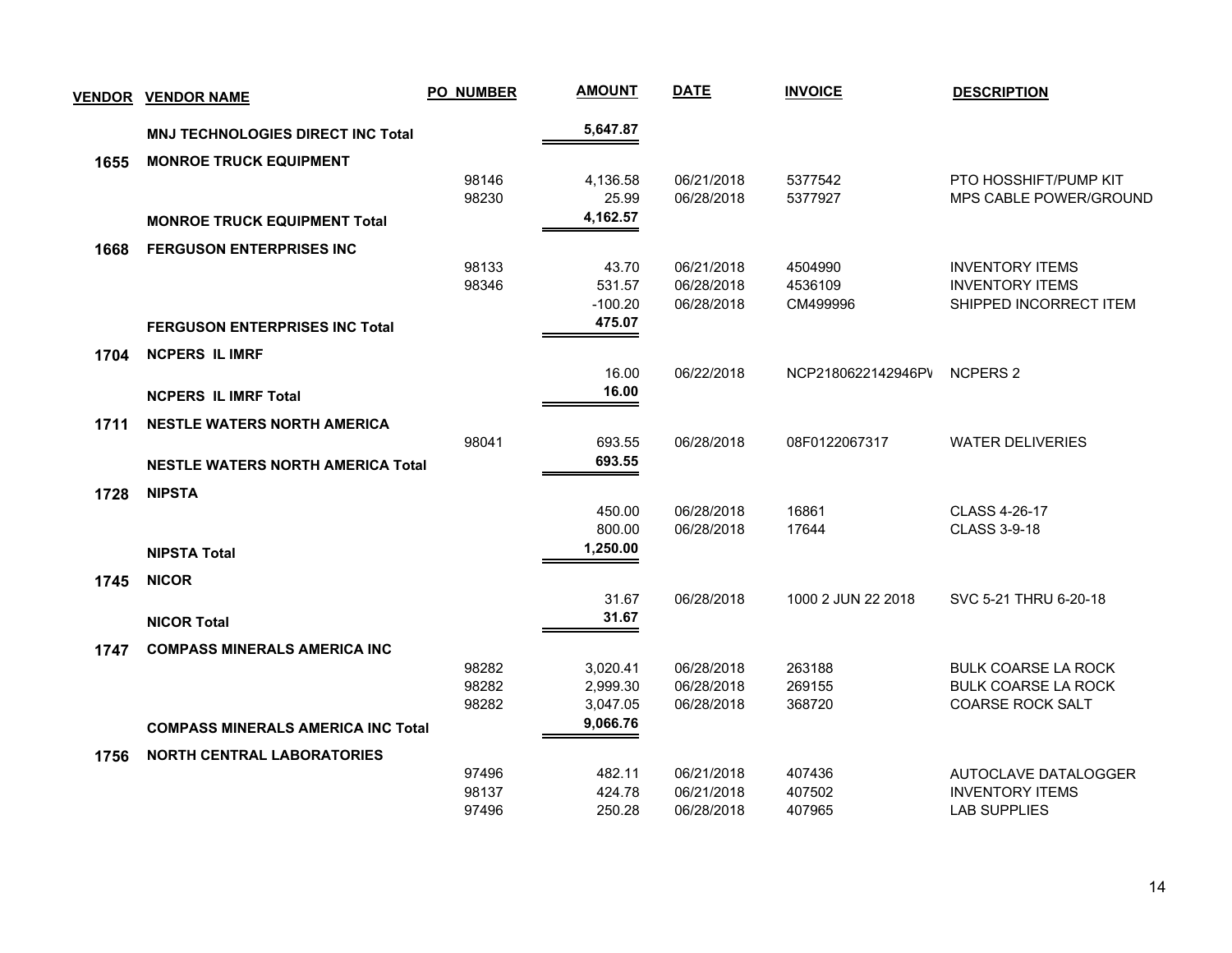| <u>VENDOR</u> | <b>VENDOR NAME</b>                          | <b>PO_NUMBER</b> | <b>AMOUNT</b> | <b>DATE</b> | <b>INVOICE</b>  | <b>DESCRIPTION</b>          |
|---------------|---------------------------------------------|------------------|---------------|-------------|-----------------|-----------------------------|
|               | <b>NORTH CENTRAL LABORATORIES Total</b>     |                  | 1,157.17      |             |                 |                             |
| 1762          | <b>NORTHWESTERN UNIVERSITY</b>              |                  |               |             |                 |                             |
|               |                                             |                  | 92.00         | 06/21/2018  | 25943           | <b>SPSC GRADUATION</b>      |
|               |                                             | 97615            | 3,800.00      | 06/28/2018  | 9720            | <b>D KUTTNER</b>            |
|               | <b>NORTHWESTERN UNIVERSITY Total</b>        |                  | 3,892.00      |             |                 |                             |
| 1769          | <b>OEI PRODUCTS INC</b>                     |                  |               |             |                 |                             |
|               |                                             | 98191            | 755.76        | 06/28/2018  | 5973            | <b>INVENTORY ITEMS</b>      |
|               | <b>OEI PRODUCTS INC Total</b>               |                  | 755.76        |             |                 |                             |
| 1772          | <b>OHALLORAN KOSOFF GEITNER &amp;</b>       |                  |               |             |                 |                             |
|               |                                             |                  | 3,135.66      | 06/28/2018  | 655888          | <b>RE: STRYKOWSKI CLAIM</b> |
|               | <b>OHALLORAN KOSOFF GEITNER &amp; Total</b> |                  | 3,135.66      |             |                 |                             |
| 1775          | <b>RAY O'HERRON CO</b>                      |                  |               |             |                 |                             |
|               |                                             | 97494            | 994.17        | 06/21/2018  | 01-60174PD-0518 | <b>UNIFORMS - PD</b>        |
|               | <b>RAY O'HERRON CO Total</b>                |                  | 994.17        |             |                 |                             |
| 1783          | ON TIME EMBROIDERY INC                      |                  |               |             |                 |                             |
|               |                                             | 97961            | 129.00        | 06/28/2018  | 52131           | <b>UNIFORMS - FD</b>        |
|               |                                             | 97961            | 129.00        | 06/28/2018  | 52143           | <b>UNIFORMS - FD</b>        |
|               | ON TIME EMBROIDERY INC Total                |                  | 258.00        |             |                 |                             |
| 1797          | <b>PACE SUBURBAN BUS</b>                    |                  |               |             |                 |                             |
|               |                                             | 93044            | 4,909.84      | 06/28/2018  | 510563          | SVCS - MARCH 2018           |
|               | <b>PACE SUBURBAN BUS Total</b>              |                  | 4,909.84      |             |                 |                             |
| 1816          | <b>DAN PAULETTE</b>                         |                  |               |             |                 |                             |
|               |                                             |                  | 109.33        | 06/28/2018  | 060418          | BOOTS - MEIJER 6-4-18       |
|               | <b>DAN PAULETTE Total</b>                   |                  | 109.33        |             |                 |                             |
| 1825          | <b>PEDERSEN COMPANY</b>                     |                  |               |             |                 |                             |
|               |                                             | 98374            | 1,658.51      | 06/21/2018  | 2018-4905       | <b>REPLACEMENT TREES</b>    |
|               |                                             | 98285            | 4,668.74      | 06/28/2018  | 2018-5048       | PLANT STREET TREES          |
|               | <b>PEDERSEN COMPANY Total</b>               |                  | 6,327.25      |             |                 |                             |
| 1842          | P F PETTIBONE & CO                          |                  |               |             |                 |                             |
|               |                                             | 98352            | 696.20        | 06/28/2018  | 174538          | MISC SUPPLIES - PD          |
|               | <b>P F PETTIBONE &amp; CO Total</b>         |                  | 696.20        |             |                 |                             |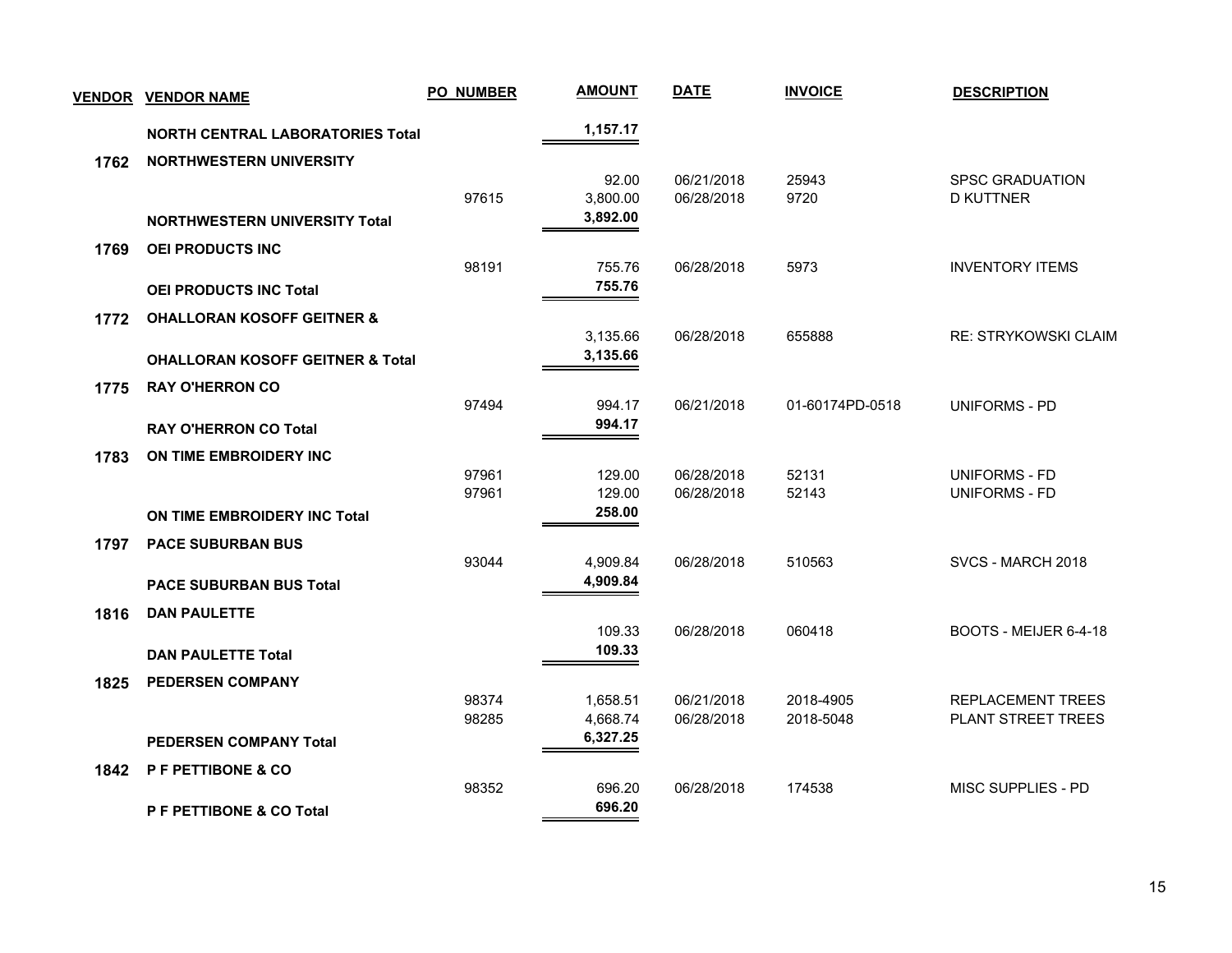| <b>VENDOR</b> | <b>VENDOR NAME</b>                         | <b>PO_NUMBER</b> | <b>AMOUNT</b> | <b>DATE</b> | <b>INVOICE</b>     | <b>DESCRIPTION</b>             |
|---------------|--------------------------------------------|------------------|---------------|-------------|--------------------|--------------------------------|
| 1851          | <b>CHARLES PIERCE</b>                      |                  |               |             |                    |                                |
|               |                                            |                  | 36.00         | 06/28/2018  | 071718             | PER DIEM 7-17 THRU 7-18-18     |
|               | <b>CHARLES PIERCE Total</b>                |                  | 36.00         |             |                    |                                |
| 1861          | <b>POLICE PENSION FUND</b>                 |                  |               |             |                    |                                |
|               |                                            |                  | 5,646.96      | 06/22/2018  | PLP2180622142946PD | Police Pension Tier 2          |
|               |                                            |                  | 15,093.69     | 06/22/2018  | PLPN180622142946PL | Police Pension                 |
|               | <b>POLICE PENSION FUND Total</b>           |                  | 20,740.65     |             |                    |                                |
| 1890          | <b>LEGAL SHIELD</b>                        |                  |               |             |                    |                                |
|               |                                            |                  | 7.36          | 06/22/2018  | PPLS180622142946FD | Pre-Paid Legal Services        |
|               |                                            |                  | 8.75          | 06/22/2018  | PPLS180622142946FN | Pre-Paid Legal Services        |
|               |                                            |                  | 124.60        | 06/22/2018  | PPLS180622142946PL | Pre-Paid Legal Services        |
|               | <b>LEGAL SHIELD Total</b>                  |                  | 140.71        |             |                    |                                |
| 1897          | <b>PRIME TACK &amp; SEAL CO</b>            |                  |               |             |                    |                                |
|               |                                            | 97548            | 710.08        | 06/21/2018  | 56242              | <b>HFE-90</b>                  |
|               |                                            | 97548            | 576.94        | 06/21/2018  | 56326              | <b>HFE-90</b>                  |
|               |                                            | 97548            | 500.86        | 06/28/2018  | 56377              | <b>HFE-90</b>                  |
|               | <b>PRIME TACK &amp; SEAL CO Total</b>      |                  | 1,787.88      |             |                    |                                |
| 1898          | PRIORITY PRODUCTS INC                      |                  |               |             |                    |                                |
|               |                                            | 97738            | 63.99         | 06/28/2018  | 922982             | <b>INVENTORY ITEMS</b>         |
|               | <b>PRIORITY PRODUCTS INC Total</b>         |                  | 63.99         |             |                    |                                |
|               | <b>PROVIDENT LIFE &amp; ACCIDENT</b>       |                  |               |             |                    |                                |
| 1900          |                                            |                  | 26.76         | 06/22/2018  | POPT180622142946FI | <b>Provident Optional Life</b> |
|               |                                            |                  | 26.76         |             |                    |                                |
|               | <b>PROVIDENT LIFE &amp; ACCIDENT Total</b> |                  |               |             |                    |                                |
| 1943          | <b>RAINMAKERS IRRIGATION INC</b>           |                  |               |             |                    |                                |
|               |                                            | 98056            | 603.85        | 06/28/2018  | 6082018-20         | <b>PLANTER BEDS</b>            |
|               | <b>RAINMAKERS IRRIGATION INC Total</b>     |                  | 603.85        |             |                    |                                |
| 1946          | <b>RANDALL PRESSURE SYSTEMS INC</b>        |                  |               |             |                    |                                |
|               |                                            | 98108            | 36.40         | 06/21/2018  | I-19055-0          | <b>SUCTION LINE</b>            |
|               |                                            | 98134            | 249.20        | 06/21/2018  | I-19058-0          | <b>INVENTORY ITEMS</b>         |
|               |                                            | 98083            | 620.35        | 06/28/2018  | I-18987-0          | <b>INVENTORY ITEMS</b>         |
|               |                                            | 98147            | 176.70        | 06/28/2018  | I-18992-0          | FILTER/REGULATOR               |
|               |                                            | 98180            | 148.18        | 06/28/2018  | I-19127-0          | HOSE/COUPLINGS                 |
|               |                                            | 98147            | 6.57          | 06/28/2018  | I-19197-0          | MISC SUPPLIES - FLEET          |
|               |                                            | 98147            | 4.79          | 06/28/2018  | I-19212-0          | MISC FLEET SUPPLIES            |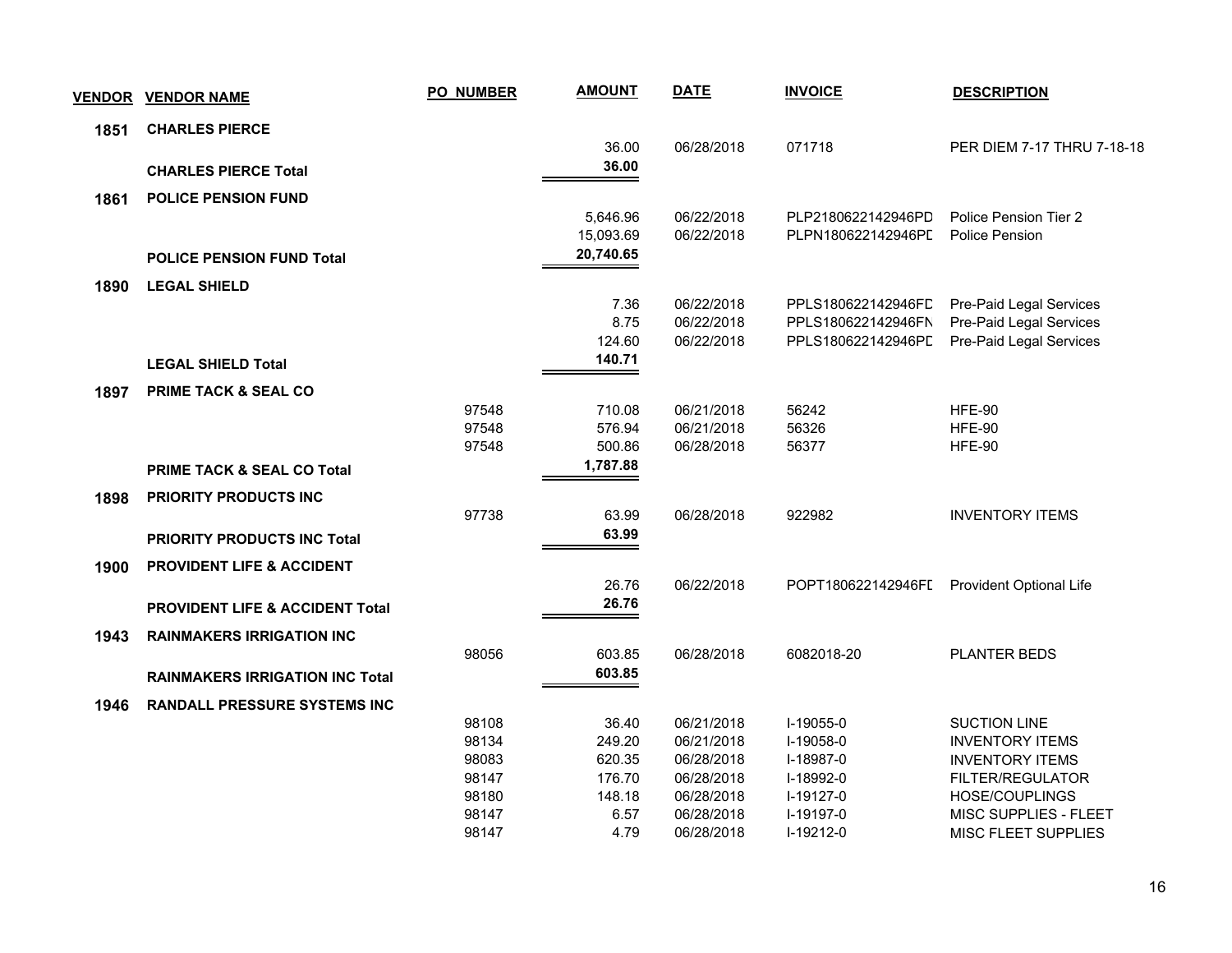| <b>VENDOR</b> | <b>VENDOR NAME</b>                        | <b>PO_NUMBER</b> | <b>AMOUNT</b>          | <b>DATE</b>              | <b>INVOICE</b>     | <b>DESCRIPTION</b>                               |
|---------------|-------------------------------------------|------------------|------------------------|--------------------------|--------------------|--------------------------------------------------|
|               | <b>RANDALL PRESSURE SYSTEMS INC Total</b> | 98147            | 22.26<br>1,264.45      | 06/28/2018               | I-19260-0          | <b>MISC PARTS - FLEET</b>                        |
|               |                                           |                  |                        |                          |                    |                                                  |
| 1953          | <b>RBS PACKAGING INC</b>                  |                  |                        |                          |                    |                                                  |
|               |                                           | 98049<br>98194   | 451.20<br>282.50       | 06/21/2018<br>06/28/2018 | 2033067<br>2033106 | <b>INVENTORY ITEMS</b><br><b>INVENTORY ITEMS</b> |
|               | <b>RBS PACKAGING INC Total</b>            |                  | 733.70                 |                          |                    |                                                  |
|               |                                           |                  |                        |                          |                    |                                                  |
| 1998          | <b>RURAL ELECTRIC SUPPLY CO OP</b>        |                  |                        |                          |                    |                                                  |
|               |                                           | 98233            | 232.21                 | 06/28/2018               | 717352-00          | <b>INVENTORY ITEMS</b>                           |
|               |                                           | 98338            | 108.61<br>340.82       | 06/28/2018               | 718305-00          | <b>INVENTORY ITEMS</b>                           |
|               | <b>RURAL ELECTRIC SUPPLY CO OP Total</b>  |                  |                        |                          |                    |                                                  |
| 2010          | <b>RIGGS BROS INC</b>                     |                  |                        |                          |                    |                                                  |
|               |                                           | 98197            | 595.00                 | 06/28/2018               | 138678             | V#1891 RO#60599                                  |
|               | <b>RIGGS BROS INC Total</b>               |                  | 595.00                 |                          |                    |                                                  |
| 2032          | POMPS TIRE SERVICE INC                    |                  |                        |                          |                    |                                                  |
|               |                                           | 97861            | 27.00                  | 06/21/2018               | 640060801          | <b>SCRAP DISPOSAL FEES</b>                       |
|               |                                           | 98139            | 433.28                 | 06/21/2018               | 640061446          | <b>INVENTORY ITEMS</b>                           |
|               |                                           | 98131            | 649.12                 | 06/21/2018               | 640061447          | <b>INVENTORY ITEMS</b>                           |
|               | <b>POMPS TIRE SERVICE INC Total</b>       |                  | 1,109.40               |                          |                    |                                                  |
| 2033          | <b>VILLAGE OF ROMEOVILLE</b>              |                  |                        |                          |                    |                                                  |
|               |                                           | 95435            | 1,100.00               | 06/21/2018               | 2018-257           | <b>CLASS - KIDD/FUNK</b>                         |
|               |                                           | 97506            | 150.00                 | 06/21/2018               | 2018-258           | <b>CLASS - PERRY</b>                             |
|               | <b>VILLAGE OF ROMEOVILLE Total</b>        |                  | 1,250.00               |                          |                    |                                                  |
| 2046          | <b>RUSSO POWER EQUIPMENT INC</b>          |                  |                        |                          |                    |                                                  |
|               |                                           | 97538            | 818.09                 | 06/28/2018               | 5083538            | <b>FORESTRY SUPPLIES</b>                         |
|               | <b>RUSSO POWER EQUIPMENT INC Total</b>    |                  | 818.09                 |                          |                    |                                                  |
|               |                                           |                  |                        |                          |                    |                                                  |
| 2050          | <b>S&amp;C ELECTRIC CO</b>                |                  |                        |                          |                    |                                                  |
|               |                                           | 94901<br>94544   | 12,868.00<br>12,868.00 | 06/28/2018<br>06/28/2018 | 1195133<br>1195134 | 34.5 KV 600 AMPS<br><b>RUPTER SWITCH</b>         |
|               |                                           |                  | 25,736.00              |                          |                    |                                                  |
|               | <b>S&amp;C ELECTRIC CO Total</b>          |                  |                        |                          |                    |                                                  |
| 2055          | <b>SAFETY-KLEEN</b>                       |                  |                        |                          |                    |                                                  |
|               |                                           | 98235            | 796.00                 | 06/28/2018               | 77031468           | <b>DISPOSAL</b>                                  |
|               | <b>SAFETY-KLEEN Total</b>                 |                  | 796.00                 |                          |                    |                                                  |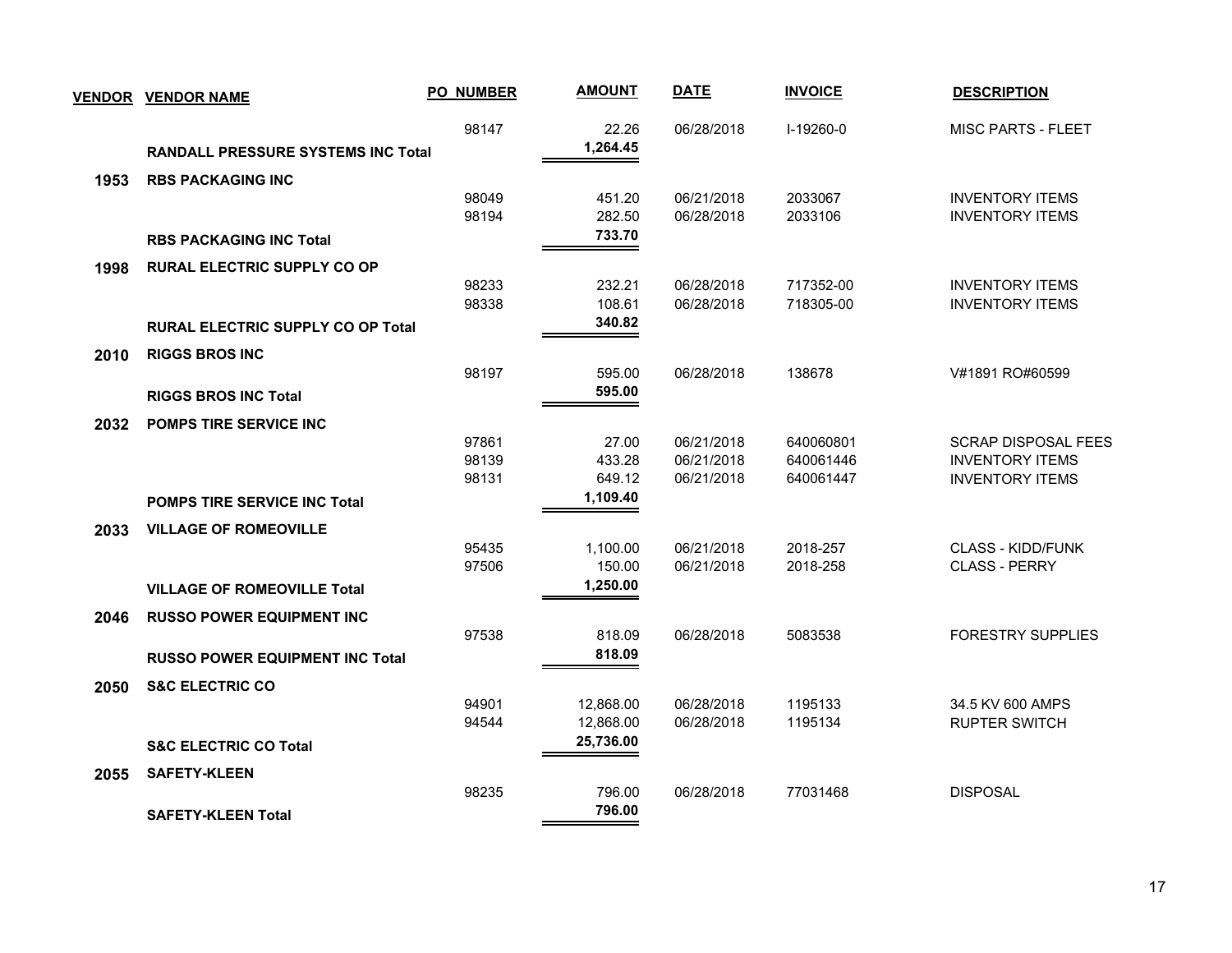| <b>VENDOR</b> | <b>VENDOR NAME</b>                          | <b>PO_NUMBER</b> | <b>AMOUNT</b>    | <b>DATE</b>              | <b>INVOICE</b>     | <b>DESCRIPTION</b>         |
|---------------|---------------------------------------------|------------------|------------------|--------------------------|--------------------|----------------------------|
| 2059          | <b>SCOTT R SANDERS</b>                      |                  |                  |                          |                    |                            |
|               |                                             |                  | 266.76           | 06/21/2018               | 061818             | PETTY CASH                 |
|               | <b>SCOTT R SANDERS Total</b>                |                  | 266.76           |                          |                    |                            |
| 2096          | <b>SCHINDLER ELEVATOR CORPORATION</b>       |                  |                  |                          |                    |                            |
|               |                                             | 98153            | 7,882.61         | 06/21/2018               | 8104805337         | YEARLY BILLING             |
|               | <b>SCHINDLER ELEVATOR CORPORATION Total</b> |                  | 7,882.61         |                          |                    |                            |
| 2109          | <b>SECRETARY OF STATE</b>                   |                  |                  |                          |                    |                            |
|               |                                             |                  | 103.00           | 06/21/2018               | 1783<br>2200       | VEH#1783 TITLE/PLATES      |
|               |                                             |                  | 103.00<br>103.00 | 06/21/2018<br>06/21/2018 | 2201               | PLATES 2200<br>PLATES 2201 |
|               | <b>SECRETARY OF STATE Total</b>             |                  | 309.00           |                          |                    |                            |
| 2118          | <b>SERVICE INDUSTRIAL SUPPLY INC</b>        |                  |                  |                          |                    |                            |
|               |                                             | 98187            | 151.99           | 06/21/2018               | 110091             | <b>INVENTORY ITEMS</b>     |
|               | <b>SERVICE INDUSTRIAL SUPPLY INC Total</b>  |                  | 151.99           |                          |                    |                            |
| 2137          | <b>SHERWIN WILLIAMS</b>                     |                  |                  |                          |                    |                            |
|               |                                             | 98304            | 106.44           | 06/21/2018               | 6166-1REV          |                            |
|               |                                             | 97701            | 174.60           | 06/28/2018               | 6234-7             | <b>PAINT SUPPLIES</b>      |
|               | <b>SHERWIN WILLIAMS Total</b>               |                  | 281.04           |                          |                    |                            |
| 2157          | <b>SISLERS ICE &amp; DAIRY LTD</b>          |                  |                  |                          |                    |                            |
|               |                                             | 97556            | 160.25           | 06/21/2018               | 406513             | <b>ICE DELIVERY</b>        |
|               | <b>SISLERS ICE &amp; DAIRY LTD Total</b>    |                  | 160.25           |                          |                    |                            |
| 2169          | <b>CLARK BAIRD SMITH LLP</b>                |                  |                  |                          |                    |                            |
|               |                                             |                  | 1,693.29         | 06/21/2018               | 9973               | SVCS MAY 2018              |
|               | <b>CLARK BAIRD SMITH LLP Total</b>          |                  | 1,693.29         |                          |                    |                            |
| 2205          | <b>STATE FIRE MARSHAL</b>                   |                  |                  |                          |                    |                            |
|               |                                             | 98388            | 125.00           | 06/21/2018               | 5125093234         | <b>CERT OF OPERATION</b>   |
|               | <b>STATE FIRE MARSHAL Total</b>             |                  | 125.00           |                          |                    |                            |
| 2214          | <b>ST CHARLES CHAMBER OF COMMERCE</b>       |                  |                  |                          |                    |                            |
|               |                                             | 98218            | 5,000.00         | 06/21/2018               | 176298755          | ANNUAL MEMBERSHIP          |
|               | <b>ST CHARLES CHAMBER OF COMMERCE Total</b> |                  | 5,000.00         |                          |                    |                            |
| 2228          | <b>CITY OF ST CHARLES</b>                   |                  |                  |                          |                    |                            |
|               |                                             |                  | 138.23           | 06/30/2018               | 3-31-31065-6-1-518 | SVC 5-1 THRU 5-31-18       |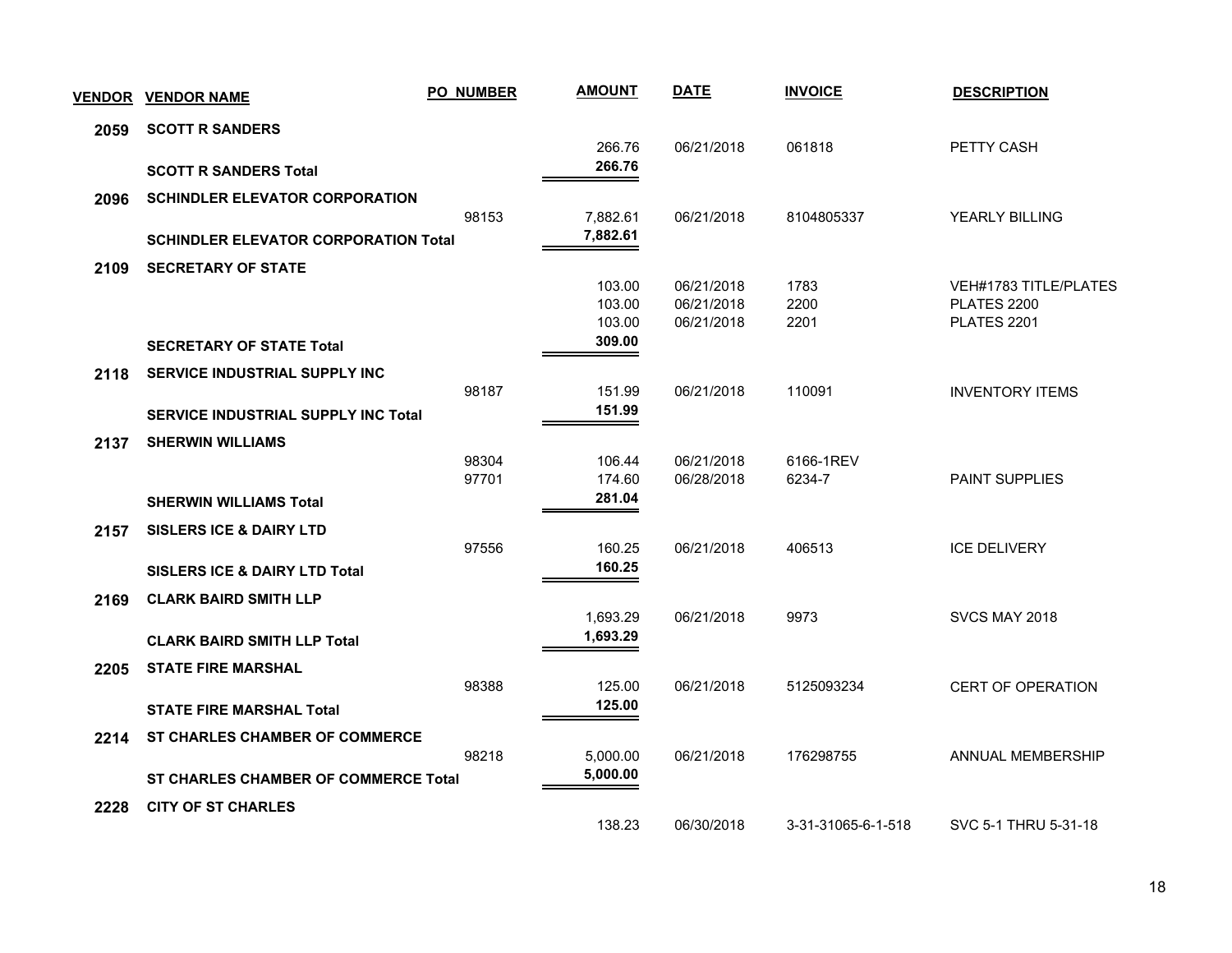|      | <b>VENDOR VENDOR NAME</b>                   | <b>PO_NUMBER</b> | <b>AMOUNT</b> | <b>DATE</b> | <b>INVOICE</b>     | <b>DESCRIPTION</b>            |
|------|---------------------------------------------|------------------|---------------|-------------|--------------------|-------------------------------|
|      |                                             |                  | 115.00        | 06/30/2018  | 3-31-31067-2-1-518 | SVC 5-1 THRU 5-31-18          |
|      |                                             |                  | 90.19         | 06/30/2018  | 3-31-31068-0-2-518 | SVC 5-1 THRU 5-31-18          |
|      |                                             |                  | 137.19        | 06/30/2018  | 4-60-92833-6-0-518 | SVC 5-3 THRU 6-4-18           |
|      | <b>CITY OF ST CHARLES Total</b>             |                  | 480.61        |             |                    |                               |
| 2235 | <b>STEINER ELECTRIC COMPANY</b>             |                  |               |             |                    |                               |
|      |                                             | 97845            | 3,987.72      | 06/21/2018  | S006041216.003     | <b>INVENTORY ITEMS</b>        |
|      |                                             | 98016            | 546.70        | 06/21/2018  | S006043477.001     | PC BOARD                      |
|      |                                             | 98144            | 102.89        | 06/21/2018  | S006061604.001     | <b>ELEC SUPPLIES</b>          |
|      | <b>STEINER ELECTRIC COMPANY Total</b>       |                  | 4,637.31      |             |                    |                               |
| 2295 | <b>MICHAEL TANNENBAUM</b>                   |                  |               |             |                    |                               |
|      |                                             |                  | 325.13        | 06/28/2018  | 061118             | JEANS DULUTH 6-11-18          |
|      | <b>MICHAEL TANNENBAUM Total</b>             |                  | 325.13        |             |                    |                               |
| 2300 | <b>TEMCO MACHINERY INC</b>                  |                  |               |             |                    |                               |
|      |                                             | 98097            | 56.02         | 06/21/2018  | AG63298            | <b>SEAL BEARING</b>           |
|      |                                             | 98097            | 320.22        | 06/21/2018  | AG63341            | SWITCH/MAGNET                 |
|      |                                             | 98097            | 1,742.08      | 06/21/2018  | AG63370            | <b>COMPRESSOR/DRIER</b>       |
|      |                                             | 98097            | 551.72        | 06/21/2018  | AG63371            | <b>BRAKE CHAMBER</b>          |
|      |                                             | 98097            | 58.72         | 06/21/2018  | AG63376            | <b>RECEIVER DRIER</b>         |
|      | <b>TEMCO MACHINERY INC Total</b>            |                  | 2,728.76      |             |                    |                               |
| 2301 | <b>GENERAL CHAUFFERS SALES DRIVER</b>       |                  |               |             |                    |                               |
|      |                                             |                  | 159.00        | 06/22/2018  | UNT 180622142946CD | <b>Union Dues - Teamsters</b> |
|      |                                             |                  | 2,292.00      | 06/22/2018  | UNT 180622142946PW | Union Dues - Teamsters        |
|      | <b>GENERAL CHAUFFERS SALES DRIVER Total</b> |                  | 2,451.00      |             |                    |                               |
| 2314 | 3M<br><b>VHS0733</b>                        |                  |               |             |                    |                               |
|      |                                             | 98125            | 258.00        | 06/21/2018  | TP30354            | <b>INVENTORY ITEMS</b>        |
|      | VHS0733 Total<br>3M                         |                  | 258.00        |             |                    |                               |
| 2316 | <b>APC STORE</b>                            |                  |               |             |                    |                               |
|      |                                             |                  | -44.78        | 06/21/2018  | 478-454992         | CRED IN#464105                |
|      |                                             |                  | $-9.99$       | 06/21/2018  | 478-463103         | CRED IN#462214                |
|      |                                             |                  | 223.43        | 06/21/2018  | 478-464919         | <b>RETURN ITEMS</b>           |
|      |                                             | 97921            | 284.20        | 06/21/2018  | 478-465236         | V#2132 RO#60615               |
|      |                                             |                  | $-156.01$     | 06/21/2018  | 478-465254         | CRED IN#464907                |
|      |                                             | 97921            | 9.40          | 06/21/2018  | 478-465278         | V#3099 RO#60597               |
|      |                                             |                  | $-412.31$     | 06/28/2018  | 478-466034         | CREDIT IN#465615/WARRANTY     |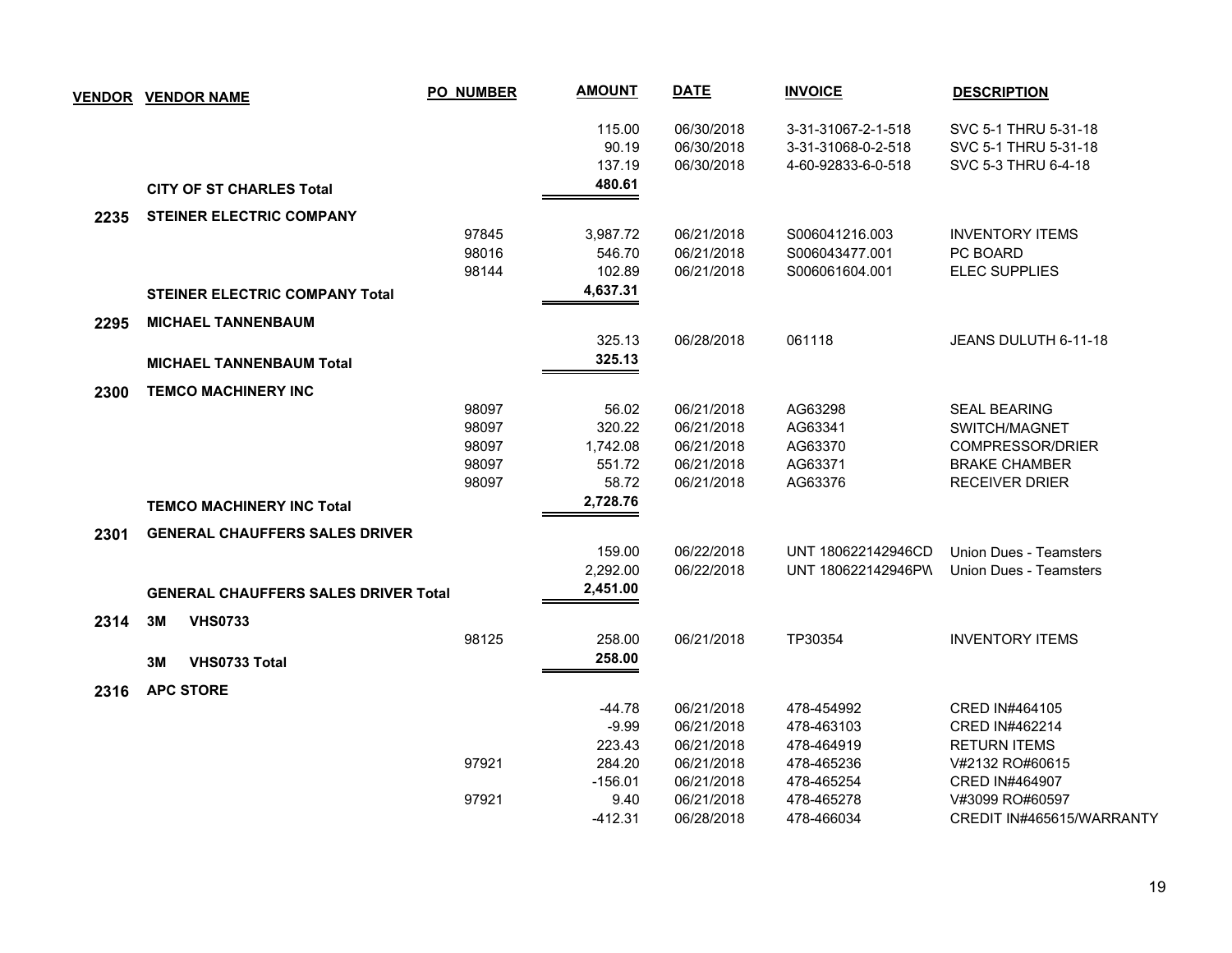| <b>VENDOR</b> | <b>VENDOR NAME</b>                        | <b>PO_NUMBER</b> | <b>AMOUNT</b> | <b>DATE</b> | <b>INVOICE</b> | <b>DESCRIPTION</b>               |
|---------------|-------------------------------------------|------------------|---------------|-------------|----------------|----------------------------------|
|               |                                           | 97921            | 23.60         | 06/28/2018  | 478-466406     | V#1832 RO#60697                  |
|               |                                           | 98366            | 418.87        | 06/28/2018  | 478-466459     | <b>INVENTORY ITEMS</b>           |
|               |                                           | 97921            | 93.00         | 06/28/2018  | 478-466466     | V#4099 RO#60693                  |
|               |                                           | 97921            | 21.93         | 06/28/2018  | 478-66014      | V#5299 RO#60664                  |
|               |                                           | 97921            | 206.15        | 06/28/2018  | 478-465615     | V#1931 RO#60661                  |
|               |                                           |                  | $-284.20$     | 06/28/2018  | 478-465621     | CRED IN#465236                   |
|               |                                           |                  | $-7.84$       | 06/28/2018  | 478-465624     | <b>CRED IN#465075</b>            |
|               |                                           |                  | $-9.40$       | 06/28/2018  | 478-465625     | CREDIT INV#465278                |
|               |                                           | 97921            | 4.03          | 06/28/2018  | 478-465698     | V#1988 RO#60622                  |
|               |                                           | 98471            | 39.15         | 06/28/2018  | 478-465829     | <b>LED THIN LIGHT</b>            |
|               |                                           | 97921            | 236.17        | 06/21/2018  | 478-465282     | V#1931 RO#60607                  |
|               |                                           | 97921            | 28.79         | 06/21/2018  | 478-465284     | V#3099 RO#60597                  |
|               |                                           |                  | $-223.43$     | 06/21/2018  | 478-465286     | CRED IN#464919                   |
|               |                                           | 97921            | 206.15        | 06/21/2018  | 478-465394     | V#1931 RO#60607                  |
|               |                                           | 97921            | 15.26         | 06/21/2018  | 478-465586     | V#1988 RO#60622                  |
|               |                                           | 98192            | 80.90         | 06/21/2018  | 478-466535     | <b>INVENTORY ITEMS</b>           |
|               | <b>APC STORE Total</b>                    |                  | 743.07        |             |                |                                  |
| 2319          | <b>THOMPSON ELEVATOR INSPECTION</b>       |                  |               |             |                |                                  |
|               |                                           | 98298            | 60.00         | 06/21/2018  | 18-1597        | <b>STC PARKING GARAGE</b>        |
|               | <b>THOMPSON ELEVATOR INSPECTION Total</b> |                  | 60.00         |             |                |                                  |
| 2373          | <b>TYLER MEDICAL SERVICES</b>             |                  |               |             |                |                                  |
|               |                                           | 97607            | 370.00        | 06/21/2018  | 397133         | MONTHLY RANDOMS                  |
|               | <b>TYLER MEDICAL SERVICES Total</b>       |                  | 370.00        |             |                |                                  |
| 2376          | ULTRA STROBE COMMUNICATIONS               |                  |               |             |                |                                  |
|               |                                           | 97485            | 250.00        | 06/21/2018  | 074126         | REMOVE EQUIP - V#25              |
|               |                                           | 95846            | 9,074.99      | 06/21/2018  | 074152         | <b>INSTALL</b>                   |
|               |                                           | 97485            | 135.90        | 06/21/2018  | 074153         | <b>ITEMS DAMAGED IN ACCIDENT</b> |
|               | ULTRA STROBE COMMUNICATIONS Total         |                  | 9,460.89      |             |                |                                  |
| 2383          | UNITED STATES POSTAL SERVICE              |                  |               |             |                |                                  |
|               |                                           |                  | 4,000.00      | 06/28/2018  | 6116619-0618   | POSTAGE METER REIMB              |
|               | <b>UNITED STATES POSTAL SERVICE Total</b> |                  | 4,000.00      |             |                |                                  |
| 2401          | UNIVERSAL UTILITY SUPPLY INC              |                  |               |             |                |                                  |
|               |                                           | 97922            | 375.00        | 06/28/2018  | 3026920        | <b>INVENTORY ITEMS</b>           |
|               | UNIVERSAL UTILITY SUPPLY INC Total        |                  | 375.00        |             |                |                                  |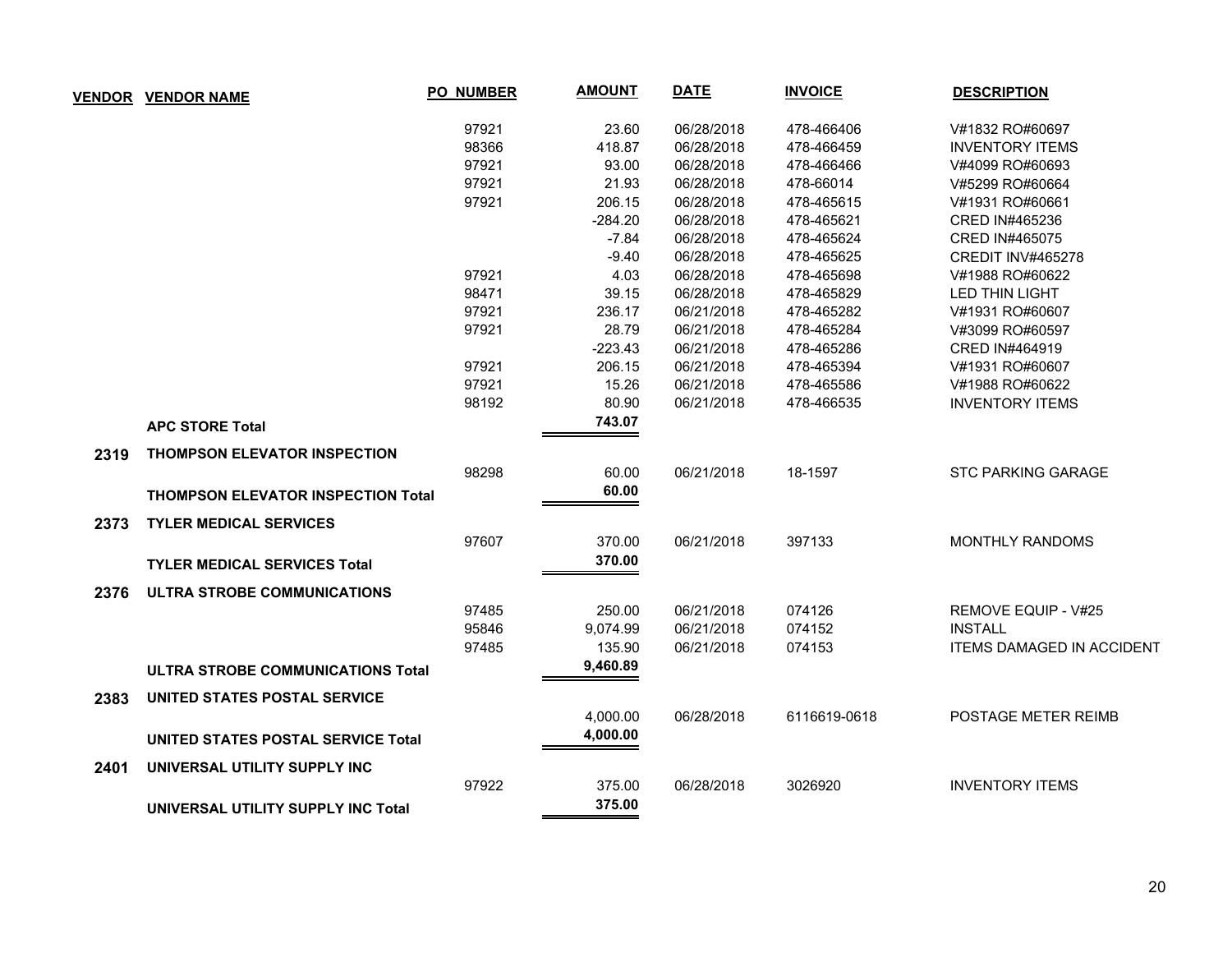|      | <b>VENDOR VENDOR NAME</b>                  | <b>PO_NUMBER</b> | <b>AMOUNT</b> | <b>DATE</b> | <b>INVOICE</b> | <b>DESCRIPTION</b>          |
|------|--------------------------------------------|------------------|---------------|-------------|----------------|-----------------------------|
| 2403 | <b>UNITED PARCEL SERVICE</b>               |                  |               |             |                |                             |
|      |                                            |                  | 10.13         | 06/21/2018  | 0000650961248  | <b>SHIPPING</b>             |
|      |                                            |                  | 21.23         | 06/28/2018  | 0000650961238  | <b>SHIPPING</b>             |
|      | <b>UNITED PARCEL SERVICE Total</b>         |                  | 31.36         |             |                |                             |
| 2429 | <b>VERIZON WIRELESS</b>                    |                  |               |             |                |                             |
|      |                                            |                  | 8,213.25      | 06/21/2018  | 9808398595     | SVCS MAY 4 THRU UNE 3 2018  |
|      | <b>VERIZON WIRELESS Total</b>              |                  | 8,213.25      |             |                |                             |
| 2452 | <b>VULCAN CONSTRUCTION MATERIALS</b>       |                  |               |             |                |                             |
|      |                                            | 97951            | 334.49        | 06/28/2018  | 31705205       | CA-16 CHIPS                 |
|      | <b>VULCAN CONSTRUCTION MATERIALS Total</b> |                  | 334.49        |             |                |                             |
|      | <b>WAREHOUSE DIRECT</b>                    |                  |               |             |                |                             |
| 2470 |                                            | 97524            | 53.64         | 06/21/2018  | 3912046-0      | OFFICE SUPPLIES - CDE       |
|      |                                            | 97524            | 53.64         | 06/21/2018  | 3912046-0      | OFFICE SUPPLIES - CDE       |
|      |                                            | 97524            | $-53.64$      | 06/21/2018  | 3912046-0      | OFFICE SUPPLIES - CDE       |
|      |                                            | 97524            | $-53.64$      | 06/21/2018  | 3912046-0      | OFFICE SUPPLIES - CDE       |
|      |                                            | 97523            | 53.64         | 06/21/2018  | 3912046-0A     | OFFICE SUPPLIES - CD        |
|      |                                            | 98044            | 72.92         | 06/21/2018  | 3915624-0      | OFFICE SUPPLIES - CH        |
|      |                                            | 97610            | 150.66        | 06/21/2018  | 3916540--0     | OFFICE SUPPLIES - HR        |
|      |                                            | 97637            | 167.52        | 06/21/2018  | 3917799-0      | OFFICE SUPPLIES - UB        |
|      |                                            | 97481            | 23.12         | 06/28/2018  | 3930489-0      | OFFICE SUPPLIES - CA        |
|      |                                            | 97486            | 37.63         | 06/28/2018  | 3930979-0      | OFFICE SUPPLIES - PD        |
|      |                                            | 97486            | 15.79         | 06/28/2018  | 3926282-0      | OFFICE SUPPLIES - PD        |
|      |                                            | 98033            | 42.56         | 06/28/2018  | 3926953-0      | OFFICE SUPPLIES - BCE       |
|      |                                            | 97486            | 19.52         | 06/28/2018  | 3927889-0      | OFFICE SUPPLIES - PD        |
|      |                                            | 97939            | 22.75         | 06/28/2018  | 3929515-0      | OFFICE SUPPLIES - ELEC/ENG  |
|      |                                            | 97939            | 105.60        | 06/28/2018  | 3929515-1      | TONER - ELEC/ENG            |
|      |                                            | 97486            | 104.92        | 06/28/2018  | 3930256-0      | <b>OFFICE SUPPLIES - PD</b> |
|      |                                            | 97939            | 138.39        | 06/28/2018  | 3924566-0      | OFFICE SUPPLIES - ELEC/ENG  |
|      |                                            | 97486            | 32.92         | 06/28/2018  | 3925234-0      | OFFICE SUPPLIES - PD        |
|      |                                            | 97523            | 32.32         | 06/21/2018  | 3918028-0      | OFFICE SUPPLIES - CD        |
|      |                                            | 97472            | 67.60         | 06/21/2018  | 3919193-0      | OFFICE SUPPLIES - PW        |
|      |                                            | 97486            | 67.34         | 06/21/2018  | 3920902-0      | OFFICE SUPPLIES - PD        |
|      |                                            | 97943            | 24.98         | 06/21/2018  | 3920989-0      | OFFICE SUPPLIES - FD        |
|      |                                            | 98033            | 77.35         | 06/21/2018  | 3922310-0      | OFFICE SUPPLIES - BCE       |
|      | <b>WAREHOUSE DIRECT Total</b>              |                  | 1,257.53      |             |                |                             |

 **2476 WASCO NURSERY INC**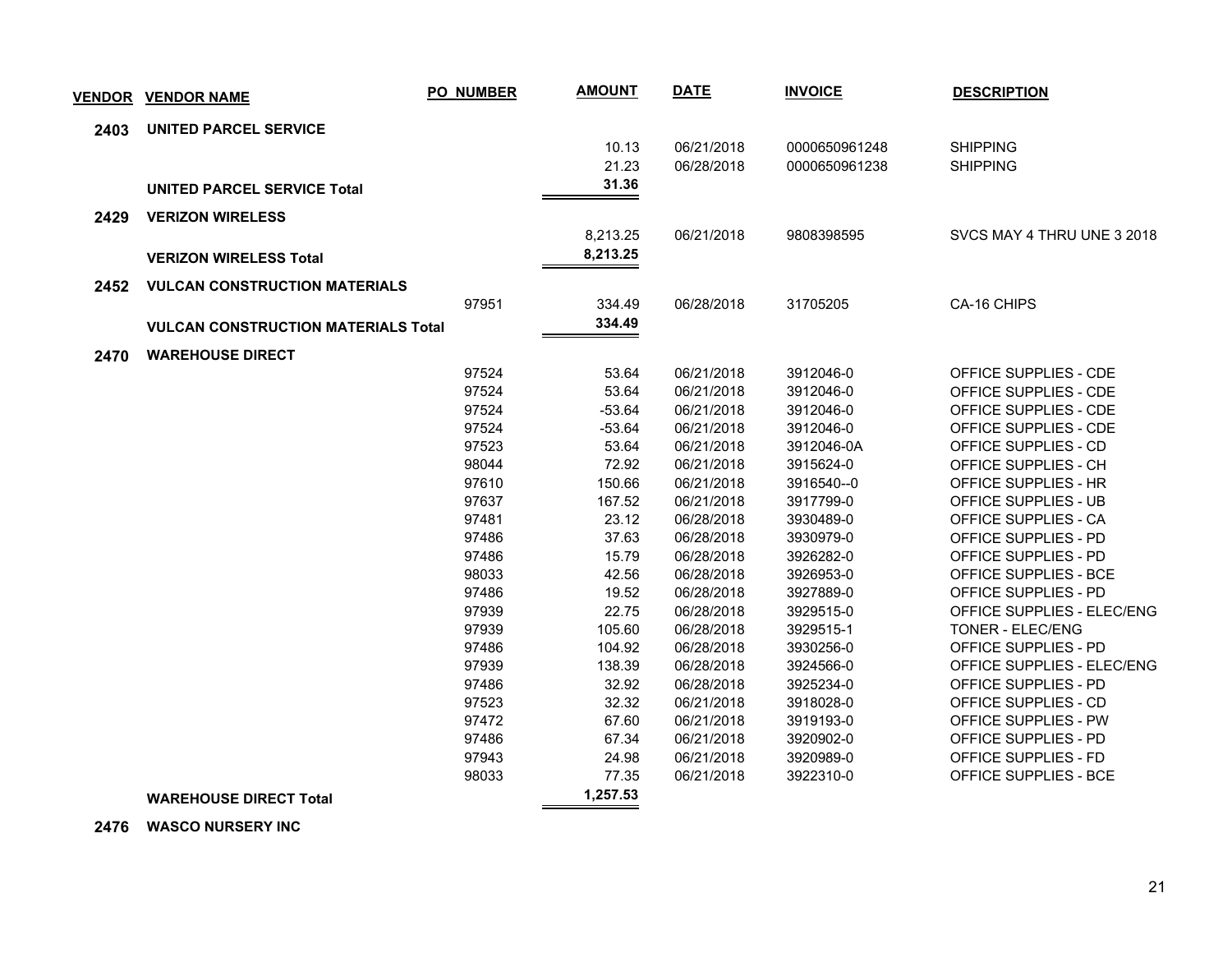|      | <u>VENDOR VENDOR NAME</u>                  | <b>PO_NUMBER</b> | <b>AMOUNT</b> | <b>DATE</b> | <b>INVOICE</b> | <b>DESCRIPTION</b>         |
|------|--------------------------------------------|------------------|---------------|-------------|----------------|----------------------------|
|      |                                            | 98268            | 230.00        | 06/28/2018  | 1101023664     | <b>ANNUALS</b>             |
|      | <b>WASCO NURSERY INC Total</b>             |                  | 230.00        |             |                |                            |
| 2478 | <b>WATER PRODUCTS AURORA</b>               |                  |               |             |                |                            |
|      |                                            | 98127            | 335.00        | 06/21/2018  | 0280826        | <b>INVENTORY ITEMS</b>     |
|      |                                            | 97792            | 686.00        | 06/28/2018  | 0281023        | <b>INVENTORY ITEMS</b>     |
|      | <b>WATER PRODUCTS AURORA Total</b>         |                  | 1,021.00      |             |                |                            |
| 2485 | <b>WBK ENGINEERING LLC</b>                 |                  |               |             |                |                            |
|      |                                            | 88769            | 472.50        | 06/21/2018  | 19060          | <b>PARKSIDE RESERVES</b>   |
|      |                                            | 95797            | 945.00        | 06/21/2018  | 19061          | CITY VIEW 895 GENEVA RD    |
|      |                                            | 92345            | 6,952.50      | 06/21/2018  | 19063          | <b>PRAIRIE CENTRE</b>      |
|      |                                            | 98219            | 1,631.00      | 06/21/2018  | 19064          | <b>MANOR RIVERWALL</b>     |
|      |                                            | 92832            | 623.50        | 06/21/2018  | 19088          | IL31 CULVERT S CORP LIMITS |
|      | <b>WBK ENGINEERING LLC Total</b>           |                  | 10,624.50     |             |                |                            |
| 2490 | <b>WELCH BROS INC</b>                      |                  |               |             |                |                            |
|      |                                            | 98025            | 207.00        | 06/28/2018  | 3011053        | <b>EXPANSION JOINTS</b>    |
|      |                                            | 98274            | 105.00        | 06/28/2018  | 3011461        | OFFSET CONES               |
|      | <b>WELCH BROS INC Total</b>                |                  | 312.00        |             |                |                            |
| 2506 | <b>EESCO</b>                               |                  |               |             |                |                            |
|      |                                            | 97765            | 3,142.80      | 06/21/2018  | 990466         | <b>INVENTORY ITEMS</b>     |
|      |                                            | 96052            | 292.40        | 06/28/2018  | 864038         | <b>INVENTORY ITEMS</b>     |
|      |                                            | 97123            | 44,400.00     | 06/28/2018  | 008488         | <b>INVENTORY ITEMS</b>     |
|      |                                            | 98205            | 58.50         | 06/28/2018  | 011861         | <b>INVENTORY ITEMS</b>     |
|      |                                            | 98223            | 1,335.00      | 06/28/2018  | 018331         | <b>INVENTORY ITEMS</b>     |
|      |                                            | 98106            | 3,100.00      | 06/28/2018  | 018332         | <b>INVENTORY ITEMS</b>     |
|      |                                            | 97953            | 85.00         | 06/28/2018  | 021812         | <b>INVENTORY ITEMS</b>     |
|      |                                            | 96052            | 351.00        | 06/28/2018  | 810724         | <b>INVENTORY ITEMS</b>     |
|      | <b>EESCO Total</b>                         |                  | 52,764.70     |             |                |                            |
| 2523 | <b>WILTSE GREENHOUSE LANDSCAPING</b>       |                  |               |             |                |                            |
|      |                                            | 97566            | 808.00        | 06/21/2018  | 060118         | LAWN MOWING - MAY 2018     |
|      | <b>WILTSE GREENHOUSE LANDSCAPING Total</b> |                  | 808.00        |             |                |                            |
| 2526 | THE WILSON BOHANNAN CO                     |                  |               |             |                |                            |
|      |                                            | 98078            | 242.33        | 06/28/2018  | 0152962-IN     | <b>INVENTORY ITEMS</b>     |
|      | THE WILSON BOHANNAN CO Total               |                  | 242.33        |             |                |                            |
|      |                                            |                  |               |             |                |                            |

 **2545 GRAINGER INC**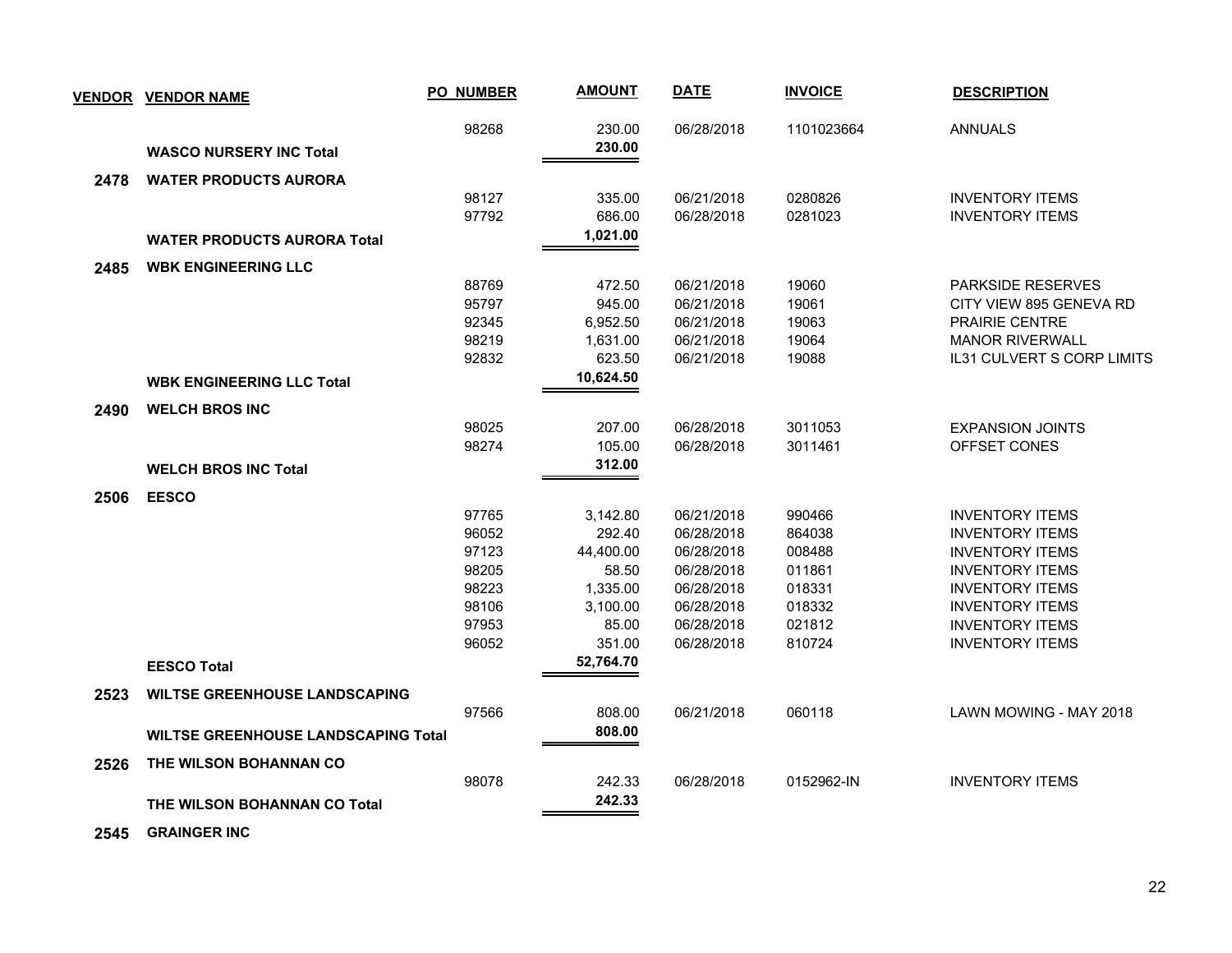|      | <b>VENDOR VENDOR NAME</b>             | <b>PO_NUMBER</b> | <b>AMOUNT</b> | <b>DATE</b> | <b>INVOICE</b>     | <b>DESCRIPTION</b>            |
|------|---------------------------------------|------------------|---------------|-------------|--------------------|-------------------------------|
|      |                                       | 98001            | 528.48        | 06/21/2018  | 9801858540         | <b>INVENTORY ITEMS</b>        |
|      |                                       | 98158            | 34.76         | 06/21/2018  | 9804304757         | <b>CROWFOOT SOCKET WRENCH</b> |
|      |                                       | 98164            | 30.60         | 06/21/2018  | 9804687466         | <b>BLK TAG</b>                |
|      |                                       | 98222            | 265.30        | 06/28/2018  | 9809294607         | <b>INVENTORY ITEMS</b>        |
|      |                                       | 98216            | 148.02        | 06/28/2018  | 9809494777         | ELEC BOX                      |
|      |                                       | 98093            | 946.68        | 06/28/2018  | 9810726811         | <b>INVENTORY ITEMS</b>        |
|      |                                       | 98266            | 155.25        | 06/28/2018  | 9813173706         | <b>WORK BOOTS</b>             |
|      |                                       | 98286            | 66.40         | 06/28/2018  | 9815776126         | <b>TWIST KEY RING</b>         |
|      | <b>GRAINGER INC Total</b>             |                  | 2,175.49      |             |                    |                               |
| 2629 | <b>ZEP MANUFACTURING CO</b>           |                  |               |             |                    |                               |
|      |                                       | 98128            | 382.11        | 06/21/2018  | 9003436155         | <b>INVENTORY ITEMS</b>        |
|      | <b>ZEP MANUFACTURING CO Total</b>     |                  | 382.11        |             |                    |                               |
| 2630 | ZIEBELL WATER SERVICE PRODUCTS        |                  |               |             |                    |                               |
|      |                                       | 97822            | 1,404.00      | 06/21/2018  | 241744-000         | <b>CLAMP/REGISTERS</b>        |
|      | ZIEBELL WATER SERVICE PRODUCTS Total  |                  | 1,404.00      |             |                    |                               |
| 2637 | <b>ILLINOIS DEPT OF REVENUE</b>       |                  |               |             |                    |                               |
|      |                                       |                  | 472.35        | 06/22/2018  | ILST180618111111PW | Illinois State Tax            |
|      |                                       |                  | 808.22        | 06/22/2018  | ILST180622142946CA | Illinois State Tax            |
|      |                                       |                  | 2,258.74      | 06/22/2018  | ILST180622142946CD | Illinois State Tax            |
|      |                                       |                  | 8,285.43      | 06/22/2018  | ILST180622142946FD | Illinois State Tax            |
|      |                                       |                  | 1,665.45      | 06/22/2018  | ILST180622142946FN | Illinois State Tax            |
|      |                                       |                  | 832.21        | 06/22/2018  | ILST180622142946HR | Illinois State Tax            |
|      |                                       |                  | 1,792.77      | 06/22/2018  | ILST180622142946IS | Illinois State Tax            |
|      |                                       |                  | 10,371.44     | 06/22/2018  | ILST180622142946PD | Illinois State Tax            |
|      |                                       |                  | 13,674.28     | 06/22/2018  | ILST180622142946PW | Illinois State Tax            |
|      | <b>ILLINOIS DEPT OF REVENUE Total</b> |                  | 40,160.89     |             |                    |                               |
| 2638 | <b>INTERNAL REVENUE SERVICE</b>       |                  |               |             |                    |                               |
|      |                                       |                  | 635.10        | 06/22/2018  | FICA180618111111PW | FICA Employee                 |
|      |                                       |                  | 1,220.72      | 06/22/2018  | FICA180622142946CA | FICA Employee                 |
|      |                                       |                  | 3,231.91      | 06/22/2018  | FICA180622142946CD | FICA Employee                 |
|      |                                       |                  | 349.37        | 06/22/2018  | FICA180622142946FD | FICA Employee                 |
|      |                                       |                  | 2,293.27      | 06/22/2018  | FICA180622142946FN | FICA Employee                 |
|      |                                       |                  | 1,211.07      | 06/22/2018  | FICA180622142946HR | FICA Employee                 |
|      |                                       |                  | 610.72        | 06/22/2018  | MEDR180622142946IS | Medicare Employer             |
|      |                                       |                  | 3,562.99      | 06/22/2018  | MEDR180622142946P  | Medicare Employer             |
|      |                                       |                  | 4,422.34      | 06/22/2018  | MEDR180622142946P  | <b>Medicare Employer</b>      |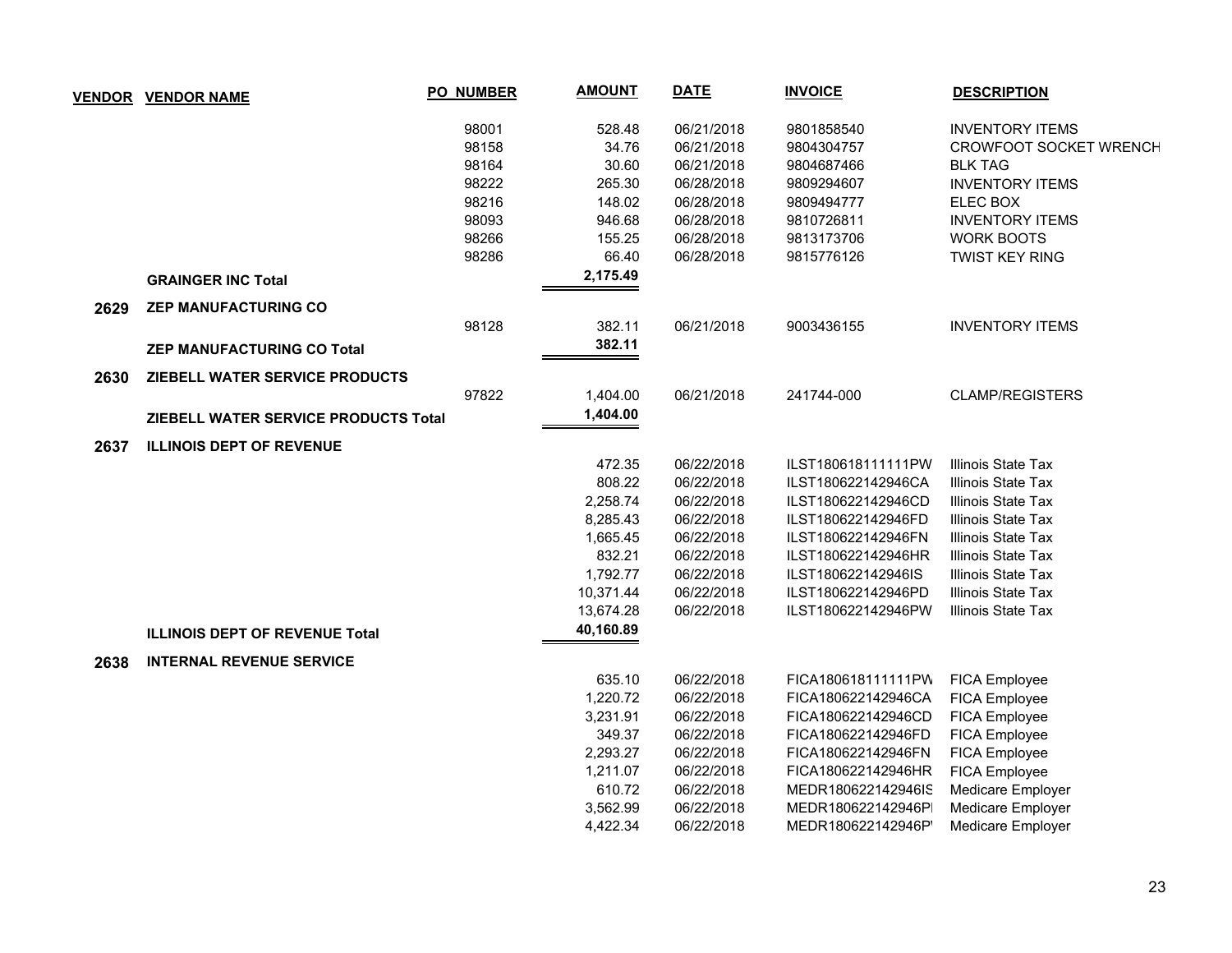| PO_NUMBER | <b>AMOUNT</b> | <u>DATE</u> | <b>INVOICE</b>     | <b>DESCRIPTION</b>             |
|-----------|---------------|-------------|--------------------|--------------------------------|
|           | 148.54        | 06/22/2018  | MEDR180618111111P  | Medicare Employer              |
|           | 304.10        | 06/22/2018  | MEDR180622142946C  | Medicare Employer              |
|           | 737.30        | 06/22/2018  | MEDR180622142946C  | Medicare Employer              |
|           | 2,834.40      | 06/22/2018  | MEDR180622142946FI | Medicare Employer              |
|           | 536.27        | 06/22/2018  | MEDR180622142946FI | Medicare Employer              |
|           | 283.23        | 06/22/2018  | MEDR180622142946H  | Medicare Employer              |
|           | 2,835.56      | 06/22/2018  | MEDE180622142946FI | Medicare Employee              |
|           | 536.30        | 06/22/2018  | MEDE180622142946FI | Medicare Employee              |
|           | 283.23        | 06/22/2018  | MEDE180622142946H  | Medicare Employee              |
|           | 610.72        | 06/22/2018  | MEDE180622142946IS | Medicare Employee              |
|           | 3,561.83      | 06/22/2018  | MEDE180622142946PI | Medicare Employee              |
|           | 4,422.34      | 06/22/2018  | MEDE180622142946P' | Medicare Employee              |
|           | 3,898.11      | 06/22/2018  | FIT 180622142946IS | Federal Withholding Tax        |
|           | 25,935.01     | 06/22/2018  | FIT 180622142946PD | Federal Withholding Tax        |
|           | 30,788.42     | 06/22/2018  | FIT 180622142946PW | Federal Withholding Tax        |
|           | 148.54        | 06/22/2018  | MEDE180618111111P  | Medicare Employee              |
|           | 285.50        | 06/22/2018  | MEDE180622142946C. | Medicare Employee              |
|           | 755.87        | 06/22/2018  | MEDE180622142946C  | Medicare Employee              |
|           | 1,684.78      | 06/22/2018  | FIT 180618111111PW | Federal Withholding Tax        |
|           | 1,915.07      | 06/22/2018  | FIT 180622142946CA | Federal Withholding Tax        |
|           | 5,352.84      | 06/22/2018  | FIT 180622142946CD | <b>Federal Withholding Tax</b> |
|           | 22,098.21     | 06/22/2018  | FIT 180622142946FD | Federal Withholding Tax        |
|           | 4,126.64      | 06/22/2018  | FIT 180622142946FN | Federal Withholding Tax        |
|           | 2,123.37      | 06/22/2018  | FIT 180622142946HR | Federal Withholding Tax        |
|           | 344.41        | 06/22/2018  | FICE180622142946FD | <b>FICA Employer</b>           |
|           | 2,293.33      | 06/22/2018  | FICE180622142946FN | FICA Employer                  |
|           | 1,211.07      | 06/22/2018  | FICE180622142946HR | FICA Employer                  |
|           | 2,611.41      | 06/22/2018  | FICE180622142946IS | FICA Employer                  |
|           | 2,148.74      | 06/22/2018  | FICE180622142946PD | FICA Employer                  |
|           | 18,909.25     | 06/22/2018  | FICE180622142946PW | FICA Employer                  |
|           | 2,611.41      | 06/22/2018  | FICA180622142946IS | FICA Employee                  |
|           | 2,143.78      | 06/22/2018  | FICA180622142946PD | FICA Employee                  |
|           | 18,909.25     | 06/22/2018  | FICA180622142946PW | FICA Employee                  |
|           | 635.10        | 06/22/2018  | FICE180618111111PW | FICA Employer                  |
|           | 1,299.97      | 06/22/2018  | FICE180622142946CA | FICA Employer                  |
|           | 3,152.60      | 06/22/2018  | FICE180622142946CD | <b>FICA Employer</b>           |
|           | 190.013.99    |             |                    |                                |

**VENDOR VENDOR NAME** 

## **190,013.99 INTERNAL REVENUE SERVICE Total**

## **2639 STATE DISBURSEMENT UNIT**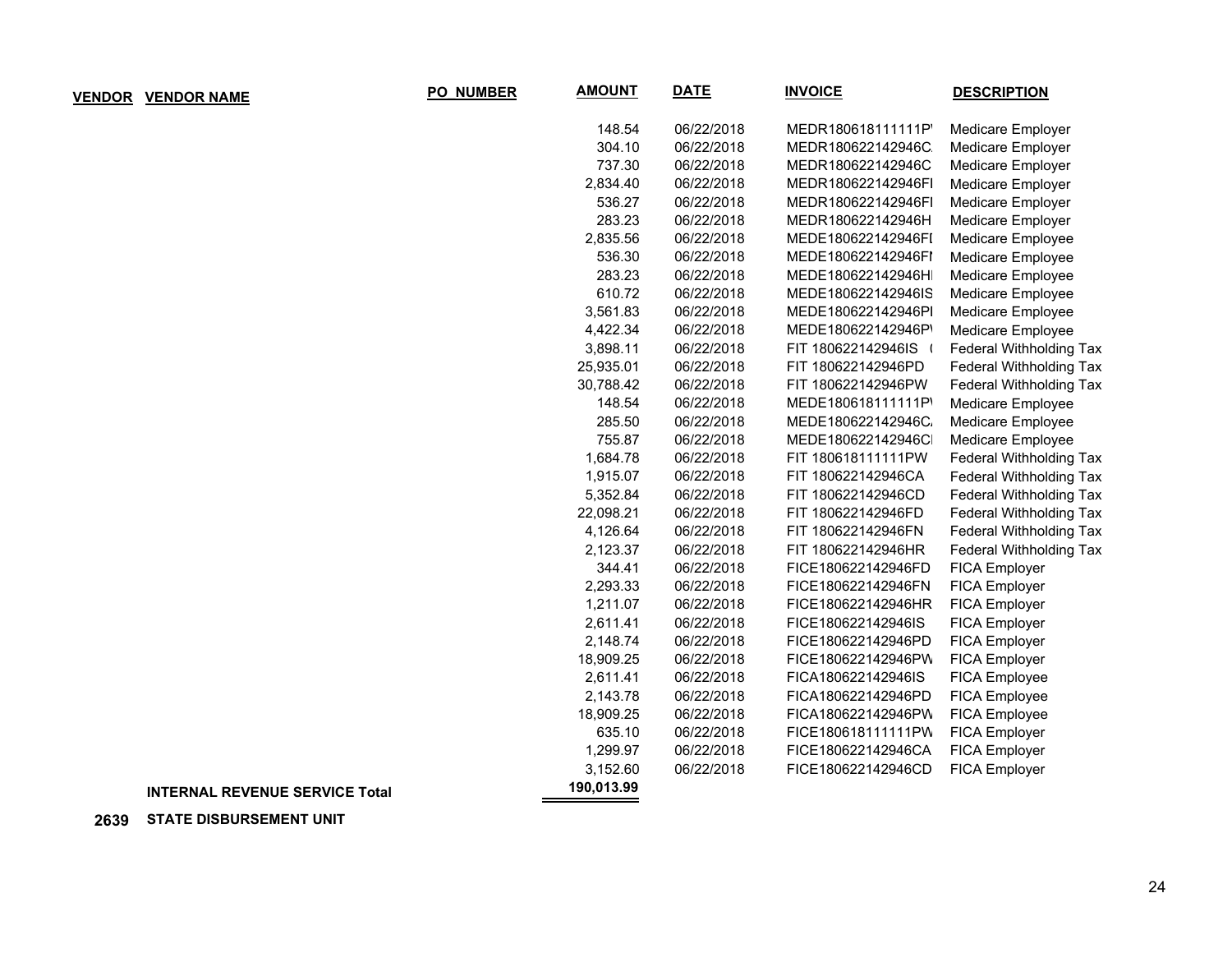| VENDOR | <b>VENDOR NAME</b>                          | <b>PO_NUMBER</b> | <b>AMOUNT</b> | <b>DATE</b> | <b>INVOICE</b>      | <b>DESCRIPTION</b>         |
|--------|---------------------------------------------|------------------|---------------|-------------|---------------------|----------------------------|
|        |                                             |                  | 465.36        | 06/22/2018  | 0000000641806221429 | IL Child Support Amount 2  |
|        |                                             |                  | 795.70        | 06/22/2018  | 0000001351806221429 | IL Child Support Amount 1  |
|        |                                             |                  | 471.13        | 06/22/2018  | 0000001911806221429 | IL Child Support Amount 1  |
|        |                                             |                  | 545.00        | 06/22/2018  | 0000002061806221429 | IL Child Support Amount 1  |
|        |                                             |                  | 391.78        | 06/22/2018  | 0000002921806221429 | IL Child Support Amount 1  |
|        |                                             |                  | 369.23        | 06/22/2018  | 0000004861806221429 | IL Child Support Amount 1  |
|        |                                             |                  | 700.15        | 06/22/2018  | 0000012251806221429 | IL Child Support Amount 1  |
|        |                                             |                  | 180.00        | 06/22/2018  | 0000012671806221429 | IL Child Support Amount 1  |
|        |                                             |                  | 817.98        | 06/22/2018  | 0000001971806181111 | IL CS Maintenance 1        |
|        | <b>STATE DISBURSEMENT UNIT Total</b>        |                  | 4,736.33      |             |                     |                            |
| 2643   | <b>DELTA DENTAL</b>                         |                  |               |             |                     |                            |
|        |                                             |                  | 2,136.50      | 06/18/2018  | 061818              | DELTA DENTAL CLAIMS        |
|        |                                             |                  | 4,150.76      | 06/25/2018  | 062518              | <b>DELTA DENTAL CLAIMS</b> |
|        | <b>DELTA DENTAL Total</b>                   |                  | 6,287.26      |             |                     |                            |
| 2648   | <b>HEALTH CARE SERVICE CORP</b>             |                  |               |             |                     |                            |
|        |                                             |                  | 72,965.35     | 06/18/2018  | 061818              | <b>MEDICAL CLAIMS</b>      |
|        | <b>HEALTH CARE SERVICE CORP Total</b>       |                  | 72,965.35     |             |                     |                            |
| 2672   | <b>TRI-CITY AMBULANCE</b>                   |                  |               |             |                     |                            |
|        |                                             |                  | 52,167.26     | 06/25/2018  | <b>IN136</b>        | AMBULANCE BILLING - 1ST QT |
|        | <b>TRI-CITY AMBULANCE Total</b>             |                  | 52,167.26     |             |                     |                            |
| 2674   | <b>VIKING CHEMICAL CO</b>                   |                  |               |             |                     |                            |
|        |                                             | 77               | 236.25        | 06/28/2018  | 63538               | <b>CHLORINE</b>            |
|        |                                             | 77               | 236.25        | 06/28/2018  | 63539               | <b>CHLORINE</b>            |
|        |                                             | 77               | 552.00        | 06/28/2018  | 63540               | SODIUM HYPO SOLUTION       |
|        |                                             | 77               | 598.00        | 06/28/2018  | 63541               | SODIUM HYPO SOLUTION       |
|        | <b>VIKING CHEMICAL CO Total</b>             |                  | 1,622.50      |             |                     |                            |
| 2683   | <b>CONTINENTAL AMERICAN INSURANCE</b>       |                  |               |             |                     |                            |
|        |                                             |                  | 59.89         | 06/22/2018  | ACCG180622142946FI  | <b>AFLAC Accident Plan</b> |
|        |                                             |                  | 10.69         | 06/22/2018  | ACCG180622142946IS  | <b>AFLAC Accident Plan</b> |
|        |                                             |                  | 114.85        | 06/22/2018  | ACCG180622142946PI  | <b>AFLAC Accident Plan</b> |
|        |                                             |                  | 85.54         | 06/22/2018  | ACCG180622142946P'  | <b>AFLAC Accident Plan</b> |
|        | <b>CONTINENTAL AMERICAN INSURANCE Total</b> |                  | 270.97        |             |                     |                            |
| 2756   | <b>RXBENEFITS INC.</b>                      |                  |               |             |                     |                            |
|        |                                             |                  | 57,746.03     | 06/21/2018  | <b>INV5403</b>      | PRESCRIPTION CLAIMS/FEES   |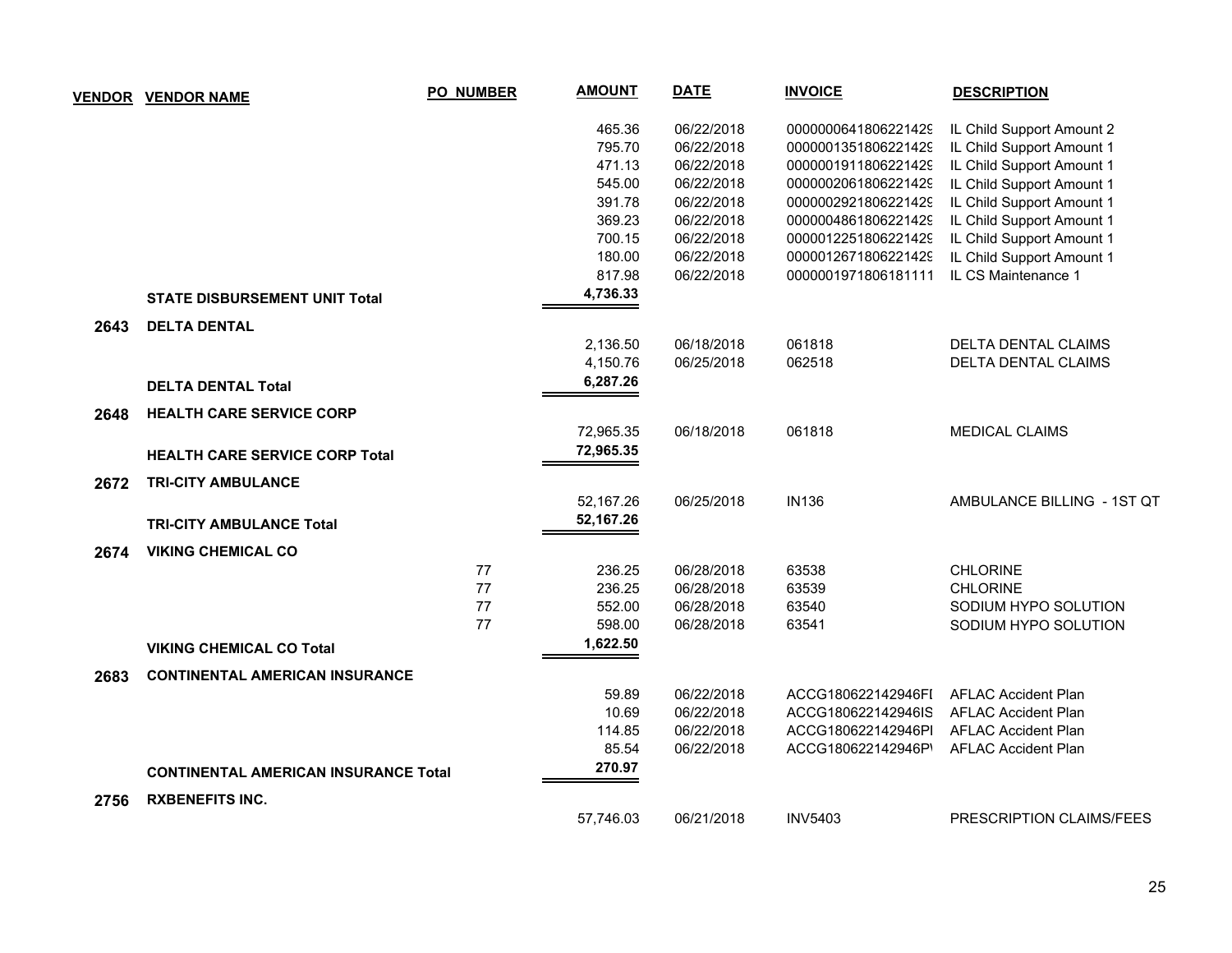| 57,746.03<br><b>RXBENEFITS INC. Total</b><br>2810<br><b>MSAB INCORPORATED</b><br>97024<br>33167<br>TRAINING-DONY/SCHUESSLER<br>7,380.00<br>06/21/2018<br>7,380.00<br><b>MSAB INCORPORATED Total</b><br><b>COOK COUNTY SHERIFFS OFFICE</b><br>2848<br>10.00<br>06/28/2018<br>062518<br>NOTARY = K YOUNG<br>10.00<br><b>COOK COUNTY SHERIFFS OFFICE Total</b><br>2894<br><b>HAVLICEK ACE HARDWARE LLC</b><br>61748/1<br>MISC SUPPLIES = PS<br>17.96<br>06/21/2018<br>98248<br>415.20<br>06/28/2018<br>64229/1<br><b>INVENTORY ITEMS</b><br>433.16<br><b>HAVLICEK ACE HARDWARE LLC Total</b><br>2921<br><b>STRYPES PLUS MORE INC</b><br>110.00<br>06/28/2018<br>14375<br><b>FD BENCH</b><br>596.00<br>06/28/2018<br>14376<br>REMOVE LETTERING ON TRUC<br>14377<br>2,115.00<br>06/28/2018<br>EMA UNIT/ESCAPE/#101<br>2,821.00<br><b>STRYPES PLUS MORE INC Total</b><br><b>FOOTE MIELKE CHAVEZ &amp; O'NEIL</b><br>2929<br>475.00<br>06/21/2018<br>4322<br><b>RE: R C LAMBERT</b><br>525.00<br>4323<br>06/21/2018<br><b>RE: L M PAGANO</b><br>475.00<br>06/21/2018<br>4324<br><b>RE: J T ZWINGELBERG</b><br>525.00<br>06/21/2018<br>4325<br><b>RE: M T SCHIEGEL</b><br>06/21/2018<br>4326<br>475.00<br><b>RE: A C PETRY</b><br>525.00<br>06/21/2018<br>4327<br><b>RE: D N EMS</b><br>06/21/2018<br>4328<br><b>ORD VIOLATIONS - MAY</b><br>3,200.00<br>6,200.00<br><b>FOOTE MIELKE CHAVEZ &amp; O'NEIL Total</b><br><b>ARCHIVESOCIAL INC</b><br>2933<br>4509<br>SOCIAL MEDIA ARCHIVAL<br>98428<br>1,188.00<br>06/28/2018<br>1,188.00<br><b>ARCHIVESOCIAL INC Total</b><br>2950<br><b>MARY PORTER</b><br>98050<br>20.38<br>06/21/2018<br>1902653358<br><b>INVENTORY ITEMS</b><br>97767<br>112.35<br>06/28/2018<br>1902653788<br><b>INVENTORY ITEMS</b><br>132.73<br><b>MARY PORTER Total</b> | <b>VENDOR</b> | <b>VENDOR NAME</b> | <b>PO_NUMBER</b> | <b>AMOUNT</b> | <b>DATE</b> | <b>INVOICE</b> | <b>DESCRIPTION</b> |
|---------------------------------------------------------------------------------------------------------------------------------------------------------------------------------------------------------------------------------------------------------------------------------------------------------------------------------------------------------------------------------------------------------------------------------------------------------------------------------------------------------------------------------------------------------------------------------------------------------------------------------------------------------------------------------------------------------------------------------------------------------------------------------------------------------------------------------------------------------------------------------------------------------------------------------------------------------------------------------------------------------------------------------------------------------------------------------------------------------------------------------------------------------------------------------------------------------------------------------------------------------------------------------------------------------------------------------------------------------------------------------------------------------------------------------------------------------------------------------------------------------------------------------------------------------------------------------------------------------------------------------------------------------------------------------------------------------------------------------------------------------------------------------------|---------------|--------------------|------------------|---------------|-------------|----------------|--------------------|
|                                                                                                                                                                                                                                                                                                                                                                                                                                                                                                                                                                                                                                                                                                                                                                                                                                                                                                                                                                                                                                                                                                                                                                                                                                                                                                                                                                                                                                                                                                                                                                                                                                                                                                                                                                                       |               |                    |                  |               |             |                |                    |
|                                                                                                                                                                                                                                                                                                                                                                                                                                                                                                                                                                                                                                                                                                                                                                                                                                                                                                                                                                                                                                                                                                                                                                                                                                                                                                                                                                                                                                                                                                                                                                                                                                                                                                                                                                                       |               |                    |                  |               |             |                |                    |
|                                                                                                                                                                                                                                                                                                                                                                                                                                                                                                                                                                                                                                                                                                                                                                                                                                                                                                                                                                                                                                                                                                                                                                                                                                                                                                                                                                                                                                                                                                                                                                                                                                                                                                                                                                                       |               |                    |                  |               |             |                |                    |
|                                                                                                                                                                                                                                                                                                                                                                                                                                                                                                                                                                                                                                                                                                                                                                                                                                                                                                                                                                                                                                                                                                                                                                                                                                                                                                                                                                                                                                                                                                                                                                                                                                                                                                                                                                                       |               |                    |                  |               |             |                |                    |
|                                                                                                                                                                                                                                                                                                                                                                                                                                                                                                                                                                                                                                                                                                                                                                                                                                                                                                                                                                                                                                                                                                                                                                                                                                                                                                                                                                                                                                                                                                                                                                                                                                                                                                                                                                                       |               |                    |                  |               |             |                |                    |
|                                                                                                                                                                                                                                                                                                                                                                                                                                                                                                                                                                                                                                                                                                                                                                                                                                                                                                                                                                                                                                                                                                                                                                                                                                                                                                                                                                                                                                                                                                                                                                                                                                                                                                                                                                                       |               |                    |                  |               |             |                |                    |
|                                                                                                                                                                                                                                                                                                                                                                                                                                                                                                                                                                                                                                                                                                                                                                                                                                                                                                                                                                                                                                                                                                                                                                                                                                                                                                                                                                                                                                                                                                                                                                                                                                                                                                                                                                                       |               |                    |                  |               |             |                |                    |
|                                                                                                                                                                                                                                                                                                                                                                                                                                                                                                                                                                                                                                                                                                                                                                                                                                                                                                                                                                                                                                                                                                                                                                                                                                                                                                                                                                                                                                                                                                                                                                                                                                                                                                                                                                                       |               |                    |                  |               |             |                |                    |
|                                                                                                                                                                                                                                                                                                                                                                                                                                                                                                                                                                                                                                                                                                                                                                                                                                                                                                                                                                                                                                                                                                                                                                                                                                                                                                                                                                                                                                                                                                                                                                                                                                                                                                                                                                                       |               |                    |                  |               |             |                |                    |
|                                                                                                                                                                                                                                                                                                                                                                                                                                                                                                                                                                                                                                                                                                                                                                                                                                                                                                                                                                                                                                                                                                                                                                                                                                                                                                                                                                                                                                                                                                                                                                                                                                                                                                                                                                                       |               |                    |                  |               |             |                |                    |
|                                                                                                                                                                                                                                                                                                                                                                                                                                                                                                                                                                                                                                                                                                                                                                                                                                                                                                                                                                                                                                                                                                                                                                                                                                                                                                                                                                                                                                                                                                                                                                                                                                                                                                                                                                                       |               |                    |                  |               |             |                |                    |
|                                                                                                                                                                                                                                                                                                                                                                                                                                                                                                                                                                                                                                                                                                                                                                                                                                                                                                                                                                                                                                                                                                                                                                                                                                                                                                                                                                                                                                                                                                                                                                                                                                                                                                                                                                                       |               |                    |                  |               |             |                |                    |
|                                                                                                                                                                                                                                                                                                                                                                                                                                                                                                                                                                                                                                                                                                                                                                                                                                                                                                                                                                                                                                                                                                                                                                                                                                                                                                                                                                                                                                                                                                                                                                                                                                                                                                                                                                                       |               |                    |                  |               |             |                |                    |
|                                                                                                                                                                                                                                                                                                                                                                                                                                                                                                                                                                                                                                                                                                                                                                                                                                                                                                                                                                                                                                                                                                                                                                                                                                                                                                                                                                                                                                                                                                                                                                                                                                                                                                                                                                                       |               |                    |                  |               |             |                |                    |
|                                                                                                                                                                                                                                                                                                                                                                                                                                                                                                                                                                                                                                                                                                                                                                                                                                                                                                                                                                                                                                                                                                                                                                                                                                                                                                                                                                                                                                                                                                                                                                                                                                                                                                                                                                                       |               |                    |                  |               |             |                |                    |
|                                                                                                                                                                                                                                                                                                                                                                                                                                                                                                                                                                                                                                                                                                                                                                                                                                                                                                                                                                                                                                                                                                                                                                                                                                                                                                                                                                                                                                                                                                                                                                                                                                                                                                                                                                                       |               |                    |                  |               |             |                |                    |
|                                                                                                                                                                                                                                                                                                                                                                                                                                                                                                                                                                                                                                                                                                                                                                                                                                                                                                                                                                                                                                                                                                                                                                                                                                                                                                                                                                                                                                                                                                                                                                                                                                                                                                                                                                                       |               |                    |                  |               |             |                |                    |
|                                                                                                                                                                                                                                                                                                                                                                                                                                                                                                                                                                                                                                                                                                                                                                                                                                                                                                                                                                                                                                                                                                                                                                                                                                                                                                                                                                                                                                                                                                                                                                                                                                                                                                                                                                                       |               |                    |                  |               |             |                |                    |
|                                                                                                                                                                                                                                                                                                                                                                                                                                                                                                                                                                                                                                                                                                                                                                                                                                                                                                                                                                                                                                                                                                                                                                                                                                                                                                                                                                                                                                                                                                                                                                                                                                                                                                                                                                                       |               |                    |                  |               |             |                |                    |
|                                                                                                                                                                                                                                                                                                                                                                                                                                                                                                                                                                                                                                                                                                                                                                                                                                                                                                                                                                                                                                                                                                                                                                                                                                                                                                                                                                                                                                                                                                                                                                                                                                                                                                                                                                                       |               |                    |                  |               |             |                |                    |
|                                                                                                                                                                                                                                                                                                                                                                                                                                                                                                                                                                                                                                                                                                                                                                                                                                                                                                                                                                                                                                                                                                                                                                                                                                                                                                                                                                                                                                                                                                                                                                                                                                                                                                                                                                                       |               |                    |                  |               |             |                |                    |
|                                                                                                                                                                                                                                                                                                                                                                                                                                                                                                                                                                                                                                                                                                                                                                                                                                                                                                                                                                                                                                                                                                                                                                                                                                                                                                                                                                                                                                                                                                                                                                                                                                                                                                                                                                                       |               |                    |                  |               |             |                |                    |
|                                                                                                                                                                                                                                                                                                                                                                                                                                                                                                                                                                                                                                                                                                                                                                                                                                                                                                                                                                                                                                                                                                                                                                                                                                                                                                                                                                                                                                                                                                                                                                                                                                                                                                                                                                                       |               |                    |                  |               |             |                |                    |
|                                                                                                                                                                                                                                                                                                                                                                                                                                                                                                                                                                                                                                                                                                                                                                                                                                                                                                                                                                                                                                                                                                                                                                                                                                                                                                                                                                                                                                                                                                                                                                                                                                                                                                                                                                                       |               |                    |                  |               |             |                |                    |
|                                                                                                                                                                                                                                                                                                                                                                                                                                                                                                                                                                                                                                                                                                                                                                                                                                                                                                                                                                                                                                                                                                                                                                                                                                                                                                                                                                                                                                                                                                                                                                                                                                                                                                                                                                                       |               |                    |                  |               |             |                |                    |
|                                                                                                                                                                                                                                                                                                                                                                                                                                                                                                                                                                                                                                                                                                                                                                                                                                                                                                                                                                                                                                                                                                                                                                                                                                                                                                                                                                                                                                                                                                                                                                                                                                                                                                                                                                                       |               |                    |                  |               |             |                |                    |
|                                                                                                                                                                                                                                                                                                                                                                                                                                                                                                                                                                                                                                                                                                                                                                                                                                                                                                                                                                                                                                                                                                                                                                                                                                                                                                                                                                                                                                                                                                                                                                                                                                                                                                                                                                                       |               |                    |                  |               |             |                |                    |
|                                                                                                                                                                                                                                                                                                                                                                                                                                                                                                                                                                                                                                                                                                                                                                                                                                                                                                                                                                                                                                                                                                                                                                                                                                                                                                                                                                                                                                                                                                                                                                                                                                                                                                                                                                                       |               |                    |                  |               |             |                |                    |
|                                                                                                                                                                                                                                                                                                                                                                                                                                                                                                                                                                                                                                                                                                                                                                                                                                                                                                                                                                                                                                                                                                                                                                                                                                                                                                                                                                                                                                                                                                                                                                                                                                                                                                                                                                                       |               |                    |                  |               |             |                |                    |
|                                                                                                                                                                                                                                                                                                                                                                                                                                                                                                                                                                                                                                                                                                                                                                                                                                                                                                                                                                                                                                                                                                                                                                                                                                                                                                                                                                                                                                                                                                                                                                                                                                                                                                                                                                                       |               |                    |                  |               |             |                |                    |
|                                                                                                                                                                                                                                                                                                                                                                                                                                                                                                                                                                                                                                                                                                                                                                                                                                                                                                                                                                                                                                                                                                                                                                                                                                                                                                                                                                                                                                                                                                                                                                                                                                                                                                                                                                                       |               |                    |                  |               |             |                |                    |
|                                                                                                                                                                                                                                                                                                                                                                                                                                                                                                                                                                                                                                                                                                                                                                                                                                                                                                                                                                                                                                                                                                                                                                                                                                                                                                                                                                                                                                                                                                                                                                                                                                                                                                                                                                                       |               |                    |                  |               |             |                |                    |

 **2953 SENTINEL TECHNOLOGIES INC**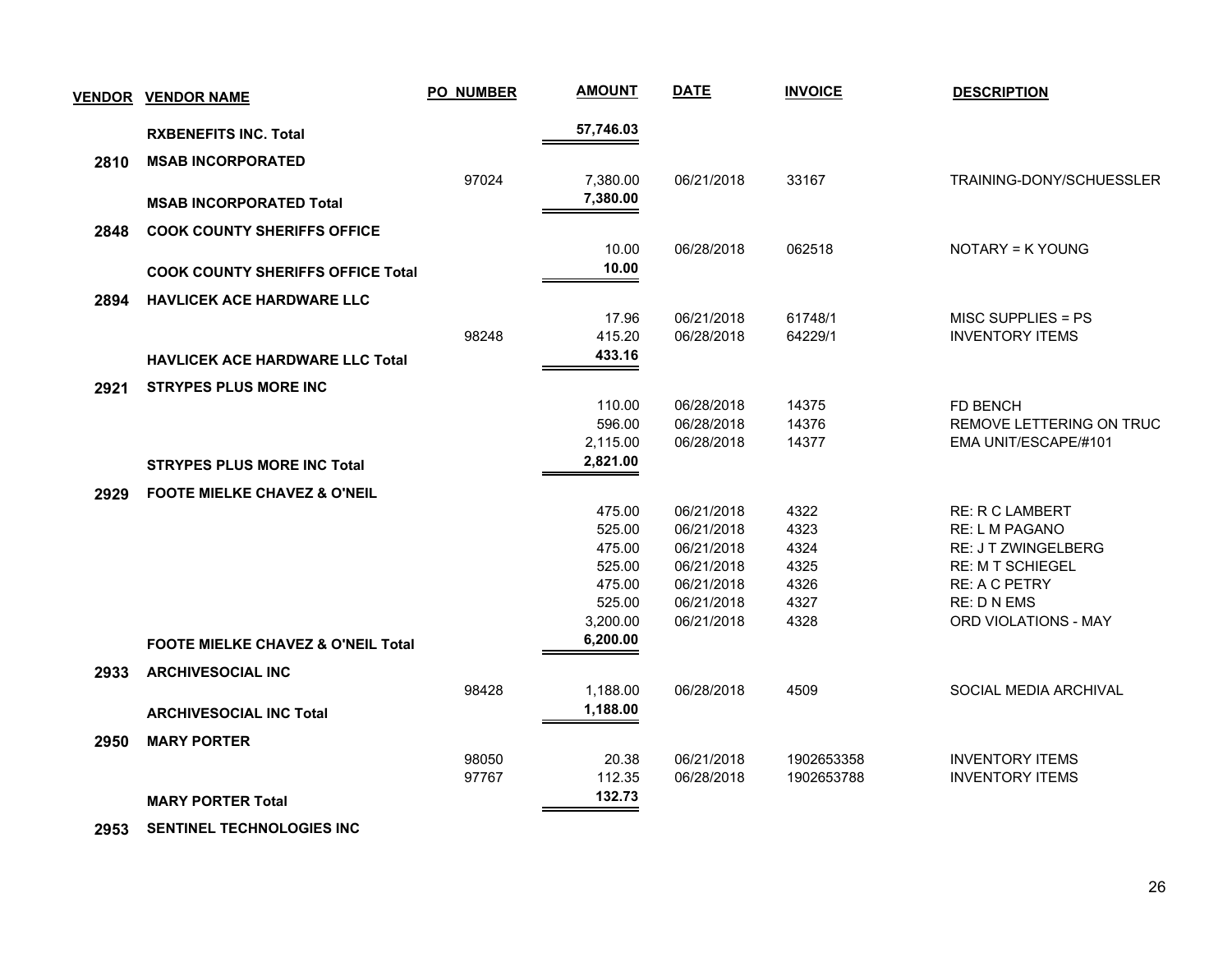|      | <b>VENDOR VENDOR NAME</b>                     | <b>PO_NUMBER</b> | <b>AMOUNT</b> | <b>DATE</b> | <b>INVOICE</b> | <b>DESCRIPTION</b>         |
|------|-----------------------------------------------|------------------|---------------|-------------|----------------|----------------------------|
|      |                                               | 98238            | 20,708.00     | 06/28/2018  | P633020        | <b>HANS RENEWAL</b>        |
|      |                                               | 98239            | 9,917.00      | 06/28/2018  | P633021        | <b>HANS RENEWAL</b>        |
|      | <b>SENTINEL TECHNOLOGIES INC Total</b>        |                  | 30,625.00     |             |                |                            |
| 2956 | <b>LAI LTD</b>                                |                  |               |             |                |                            |
|      |                                               | 98032            | 41.30         | 06/21/2018  | 18-15598       | V-BELT                     |
|      | <b>LAI LTD Total</b>                          |                  | 41.30         |             |                |                            |
| 2963 | <b>RAYNOR DOOR AUTHORITY</b>                  |                  |               |             |                |                            |
|      |                                               | 98061            | 383.70        | 06/21/2018  | 130798         | SVC @ FS#1                 |
|      | <b>RAYNOR DOOR AUTHORITY Total</b>            |                  | 383.70        |             |                |                            |
| 2974 | <b>HOSCHEIT MCGUIRK MCCRACKEN &amp;</b>       |                  |               |             |                |                            |
|      |                                               |                  | 1,000.00      | 06/21/2018  | A25059-1-0518  | <b>LEGAL CHARGES - MAY</b> |
|      |                                               |                  | 84.00         | 06/21/2018  | A25059-13-0518 | <b>LEGAL CHARGES - MAY</b> |
|      |                                               |                  | 5,764.50      | 06/21/2018  | A25059-2-0518  | <b>LEGAL CHARGES - MAY</b> |
|      |                                               |                  | 3,087.00      | 06/21/2018  | A25059-3-0518  | <b>LEGAL CHARGES - MAY</b> |
|      |                                               |                  | 147.00        | 06/21/2018  | A25059-5-0518  | <b>LEGAL CHARGES - MAY</b> |
|      |                                               |                  | 1,050.00      | 06/21/2018  | A25059-6-0518  | <b>LEGAL CHARGES - MAY</b> |
|      |                                               |                  | 1,827.00      | 06/21/2018  | A25059-7-0518  | <b>LEGAL CHARGES - MAY</b> |
|      |                                               |                  | 6,783.00      | 06/21/2018  | A25059-8-0518  | <b>LEGAL CHARGES - MAY</b> |
|      | <b>HOSCHEIT MCGUIRK MCCRACKEN &amp; Total</b> |                  | 19,742.50     |             |                |                            |
| 2985 | <b>S SCHROEDER TRUCKING INC</b>               |                  |               |             |                |                            |
|      |                                               | 73               | 5,740.88      | 06/28/2018  | 33713          | <b>DUMP TRAILER</b>        |
|      | <b>S SCHROEDER TRUCKING INC Total</b>         |                  | 5,740.88      |             |                |                            |
| 3053 | <b>FOX RIVER ECOSYSTEM</b>                    |                  |               |             |                |                            |
|      |                                               |                  | 100.00        | 06/21/2018  | 2018-19        | <b>MBRSHP = K YOUNG</b>    |
|      | <b>FOX RIVER ECOSYSTEM Total</b>              |                  | 100.00        |             |                |                            |
| 3075 | <b>RELIABLE EQUIPMENT &amp; SERVICE</b>       |                  |               |             |                |                            |
|      |                                               | 98007            | 507.72        | 06/21/2018  | 0587808-IN     | PUMP 2" TRASH              |
|      | <b>RELIABLE EQUIPMENT &amp; SERVICE Total</b> |                  | 507.72        |             |                |                            |
| 3102 | <b>RUSH PARTS CENTERS OF ILLINOIS</b>         |                  |               |             |                |                            |
|      |                                               | 98112            | 2,005.88      | 06/21/2018  | 3010713516     | V#1798 RO#60551            |
|      |                                               | 98058            | 177.82        | 06/21/2018  | 3010714446     | V#1860 RO#60546            |
|      |                                               | 98058            | 208.41        | 06/21/2018  | 3010731693     | V#1798 RO#60551            |
|      |                                               | 98058            | 220.00        | 06/21/2018  | 3010753776     | V#1798 RO#60598            |
|      |                                               | 98186            | 54.04         | 06/21/2018  | 3010787431     | <b>INVENTORY ITEMS</b>     |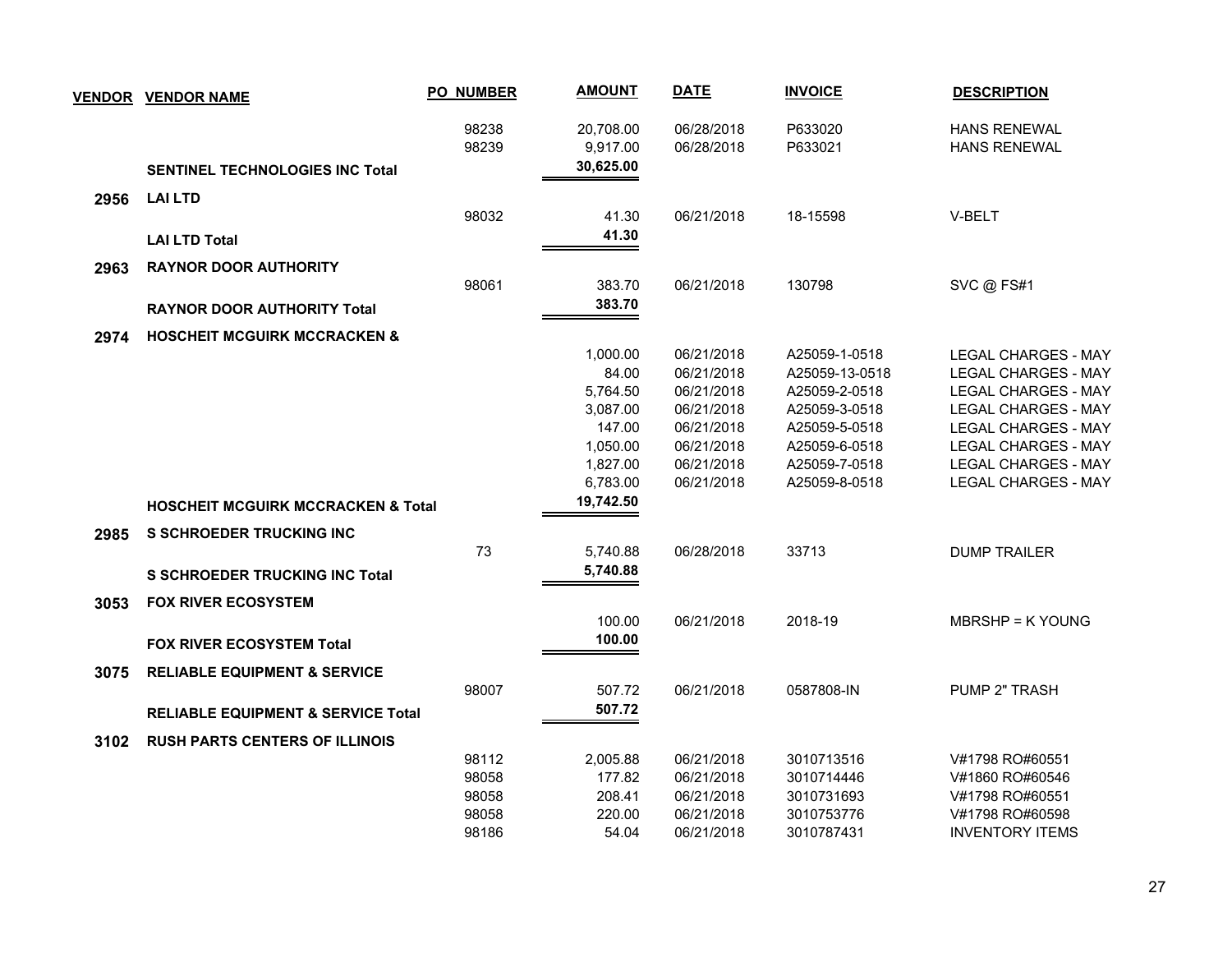| <b>VENDOR</b> | <b>VENDOR NAME</b>                          | <b>PO_NUMBER</b> | <b>AMOUNT</b>    | <b>DATE</b>              | <b>INVOICE</b>         | <b>DESCRIPTION</b>                   |
|---------------|---------------------------------------------|------------------|------------------|--------------------------|------------------------|--------------------------------------|
|               |                                             | 98186            | 145.80           | 06/28/2018               | 3010805584             | <b>INVENTORY ITEMS</b>               |
|               | <b>RUSH PARTS CENTERS OF ILLINOIS Total</b> |                  | 2,811.95         |                          |                        |                                      |
| 3107          | DR SUDS LLC                                 |                  |                  |                          |                        |                                      |
|               |                                             | 97476            | 85.00            | 06/21/2018               | 10134                  | CAR WASHES - PD                      |
|               | <b>DR SUDS LLC Total</b>                    |                  | 85.00            |                          |                        |                                      |
| 3127          | <b>SHI INTERNATIONAL CORP</b>               |                  |                  |                          |                        |                                      |
|               |                                             | 97753            | 927.09           | 06/21/2018               | B08250315A             | <b>CREATIVE CLOUD</b>                |
|               |                                             | 98214            | 292.00           | 06/28/2018               | B08347409              | ADOBE UPGRADE                        |
|               | <b>SHI INTERNATIONAL CORP Total</b>         |                  | 1,219.09         |                          |                        |                                      |
| 3131          | <b>VCNA PRAIRIE INC</b>                     |                  |                  |                          |                        |                                      |
|               |                                             | 76               | 648.00           | 06/21/2018               | 888587895              | <b>READY MIX</b>                     |
|               |                                             | 76<br>76         | 594.00<br>810.00 | 06/28/2018<br>06/28/2018 | 888558913<br>888595354 | <b>READY MIX</b><br><b>READY MIX</b> |
|               |                                             | 76               | 540.00           | 06/28/2018               | 888595355              | <b>READY MIX</b>                     |
|               | <b>VCNA PRAIRIE INC Total</b>               |                  | 2,592.00         |                          |                        |                                      |
| 3138          | <b>SUBSURFACE SOLUTIONS</b>                 |                  |                  |                          |                        |                                      |
|               |                                             | 98283            | 7,056.15         | 06/28/2018               | 12572                  | <b>MISC SUPPLIES - WATER</b>         |
|               | <b>SUBSURFACE SOLUTIONS Total</b>           |                  | 7,056.15         |                          |                        |                                      |
| 3148          | <b>CORNERSTONE PARTNERS</b>                 |                  |                  |                          |                        |                                      |
|               |                                             | 97682            | 356.57           | 06/21/2018               | CP14473                | MOWING RED GATE RD                   |
|               |                                             | 97683            | 6,863.70         | 06/28/2018               | CP14739                | SVC 1ST STREET                       |
|               | <b>CORNERSTONE PARTNERS Total</b>           |                  | 7,220.27         |                          |                        |                                      |
| 3153          | <b>CALL ONE</b>                             |                  |                  |                          |                        |                                      |
|               |                                             |                  | 4,098.07         | 06/28/2018               | 1214530-1139933-0618   | <b>MONTHLY BILLING</b>               |
|               | <b>CALL ONE Total</b>                       |                  | 4,098.07         |                          |                        |                                      |
| 3184          | <b>JIM KEEGAN</b>                           |                  |                  |                          |                        |                                      |
|               |                                             |                  | 281.50           | 06/28/2018               | 071118                 | PER DIEM 7-11 THRU 7-12-18           |
|               | <b>JIM KEEGAN Total</b>                     |                  | 281.50           |                          |                        |                                      |
| 3185          | <b>SEMOTUS INC</b>                          |                  |                  |                          |                        |                                      |
|               |                                             | 98255            | 2,980.00         | 06/28/2018               | 18-6716233             | RENEW ANNUAL SUPPORT                 |
|               | <b>SEMOTUS INC Total</b>                    |                  | 2,980.00         |                          |                        |                                      |
|               |                                             |                  |                  |                          |                        |                                      |

 **3190 CRYE PRECISION LLC**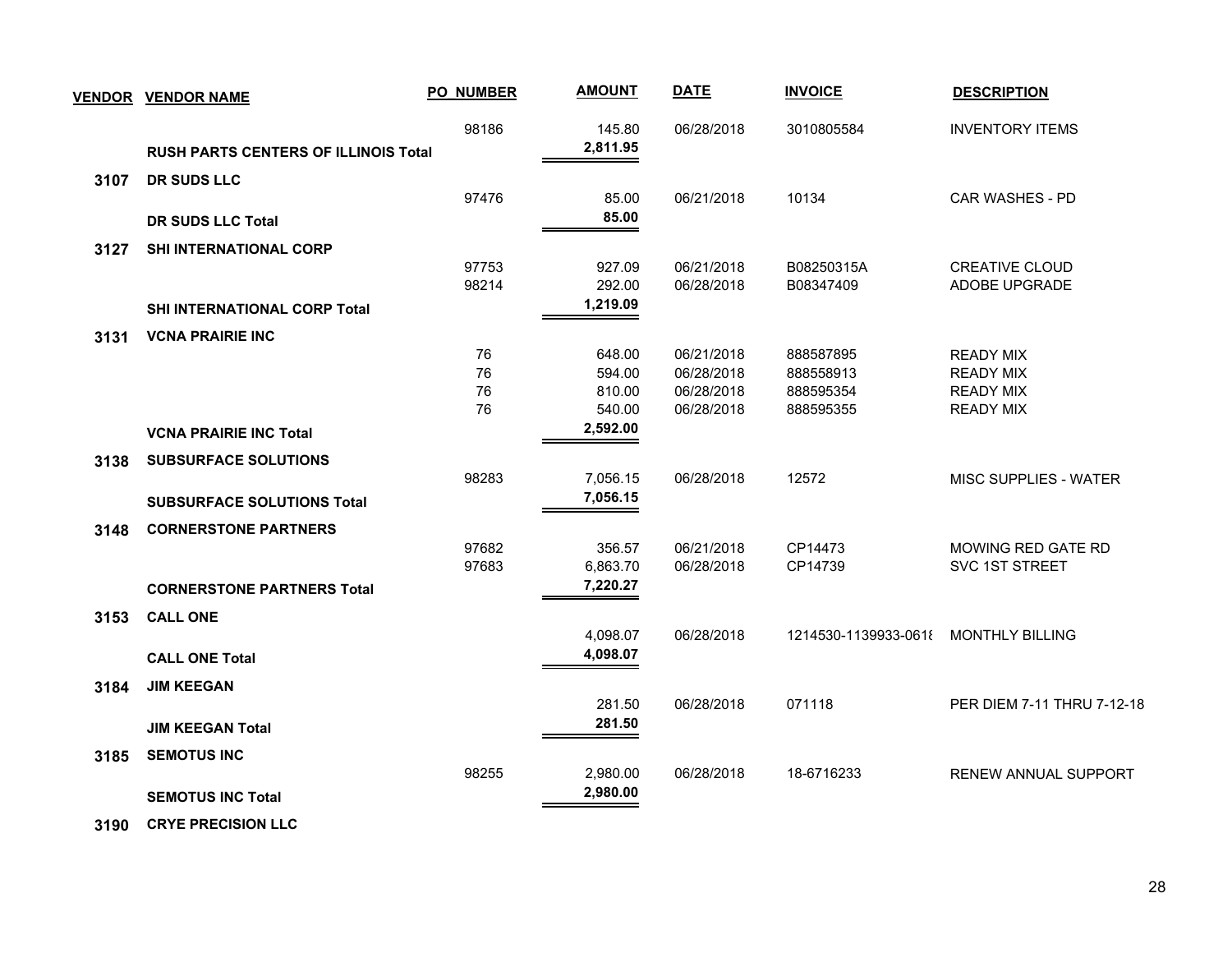|      | <b>VENDOR VENDOR NAME</b>                  | <b>PO_NUMBER</b> | <b>AMOUNT</b> | <b>DATE</b>              | <b>INVOICE</b>              | <b>DESCRIPTION</b>                    |
|------|--------------------------------------------|------------------|---------------|--------------------------|-----------------------------|---------------------------------------|
|      |                                            | 97252            | 1,789.20      | 06/21/2018               | IN00152521                  | MISC SUPPLIES - PD                    |
|      | <b>CRYE PRECISION LLC Total</b>            |                  | 1,789.20      |                          |                             |                                       |
| 3209 | <b>HOLMGREN ELECTRIC INC</b>               |                  |               |                          |                             |                                       |
|      |                                            | 98079            | 844.95        | 06/21/2018               | 5387                        | INSTALL @ ZOLSTRA LIFT                |
|      | <b>HOLMGREN ELECTRIC INC Total</b>         |                  | 844.95        |                          |                             |                                       |
| 3259 | <b>ASSURANCE AGENCY LTD</b>                |                  |               |                          |                             |                                       |
|      |                                            |                  | 2,100.00      | 06/28/2018               | 116769                      | NEW DRONE POLICY                      |
|      | <b>ASSURANCE AGENCY LTD Total</b>          |                  | 2,100.00      |                          |                             |                                       |
| 3263 | <b>MCCI LLC</b>                            |                  |               |                          |                             |                                       |
|      |                                            | 98046            | 2,367.92      | 06/21/2018               | 00014128                    | SOFTWARE LICENSING                    |
|      | <b>MCCI LLC Total</b>                      |                  | 2,367.92      |                          |                             |                                       |
|      | <b>COMPASS GROUP USA INC</b>               |                  |               |                          |                             |                                       |
| 3267 |                                            | 97475            | 280.85        | 06/21/2018               | 052560000111470             | <b>COFFEE SUPPLIES - PD</b>           |
|      | <b>COMPASS GROUP USA INC Total</b>         |                  | 280.85        |                          |                             |                                       |
|      |                                            |                  |               |                          |                             |                                       |
| 3282 | <b>INFOSOFT GROUP INC</b>                  | 98317            | 7,225.00      | 06/21/2018               | 202354                      | <b>SUBSCRIPTION PACKAGE</b>           |
|      |                                            |                  | 7,225.00      |                          |                             |                                       |
|      | <b>INFOSOFT GROUP INC Total</b>            |                  |               |                          |                             |                                       |
| 3289 | <b>VISION SERVICE PLAN OF IL NFP</b>       |                  |               |                          |                             |                                       |
|      |                                            |                  | 4.75<br>4.76  | 06/21/2018<br>06/22/2018 | 52518<br>VSP 180618111111PW | M ROSS PREMIUM<br>Vision Plan Pre-tax |
|      |                                            |                  | 7.57          | 06/22/2018               | VSP 180622142946CA          | Vision Plan Pre-tax                   |
|      |                                            |                  | 64.17         | 06/22/2018               | VSP 180622142946CD          | Vision Plan Pre-tax                   |
|      |                                            |                  | 212.61        | 06/22/2018               | VSP 180622142946FD          | Vision Plan Pre-tax                   |
|      |                                            |                  | 81.71         | 06/28/2018               | 062618                      | RETIREES = JULY 2018                  |
|      |                                            |                  | 24.66         | 06/22/2018               | VSP 180622142946FN          | Vision Plan Pre-tax                   |
|      |                                            |                  | 12.43         | 06/22/2018               | VSP 180622142946HR          | Vision Plan Pre-tax                   |
|      |                                            |                  | 52.63         | 06/22/2018               | VSP 180622142946IS          | Vision Plan Pre-tax                   |
|      |                                            |                  | 225.40        | 06/22/2018               | VSP 180622142946PD          | Vision Plan Pre-tax                   |
|      |                                            |                  | 353.96        | 06/22/2018               | VSP 180622142946PW          | Vision Plan Pre-tax                   |
|      |                                            |                  | 75.89         | 06/28/2018               | 062118                      | VISION PLAN RETIREES - JUNE           |
|      | <b>VISION SERVICE PLAN OF IL NFP Total</b> |                  | 1,120.54      |                          |                             |                                       |
| 3315 | <b>IRON MOUNTAIN INC</b>                   |                  |               |                          |                             |                                       |
|      |                                            | 98396            | 671.05        | 06/28/2018               | 201626309                   | <b>TAPE STORAGE</b>                   |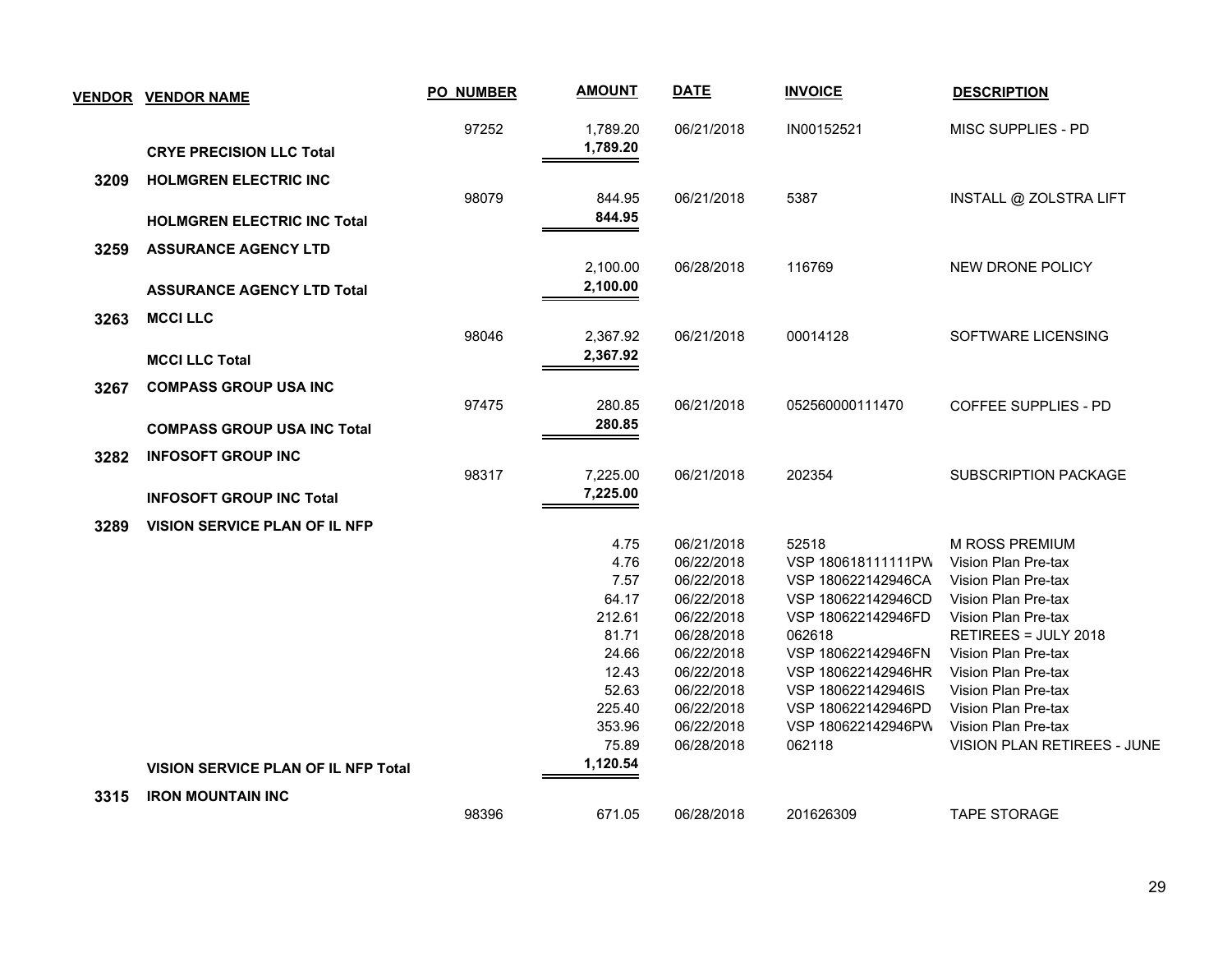| <b>VENDOR</b> | <b>VENDOR NAME</b>                                  | <b>PO_NUMBER</b> | <b>AMOUNT</b> | <b>DATE</b> | <b>INVOICE</b>    | <b>DESCRIPTION</b>        |
|---------------|-----------------------------------------------------|------------------|---------------|-------------|-------------------|---------------------------|
|               | <b>IRON MOUNTAIN INC Total</b>                      |                  | 671.05        |             |                   |                           |
| 3316          | <b>J&amp;S CONSTRUCTION SEWER &amp; WATER</b>       |                  |               |             |                   |                           |
|               |                                                     | 93085            | 3,912.82      | 06/28/2018  | 3                 | FINAL PAYOUT              |
|               | <b>J&amp;S CONSTRUCTION SEWER &amp; WATER Total</b> |                  | 3,912.82      |             |                   |                           |
| 3336          | <b>NETWORKFLEET INC</b>                             |                  |               |             |                   |                           |
|               |                                                     | 98421            | 847.00        | 06/28/2018  | OSV000001-1432527 | SVCS MAY 2018             |
|               |                                                     | 98458            | 217.65        | 06/28/2018  | OSV000001437191   | SVCS MAY 2018             |
|               | <b>NETWORKFLEET INC Total</b>                       |                  | 1,064.65      |             |                   |                           |
| 3346          | <b>STHEALTH BENEFIT SOLUTIONS</b>                   |                  |               |             |                   |                           |
|               |                                                     | 97620            | 35,443.16     | 06/28/2018  | 062018            | SVCS JULY 2018            |
|               | STHEALTH BENEFIT SOLUTIONS Total                    |                  | 35,443.16     |             |                   |                           |
| 3353          | <b>R&amp;M SPECIALTIES LTD</b>                      |                  |               |             |                   |                           |
|               |                                                     | 97980            | 608.00        | 06/21/2018  | 67562             | <b>POLOS</b>              |
|               | <b>R&amp;M SPECIALTIES LTD Total</b>                |                  | 608.00        |             |                   |                           |
| 3357          | <b>A&amp;L TOOLS INC</b>                            |                  |               |             |                   |                           |
|               |                                                     | 98260            | 34.40         | 06/28/2018  | 06071865897       | V#5299 RO#60647           |
|               |                                                     | 98261            | 132.00        | 06/28/2018  | 06071865897A      | V#5299 RO#60648           |
|               |                                                     | 98260            | 23.35         | 06/28/2018  | 06071865900       | V#5299 RO#60647           |
|               | <b>A&amp;L TOOLS INC Total</b>                      |                  | 189.75        |             |                   |                           |
| 3380          | <b>VOIANCE LANGUAGE SERVICES LLC</b>                |                  |               |             |                   |                           |
|               |                                                     |                  | 5.25          | 06/28/2018  | 766768            | <b>TRANSLATION SVCS</b>   |
|               | <b>VOIANCE LANGUAGE SERVICES LLC Total</b>          |                  | 5.25          |             |                   |                           |
| 3433          | <b>INTERSTATE POWER SYSTEMS INC</b>                 |                  |               |             |                   |                           |
|               |                                                     | 98167            | 1,215.77      | 06/21/2018  | C042026124:01     | MISC SUPPLIES - FLEET     |
|               |                                                     |                  | $-512.40$     | 06/21/2018  | C042026535:01     | CREDIT INV# C042026124:01 |
|               | <b>INTERSTATE POWER SYSTEMS INC Total</b>           |                  | 703.37        |             |                   |                           |
| 3561          | <b>ADVANCED ELEVATOR COMPANY</b>                    |                  |               |             |                   |                           |
|               |                                                     | 97564            | 500.00        | 06/21/2018  | 43366             | <b>ELEVATOR MAINT</b>     |
|               |                                                     | 97564            | 1,460.00      | 06/21/2018  | 43407             | PRESSURE TESTS            |
|               |                                                     | 97564            | 1,460.00      | 06/21/2018  | 43407             | PRESSURE TESTS            |
|               |                                                     | 97564            | $-1,460.00$   | 06/21/2018  | 43407             | PRESSURE TESTS            |
|               |                                                     | 97564            | $-1,460.00$   | 06/21/2018  | 43407             | PRESSURE TESTS            |
|               |                                                     | 98390            | 1,460.00      | 06/21/2018  | 43407REV          | PRESSURE TESTING          |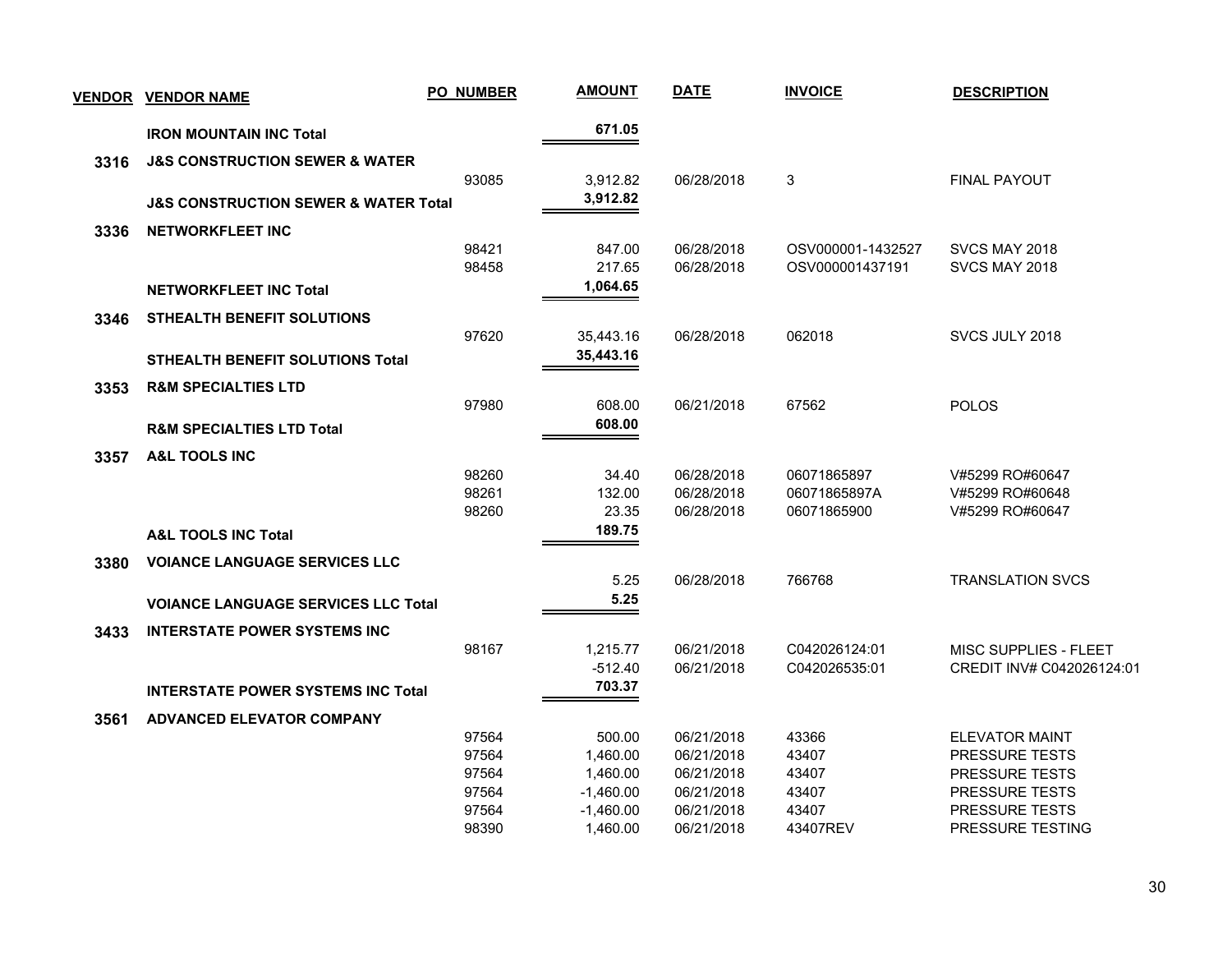| <b>VENDOR</b> | <b>VENDOR NAME</b>                     | <b>PO_NUMBER</b> | <b>AMOUNT</b> | <b>DATE</b> | <b>INVOICE</b> | <b>DESCRIPTION</b>         |
|---------------|----------------------------------------|------------------|---------------|-------------|----------------|----------------------------|
|               | <b>ADVANCED ELEVATOR COMPANY Total</b> |                  | 1,960.00      |             |                |                            |
| 3563          | <b>OMAR SOLANO</b>                     |                  |               |             |                |                            |
|               |                                        | 97616            | 160.00        | 06/21/2018  | 18027          | MOWING SVCS 5-11 & 5-25-18 |
|               | <b>OMAR SOLANO Total</b>               |                  | 160.00        |             |                |                            |
| 3576          | <b>CAROLE MURPHY</b>                   |                  |               |             |                |                            |
|               |                                        |                  | 191.59        | 06/21/2018  | 061818         | PETTY CASH                 |
|               | <b>CAROLE MURPHY Total</b>             |                  | 191.59        |             |                |                            |
| 3597          | <b>GEOSTAR MECHANICAL INC</b>          |                  |               |             |                |                            |
|               |                                        | 98200            | 250.50        | 06/21/2018  | 15111          | SVC @ BRINE HOUSE          |
|               |                                        | 98200            | 247.50        | 06/21/2018  | 15112          | SVC @ IRRIGATION VALVE     |
|               |                                        | 98200            | 148.50        | 06/21/2018  | 15113          | SVC @ JAIL CELL            |
|               |                                        | 97978            | 3,050.00      | 06/21/2018  | 15114          | <b>RPZ TESTING</b>         |
|               | <b>GEOSTAR MECHANICAL INC Total</b>    |                  | 3,696.50      |             |                |                            |
| 3616          | <b>SHERWIN INDUSTRIES INC</b>          |                  |               |             |                |                            |
|               |                                        | 98076            | 315.00        | 06/21/2018  | SS075224       | <b>WHITE TRAFFIC PAINT</b> |
|               | <b>SHERWIN INDUSTRIES INC Total</b>    |                  | 315.00        |             |                |                            |
| 3623          | <b>SARAH ELBERT</b>                    |                  |               |             |                |                            |
|               |                                        | 98234            | 300.00        | 06/28/2018  | 155            | <b>JUNE NEWSLETTER</b>     |
|               | <b>SARAH ELBERT Total</b>              |                  | 300.00        |             |                |                            |
| 3655          | C. Maxfield Van De Mark                |                  |               |             |                |                            |
|               |                                        |                  | 80.00         | 06/21/2018  | 061418         | CDL MEDICAL CARD           |
|               | C. Maxfield Van De Mark Total          |                  | 80.00         |             |                |                            |
| 3684          | <b>RESPECT TECHNOLOGY INC</b>          |                  |               |             |                |                            |
|               |                                        | 97923            | 3,160.00      | 06/28/2018  | 11700          | MONTHLY SUPPORT            |
|               |                                        | 97923            | 510.00        | 06/28/2018  | 11770          | SVCS 5-14-18               |
|               | <b>RESPECT TECHNOLOGY INC Total</b>    |                  | 3,670.00      |             |                |                            |
| 3699          | <b>FRANCE PUBLICATIONS INC</b>         |                  |               |             |                |                            |
|               |                                        | 97393            | 850.00        | 06/21/2018  | HW93062        | HEARTLAND REAL ESTATE - AI |
|               | <b>FRANCE PUBLICATIONS INC Total</b>   |                  | 850.00        |             |                |                            |
| 3730          | <b>ICE MILLER LLP</b>                  |                  |               |             |                |                            |
|               |                                        |                  | 334.50        | 06/21/2018  | 1519592        | <b>SVCS THRU 5-15-18</b>   |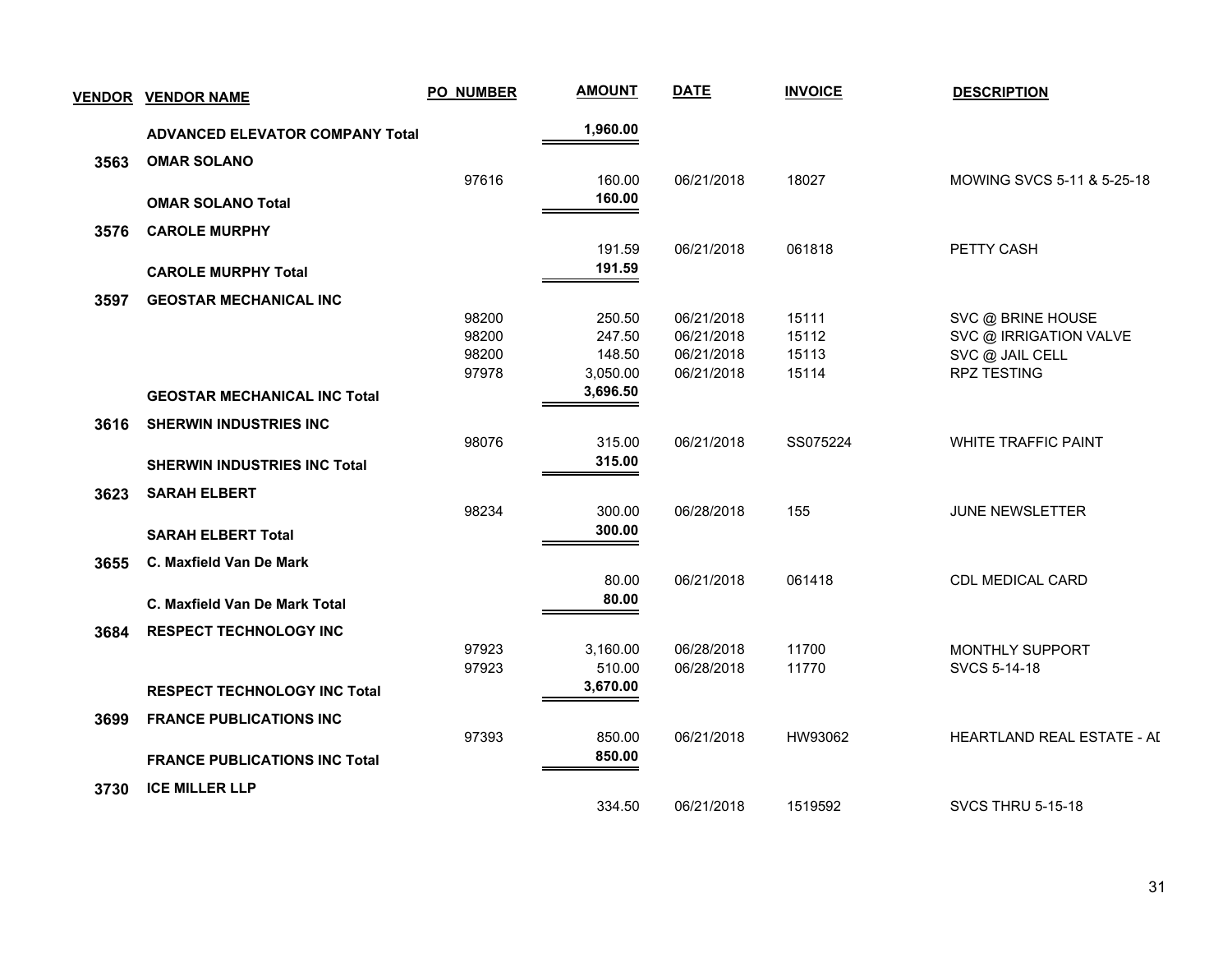| <b>VENDOR</b> | <b>VENDOR NAME</b>                          | <b>PO_NUMBER</b> | <b>AMOUNT</b>        | <b>DATE</b>              | <b>INVOICE</b>     | <b>DESCRIPTION</b>                               |
|---------------|---------------------------------------------|------------------|----------------------|--------------------------|--------------------|--------------------------------------------------|
|               | <b>ICE MILLER LLP Total</b>                 |                  | 334.50               |                          |                    |                                                  |
| 3763          | <b>DIRECT PATH LLC</b>                      |                  |                      |                          |                    |                                                  |
|               | <b>DIRECT PATH LLC Total</b>                | 97612            | 836.25<br>836.25     | 06/28/2018               | AT39912            | SVCS JULY 2018                                   |
| 3786          | <b>EMPLOYEE BENEFITS CORPORATION</b>        |                  |                      |                          |                    |                                                  |
|               |                                             | 97613            | 352.80               | 06/21/2018               | 2221719            | ADMIN FEE 6-1-18                                 |
|               | <b>EMPLOYEE BENEFITS CORPORATION Total</b>  |                  | 352.80               |                          |                    |                                                  |
| 3787          | <b>VIKING BROS INC</b>                      |                  |                      |                          |                    |                                                  |
|               |                                             | 75               | 1,556.18<br>1,556.18 | 06/28/2018               | INV 2018-329       | <b>LIMESTONE</b>                                 |
|               | <b>VIKING BROS INC Total</b>                |                  |                      |                          |                    |                                                  |
| 3790          | <b>RED MOUNTAIN INC</b>                     |                  |                      |                          |                    |                                                  |
|               |                                             | 98265            | 91.29<br>91.29       | 06/28/2018               | 20665              | 12 ROLLS PAPER/RIBBONS                           |
|               | <b>RED MOUNTAIN INC Total</b>               |                  |                      |                          |                    |                                                  |
| 3796          | <b>CARBYNE VENTURES INC</b>                 | 97413            | 1,990.00             | 06/28/2018               | 18-200             | <b>FORENSIC EVAL</b>                             |
|               | <b>CARBYNE VENTURES INC Total</b>           |                  | 1,990.00             |                          |                    |                                                  |
|               |                                             |                  |                      |                          |                    |                                                  |
| 3799          | <b>LRS HOLDINGS LLC</b>                     | 97558            | 10,702.02            | 06/21/2018               | PS212046           | STREET SWEEP MAY 21 2018                         |
|               |                                             | 97401            | 250.00               | 06/28/2018               | PS213210           | SPEC EVENT 5-14-18                               |
|               | <b>LRS HOLDINGS LLC Total</b>               |                  | 10,952.02            |                          |                    |                                                  |
| 3805          | <b>EMPLOYEE BENEFITS CORP - ACH</b>         |                  |                      |                          |                    |                                                  |
|               |                                             |                  | 20,928.21            | 06/29/2018               | C98632-201806      | FLEX SPENGING CLAIMS                             |
|               | <b>EMPLOYEE BENEFITS CORP - ACH Total</b>   |                  | 20,928.21            |                          |                    |                                                  |
| 3858          | <b>IHC CONSTRUCTION COMPANIES LLC</b>       |                  |                      |                          |                    |                                                  |
|               |                                             | 94360            | 1,114,480.08         | 06/21/2018               | $\overline{7}$     | 2017 PHOSPHORUS/DIGESTER                         |
|               | <b>IHC CONSTRUCTION COMPANIES LLC Total</b> |                  | 1,114,480.08         |                          |                    |                                                  |
| 3882          | <b>CORE &amp; MAIN LP</b>                   |                  |                      |                          |                    |                                                  |
|               |                                             | 98043            | 1,596.00             | 06/21/2018               | 1912198            | <b>INVENTORY ITEMS</b>                           |
|               |                                             | 98135<br>98140   | 150.00<br>310.00     | 06/21/2018<br>06/21/2018 | 1946556<br>1950126 | <b>INVENTORY ITEMS</b><br><b>INVENTORY ITEMS</b> |
|               | <b>CORE &amp; MAIN LP Total</b>             |                  | 2,056.00             |                          |                    |                                                  |
|               |                                             |                  |                      |                          |                    |                                                  |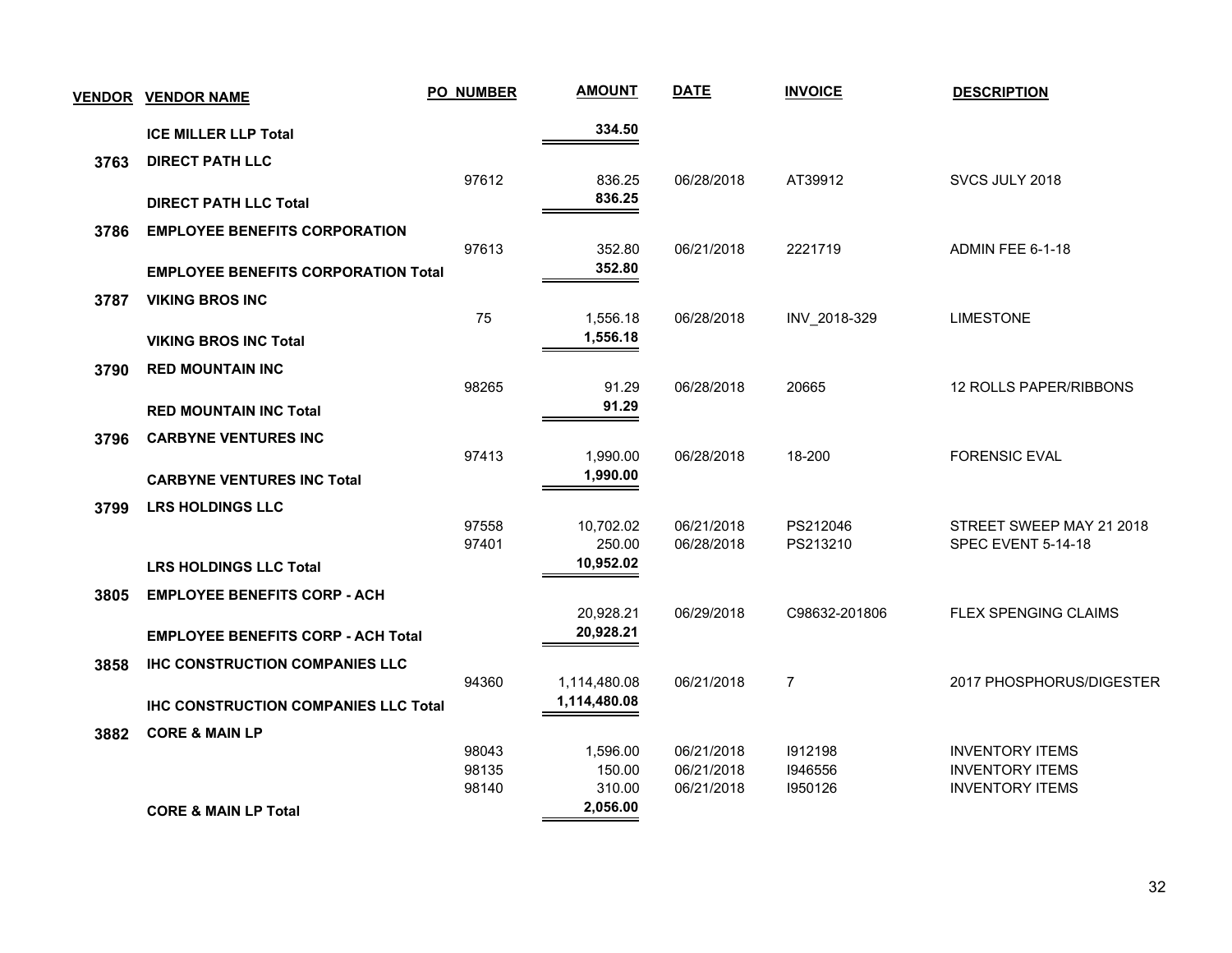| <b>VENDOR</b> | <b>VENDOR NAME</b>                             | <b>PO_NUMBER</b> | <b>AMOUNT</b> | <b>DATE</b> | <b>INVOICE</b>     | <b>DESCRIPTION</b>             |  |
|---------------|------------------------------------------------|------------------|---------------|-------------|--------------------|--------------------------------|--|
| 3886          | <b>VIA CARLITA LLC</b>                         |                  |               |             |                    |                                |  |
|               |                                                | 98057            | 383.58        | 06/21/2018  | 5621               | V#1931 RO#60607                |  |
|               |                                                | 98057            | 1,089.48      | 06/21/2018  | 5649               | V#1744 RO#60616                |  |
|               |                                                | 98057            | 203.16        | 06/21/2018  | 5663               | V#1931 RO#60607                |  |
|               |                                                | 98057            | 59.18         | 06/21/2018  | 5705               | V#1931 RO#60607                |  |
|               |                                                | 98057            | 26.99         | 06/21/2018  | 5706               | V#1931 RO#60607                |  |
|               |                                                | 98057            | 4.50          | 06/21/2018  | 5725               | V#1931 RO#60607                |  |
|               |                                                | 98057            | 23.88         | 06/28/2018  | 5821               | V#1832 RO#60635                |  |
|               |                                                | 98057            | 450.50        | 06/28/2018  | 5873               | V#1931 RO#60642                |  |
|               | <b>VIA CARLITA LLC Total</b>                   |                  | 2,241.27      |             |                    |                                |  |
| 3894          | <b>BURNS &amp; MCDONNELL ENGINEERING</b>       |                  |               |             |                    |                                |  |
|               |                                                | 93382            | 2,508.00      | 06/21/2018  | 103492-5           | RATE STUDY THRU 4-30-18        |  |
|               | <b>BURNS &amp; MCDONNELL ENGINEERING Total</b> |                  | 2,508.00      |             |                    |                                |  |
| 3904          | <b>KLF ENTERPRISES</b>                         |                  |               |             |                    |                                |  |
|               |                                                | 94024            | 60,000.00     | 06/21/2018  | 31779              | DEMO FERN, INDIANA, 7TH AVE    |  |
|               |                                                | 94024            | 60,000.00     | 06/21/2018  | 31779              | DEMO FERN, INDIANA, 7TH AVE    |  |
|               |                                                | 94024            | $-60,000.00$  | 06/21/2018  | 31779              | DEMO FERN, INDIANA, 7TH AVE    |  |
|               |                                                | 94024            | $-60,000.00$  | 06/21/2018  | 31779              | DEMO FERN, INDIANA, 7TH AVE    |  |
|               |                                                | 94024            | 76,145.00     | 06/21/2018  | 31779REV           | DEMO @ VARIOUS LOCATIONS       |  |
|               | <b>KLF ENTERPRISES Total</b>                   |                  | 76,145.00     |             |                    |                                |  |
| 3906          | <b>CARTERSON PUBLIC SAFETY GROUP</b>           |                  |               |             |                    |                                |  |
|               |                                                |                  | 75.00         | 06/28/2018  | 1252               | <b>TRAINING 11-17-2017</b>     |  |
|               | <b>CARTERSON PUBLIC SAFETY GROUP Total</b>     |                  | 75.00         |             |                    |                                |  |
| 3914          | <b>LILIA MONTOYA</b>                           |                  |               |             |                    |                                |  |
|               |                                                | 98196            | 136.92        | 06/21/2018  | 4565               | V#1869 RO#60618                |  |
|               | <b>LILIA MONTOYA Total</b>                     |                  | 136.92        |             |                    |                                |  |
| 3916          | <b>BRETT M MUSCAT</b>                          |                  |               |             |                    |                                |  |
|               |                                                | 93861            | 21,762.50     | 06/21/2018  | 06012018-1         | 250 HYDRANTS - COAT            |  |
|               |                                                | 93861            | 8,705.00      | 06/21/2018  | 06012018-1-A       | 100 HYDRANTS - COAT            |  |
|               | <b>BRETT M MUSCAT Total</b>                    |                  | 30,467.50     |             |                    |                                |  |
| 3968          | <b>TRANSAMERICA CORPORATION</b>                |                  |               |             |                    |                                |  |
|               |                                                |                  | 4,233.07      | 06/22/2018  | RHFP180622142946PI | Retiree Healthcare Funding Pla |  |
|               | <b>TRANSAMERICA CORPORATION Total</b>          |                  | 4,233.07      |             |                    |                                |  |
|               |                                                |                  |               |             |                    |                                |  |

 **3973 HSA BANK**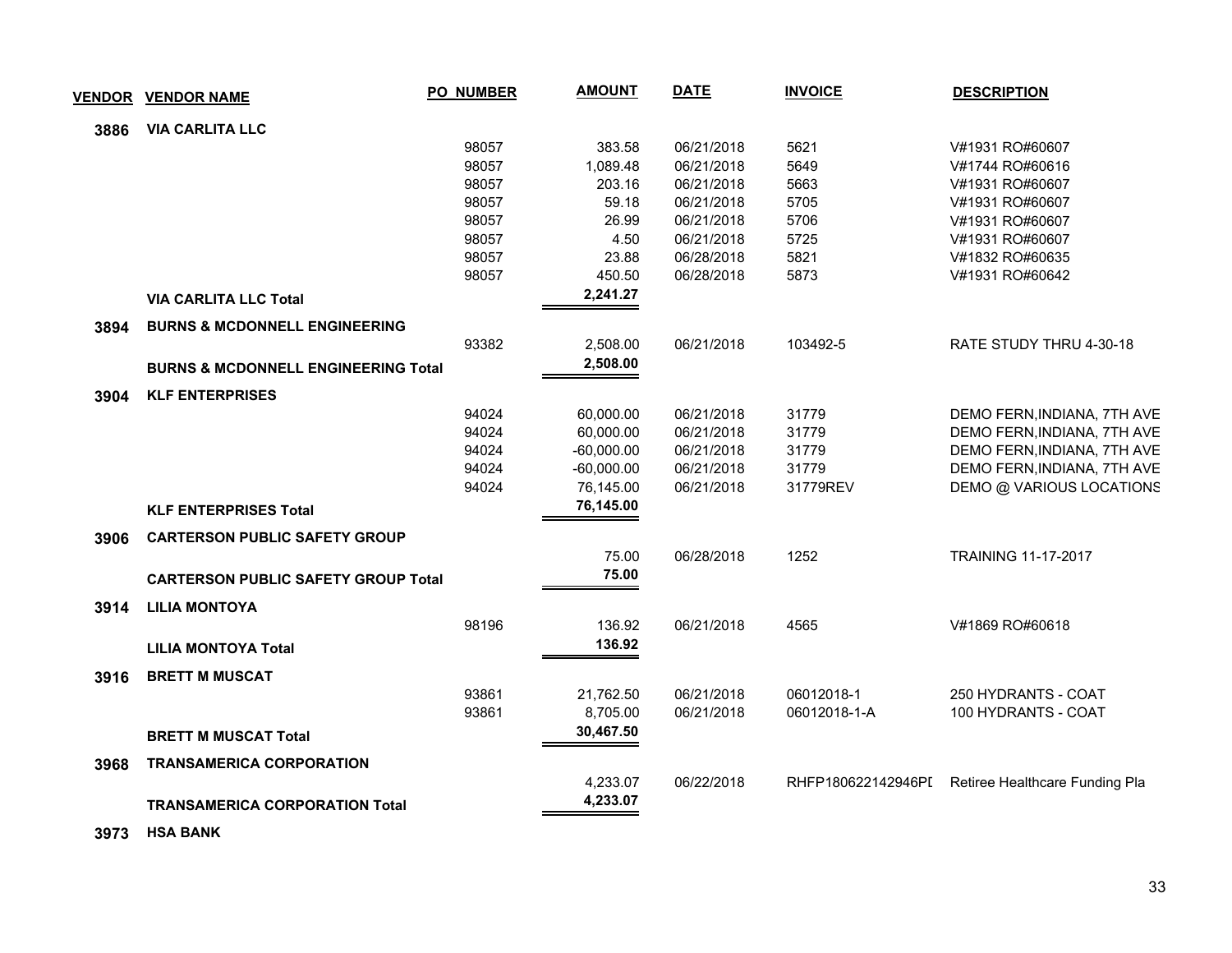| <b>VENDOR</b> | <b>VENDOR NAME</b>                         | <b>PO_NUMBER</b> | <b>AMOUNT</b> | <b>DATE</b> | <b>INVOICE</b>     | <b>DESCRIPTION</b>             |
|---------------|--------------------------------------------|------------------|---------------|-------------|--------------------|--------------------------------|
|               |                                            |                  | 642.29        | 06/22/2018  | HSAF180622142946FL | Health Savings Plan - Family   |
|               |                                            |                  | 151.92        | 06/22/2018  | HSAF180622142946HF | Health Savings Plan - Family   |
|               |                                            |                  | 230.77        | 06/22/2018  | HSAF180622142946IS | Health Savings Plan - Family   |
|               |                                            |                  | 685.00        | 06/22/2018  | HSAF180622142946PI | Health Savings Plan - Family   |
|               |                                            |                  | 285.00        | 06/22/2018  | HSAF180622142946PV | Health Savings Plan - Family   |
|               |                                            |                  | 38.46         | 06/22/2018  | HSAS180622142946C/ | Health Savings - Self Only     |
|               |                                            |                  | 57.69         | 06/22/2018  | HSAS180622142946CI | Health Savings - Self Only     |
|               |                                            |                  | 250.00        | 06/22/2018  | HSAS180622142946FI | Health Savings - Self Only     |
|               |                                            |                  | 143.75        | 06/22/2018  | HSAS180622142946FN | Health Savings - Self Only     |
|               |                                            |                  | 132.69        | 06/22/2018  | HSAS180622142946HI | Health Savings - Self Only     |
|               |                                            |                  | 588.40        | 06/22/2018  | HSAS180622142946PI | Health Savings - Self Only     |
|               | <b>HSA BANK Total</b>                      |                  | 3,205.97      |             |                    |                                |
| 3988          | Joseph Gaske                               |                  |               |             |                    |                                |
|               |                                            |                  | 15.00         | 06/21/2018  | 062518             | PER DIEM 6-25-18               |
|               | Joseph Gaske Total                         |                  | 15.00         |             |                    |                                |
| 4019          | <b>VECTOR STOMP INC</b>                    |                  |               |             |                    |                                |
|               |                                            | 97514            | 10,418.00     | 06/21/2018  | IN-003170          | PEST CONTROL - VARIOUS LOI     |
|               |                                            | 97515            | 850.00        | 06/21/2018  | IN-003170A         | <b>PEST CONTROL = PD</b>       |
|               | <b>VECTOR STOMP INC Total</b>              |                  | 11,268.00     |             |                    |                                |
| 4035          | <b>H &amp; H ELECTRIC CO</b>               |                  |               |             |                    |                                |
|               |                                            | 98113            | 869.70        | 06/28/2018  | 30928              | SVC @ 18 ILLINOIS ST           |
|               | <b>H &amp; H ELECTRIC CO Total</b>         |                  | 869.70        |             |                    |                                |
| 4049          | <b>RONALD C BRANDENBURG</b>                |                  |               |             |                    |                                |
|               |                                            | 98318            | 250.00        | 06/28/2018  | 060618             | DEFENSIVE DRIVING CLASS        |
|               | <b>RONALD C BRANDENBURG Total</b>          |                  | 250.00        |             |                    |                                |
| 9990008       | <b>SHERYL &amp; ANTHONY EMRALINO</b>       |                  |               |             |                    |                                |
|               |                                            |                  | 162.19        | 06/21/2018  | 10226-9-3          | <b>DUPLICATE PAYMENT - UB</b>  |
|               |                                            |                  | 162.19        |             |                    |                                |
|               | <b>SHERYL &amp; ANTHONY EMRALINO Total</b> |                  |               |             |                    |                                |
| 9990008       | <b>CAROLYN WAIBEL</b>                      |                  |               |             |                    |                                |
|               |                                            |                  | 81.00         | 06/28/2018  | 061818             | <b>REIMB FLOWERS = B GACIC</b> |
|               | <b>CAROLYN WAIBEL Total</b>                |                  | 81.00         |             |                    |                                |